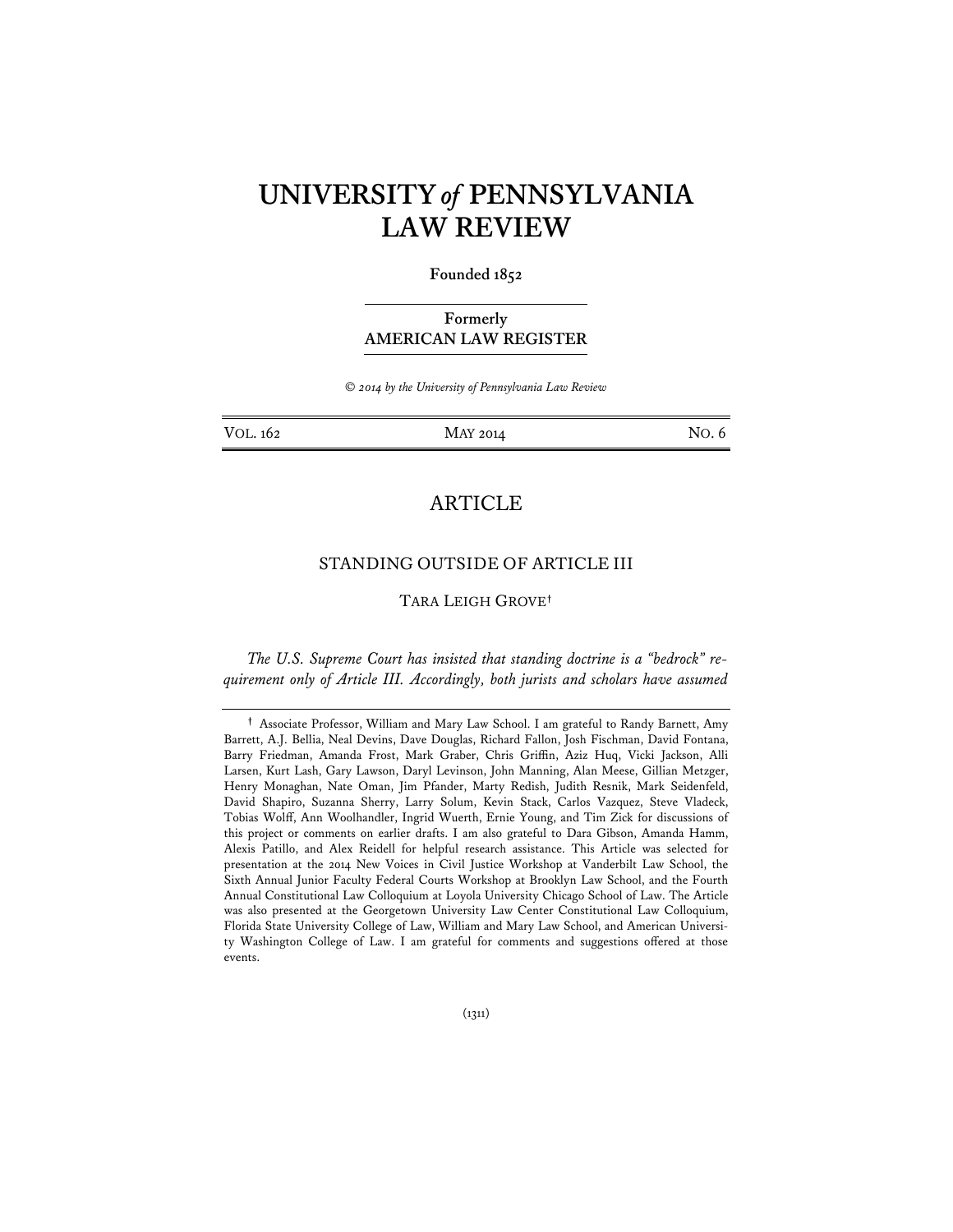*that the standing of the executive branch and the legislature, like that of other parties, depends solely on Article III. But I argue that these commentators have overlooked a basic constitutional principle: federal institutions must have affirmative authority for their actions, including the power to bring suit or appeal in federal court. Article III defines the federal "judicial Power" and does not purport to confer any authority on the executive branch or the legislature. Executive and legislative standing instead depend in large part on the provisions conferring power on those institutions—principally, Article II and Article I. This basic insight has important implications. I argue that the Take Care Clause of Article II helps both to explain the breadth and to define the limits of executive standing. The executive branch has standing only insofar as it has an Article II power and duty to enforce and defend federal law on behalf of the federal government. The Take Care Clause does not, however, confer standing when the executive no longer asserts that lawenforcement interest—when it declines to defend a federal law. Article I, for its part, does not confer any power on Congress to enforce or defend federal laws in court. Accordingly, contrary to the assumption of many scholars, Congress lacks standing to represent the United States in place of the executive. The Supreme Court has entirely overlooked these questions of institutional power in considering issues of executive or legislative standing, including, most recently, in the litigation over the Defense of Marriage Act. Article III cannot confer power on the executive or the legislature that Article II or Article I denies.* 

| EXECUTIVE STANDING UNDER ARTICLE II  1319<br>Ι.                    |
|--------------------------------------------------------------------|
| A. The Article II Foundations of Executive Standing1321            |
|                                                                    |
|                                                                    |
| II. ARTICLE II AND EXECUTIVE NONDEFENSE 1332                       |
|                                                                    |
|                                                                    |
| 1. Executive Standing and the "Duty to Defend" 1336                |
| 2. No Standing to Seek a Supreme Court Settlement  1338            |
| C. The Normative Case for Limiting Executive Standing 1345         |
| III. CONGRESS'S (LACK OF) STANDING UNDER ARTICLE I 1353            |
| A. The Structural Case Against Legislative Standing 1354           |
| B. The Normative Case Against Legislative Standing  1362           |
| IV. IMPLICATIONS OF THE LIMITS ON EXECUTIVE AND                    |
|                                                                    |
| A. The (Overlooked) Connection Between Defense and Execution  1366 |
| B. Practical Implications: Standing for the United States  1368    |
|                                                                    |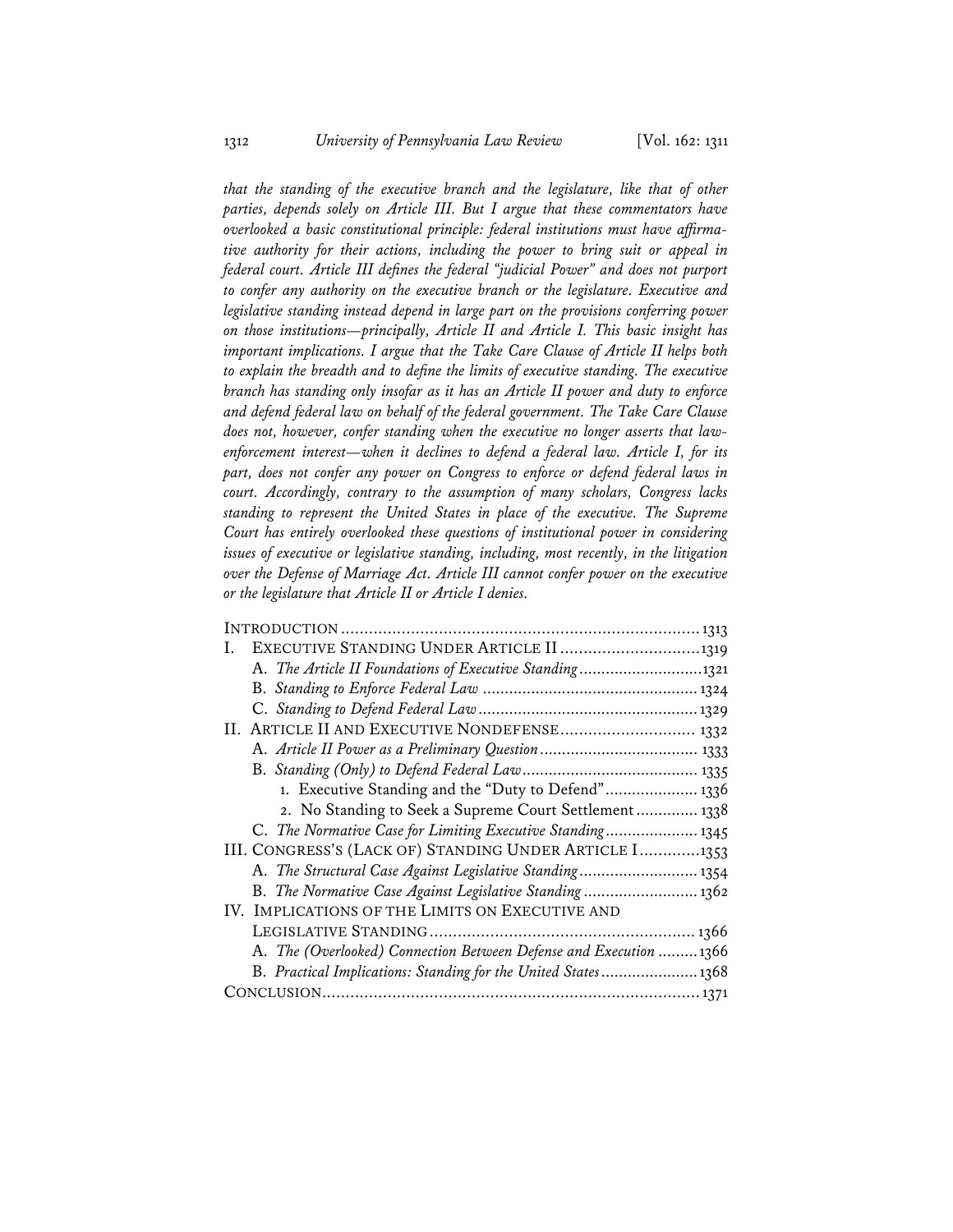Standing doctrine is often described as a "bedrock" requirement of Article III.**<sup>1</sup>** Accordingly, jurists and scholars have repeatedly asserted (or assumed) that the standing of Congress and the executive branch, like other actors before the court, depends only on Article III.**<sup>2</sup>** For example, in *United States v. Windsor*, the Supreme Court held that the executive had "Article III standing" to appeal a lower court decision invalidating the Defense of Marriage Act (DOMA), even though the executive declined to defend DOMA and, in fact, had sought the lower court ruling striking down the law.**3** Although the dissenting opinions sharply disagreed with that conclusion, no Justice doubted that the jurisdictional issue was governed entirely by Article III.**<sup>4</sup>** Likewise, while the Court did not formally rule on the House

**<sup>1</sup>** *See* McConnell v. FEC, 540 U.S. 93, 225 (2003) ("One element of the 'bedrock' case-orcontroversy requirement is . . . standing to sue." (quoting Raines v. Byrd, 521 U.S. 811, 818 (1997) (quoting Valley Forge Christian Coll. v. Ams. United for Separation of Church & State, 454 U.S. 464 (1982)))). *See generally* U.S. CONST. art. III, § 2, cl. 1.

**<sup>2</sup>** *See, e.g.*, United States v. Windsor, 133 S. Ct. 2675, 2686 (2013) (holding that the executive branch had Article III standing to appeal a lower court decision invalidating the Defense of Marriage Act (DOMA)); Newdow v. U.S. Congress, 313 F.3d 495, 497-98 (9th Cir. 2002) (holding that the Senate lacked Article III standing to defend a statute that added the words "under God" to the Pledge of Allegiance); Suzanne B. Goldberg, *Article III Double-Dipping: Proposition 8's Sponsors, BLAG, and the Government's Interest*, 161 U. PA. L. REV. ONLINE 164, 165- 66 (2013) (contending that the House of Representatives in *Windsor* lacked "Article III standing" to defend DOMA); Arthur F. Greenbaum, *Government Participation in Private Litigation*, 21 ARIZ. ST. L.J. 853, 909 (1989) ("Where Congress has authorized the Executive to sue, the Executive has an interest that satisfies article III . . . ."); Matthew I. Hall, *Standing of Intervenor-Defendants in Public Law Litigation*, 80 FORDHAM L. REV. 1539, 1578-79 (2012) (arguing that the House of Representatives in *Windsor* must "establish Article III standing"); Calvin Massey, *State Standing After* Massachusetts v. EPA, 61 FLA. L. REV. 249, 261 (2009) (arguing that when the executive enforces federal law, it satisfies Article III standing requirements); Thomas W. Merrill, *Global Warming as a Public Nuisance*, 30 COLUM. J. ENVTL. L. 293, 300 (2005) ("[T]he 'cases' and 'controversies' that make up the judicial power conferred by Article III include . . . public actions brought by public authorities . . . .").

**<sup>3</sup>** 133 S. Ct. at 2683-84, 2686.

**<sup>4</sup>** Justice Scalia's dissenting opinion, on behalf of himself, Chief Justice Roberts, and Justice Thomas, contended that the case lacked the requisite Article III "adverseness" because the plaintiff and the executive branch agreed that DOMA was invalid. *See id.* at 2701 (Scalia, J., dissenting) ("Article III requires not just a plaintiff (or appellant) who has standing to complain but *an opposing party* . . . ."); *see also id.* at 2711-12 (Alito, J., dissenting) (asserting that the Court would "render an advisory opinion, in violation of Article III's dictates," if it heard the appeal at the executive's request).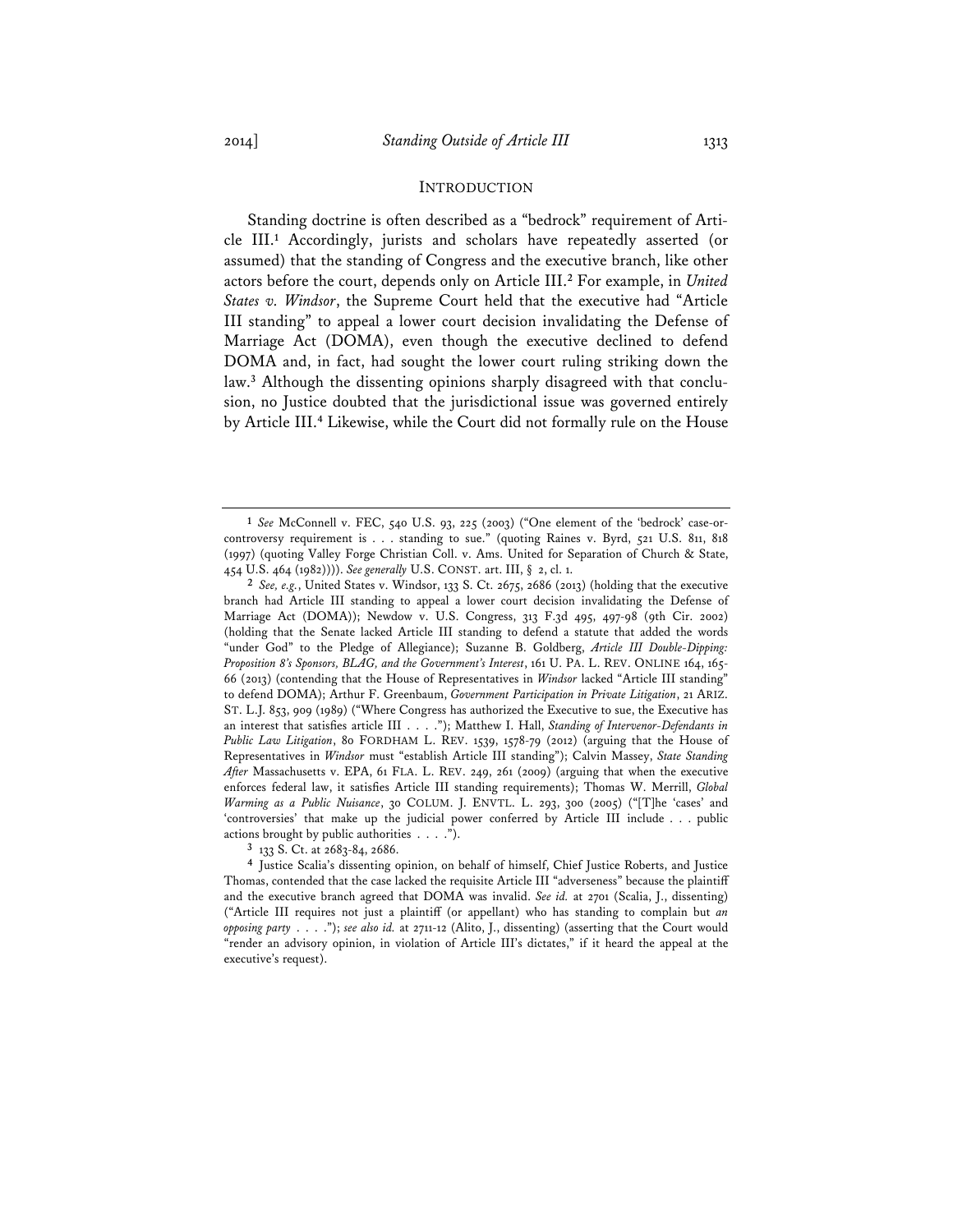of Representatives' standing to appeal in *Windsor*, the Justices assumed that the House's standing would depend only on an analysis of Article III.**<sup>5</sup>**

I argue, however, that the standing of the executive branch and the legislature cannot be determined solely by Article III. This assertion rests on a basic constitutional principle: federal institutions must have affirmative authority for their actions. That is no less true with respect to the power to file suit or appeal in federal court. Article III defines the federal "judicial Power" and does not purport to confer any power on the executive or the legislature.**<sup>6</sup>** Executive and legislative standing must instead stem from the provisions conferring power on those institutions—principally, Article II and Article I.

This insight has important implications. First, Article II helps both to explain the breadth and to define the limits of executive standing. In sharp contrast to private parties,**<sup>7</sup>** the executive may bring suit to enforce or defend federal law, absent a showing of concrete injury.**<sup>8</sup>** The executive's

**<sup>5</sup>** The Court directed the parties to address whether the House had "Article III standing," 133 S. Ct. 786, 787 (2012), *granting cert. to* 699 F.3d 169 (2d Cir. 2012), but ultimately declined to decide the issue, since it found that the executive had standing. 133 S. Ct. at 2686-88. In their dissenting opinions, Justices Scalia and Alito nevertheless debated the House's Article III standing to appeal. *Compare id.* at 2711-14 & n.1 (Alito, J., dissenting) (concluding that the House had "Article III standing" because the lower court decision striking down the law "impair[ed] Congress' legislative power" and thereby "injur[ed]" the House), *with id.* at 2703-04 (Scalia, J., dissenting) (asserting that the "impairment of a branch's powers alone" does not "confer[] standing"). *See also infra* Section III.A.

**<sup>6</sup>** Article III does recognize Congress's authority to create inferior courts and to regulate the jurisdiction of the federal courts. U.S. CONST. art. III, §§ 1–2. But Congress's affirmative power comes from Article I. *See* U.S. CONST. art. I, § 8, cl. 9, 18 (empowering Congress "[t]o constitute Tribunals inferior to the supreme Court" and to make laws that are "necessary and proper for carrying into Execution" the federal government's powers); David E. Engdahl, *Intrinsic Limits of Congress' Power Regarding the Judicial Branch*, 1999 BYU L. REV. 75, 80 (most of "Congress' power regarding the judiciary derives" from the Necessary and Proper Clause). The only exception may be the Exceptions Clause of Article III, which seems to give Congress a greater power over the Supreme Court's appellate jurisdiction than might be conferred by the Necessary and Proper Clause alone. *See* Tara Leigh Grove, *The Exceptions Clause as a Structural Safeguard,* 113 COLUM. L. REV. 929, 938-40 & n.39, 981 & n.279 (2013); *see also* Engdahl, *supra*, at 155 (the Exceptions Clause "enlarge[s] Congress' discretion").

**<sup>7</sup>** A private party must demonstrate a concrete injury that was caused by the defendant and that can be redressed by the requested relief. *See* Whitmore v. Arkansas, 495 U.S. 149, 155 (1990). A private party cannot sue simply to enforce federal law. *See* FEC v. Akins, 524 U.S. 11, 23-24 (1998); Lujan v. Defenders of Wildlife, 504 U.S. 555, 573-74 (1992).

**<sup>8</sup>** *See* Richard H. Fallon, Jr., *The Linkage Between Justiciability and Remedies—and Their Connections to Substantive Rights*, 92 VA. L. REV. 633, 667 (2006) ("In suits by the government, courts characteristically make no inquiry into injury."); Trevor W. Morrison, *Private Attorneys General and the First Amendment*, 103 MICH. L. REV. 589, 627 (2005) ("Federal courts regularly adjudicate government enforcement actions that would lack 'injury in fact' if brought by private plaintiffs."); *infra* Section I.B (discussing cases recognizing executive standing to enforce federal law).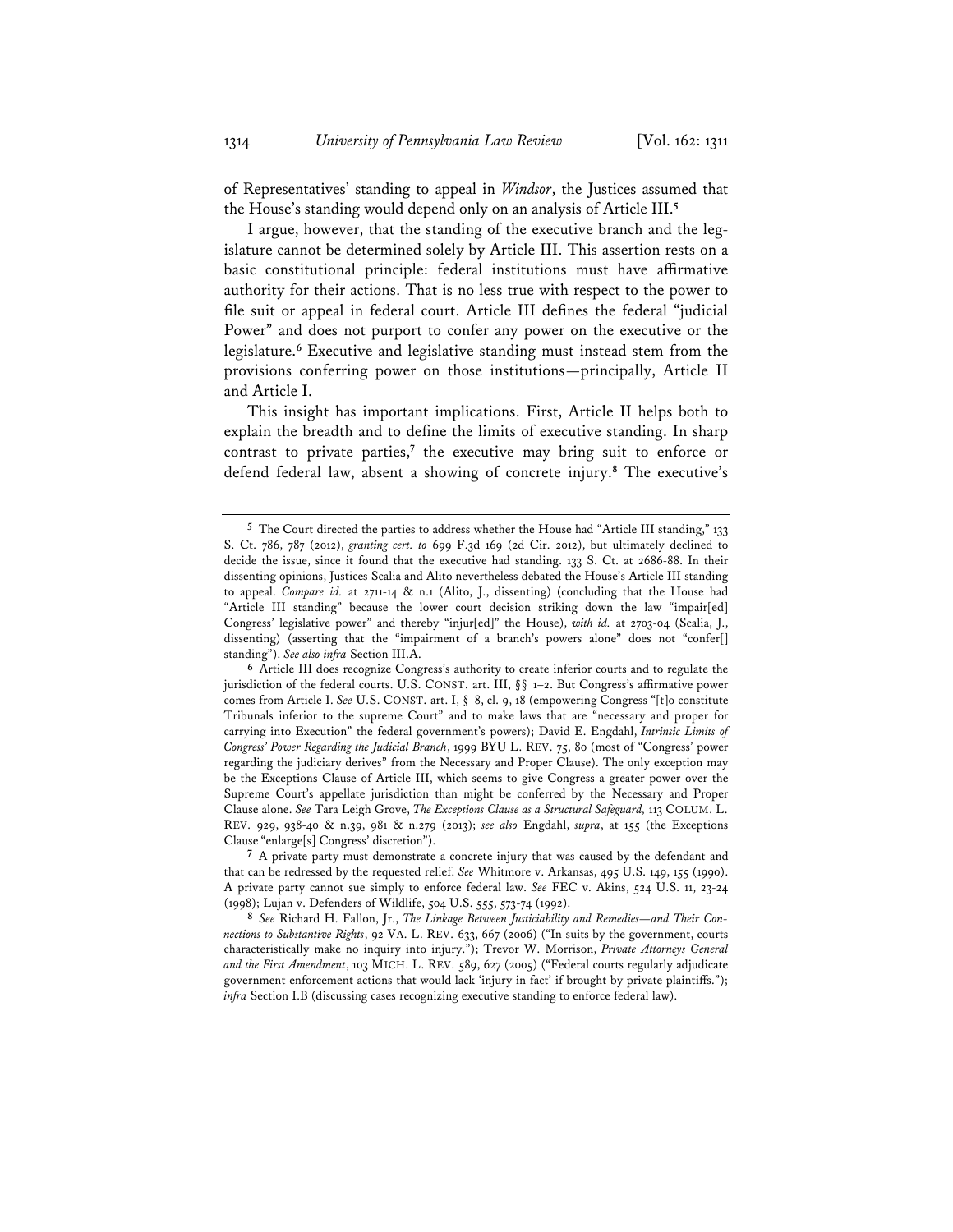broad standing arises out of its duty to "take Care that the Laws be faithfully executed."**<sup>9</sup>** The Take Care Clause generally requires the executive to protect the federal government's interests in the enforcement and continued enforceability of its laws—in part by bringing suit and defending federal laws in court. To accommodate the executive's Article II duties, the federal courts treat such executive actions as Article III "cases" and "controversies." Executive standing thus depends on a contextual reading of Article II and Article III.

But I argue that the Take Care Clause does not confer on the executive branch unlimited power to invoke federal jurisdiction. The executive has standing *only* when it asserts the federal government's interests in the enforcement and continued enforceability of federal law. Accordingly, when the executive no longer seeks to protect that law-enforcement interest when (as in *Windsor*) the executive refuses to defend a federal law—it no longer has an Article II power to invoke federal jurisdiction.**<sup>10</sup>** In such nondefense cases, the executive seeks further review simply to obtain a higher court resolution of a constitutional question. Although the executive may have strong political and institutional reasons to seek such a judicial decision, no provision of Article II (or any other part of the Constitution) gives the executive branch standing to obtain a judicial settlement of a constitutional question.**<sup>11</sup>** Absent such affirmative power, the executive lacks standing.

Likewise, the power of the federal legislature to bring suit cannot be determined by reference to Article III alone but depends on the constitutional provisions conferring power on Congress—primarily, those found in Article I. Building on prior work,**<sup>12</sup>** I argue that the Constitution does not give Congress the power to assert in court the federal government's inter-

**<sup>9</sup>** U.S. CONST. art. II, § 3.

**<sup>10</sup>** This argument connects the standing inquiry to the ongoing debate over the executive's "duty to defend" federal laws that the President views as invalid. *Compare, e.g.*, Daniel J. Meltzer, *Executive Defense of Congressional Acts*, 61 DUKE L.J. 1183, 1235 (2012) (arguing that "the executive branch should enforce and defend statutes . . . even when it views them as wrongheaded [and] discriminatory"), *with* Neal Devins & Saikrishna Prakash, *The Indefensible Duty to Defend*, 112 COLUM. L. REV. 507, 509 (2012) (arguing that the President should neither enforce nor defend laws that he views as unconstitutional).

**<sup>11</sup>** As explained below, I do not believe that executive standing in nondefense cases can be justified on the ground that the executive is faithfully executing the Constitution. *See infra* notes 66, 178-83 and accompanying text.

**<sup>12</sup>** *See generally* Tara Leigh Grove & Neal Devins, *Congress's (Limited) Power to Represent Itself in Court*, 99 CORNELL L. REV. 571 (2014).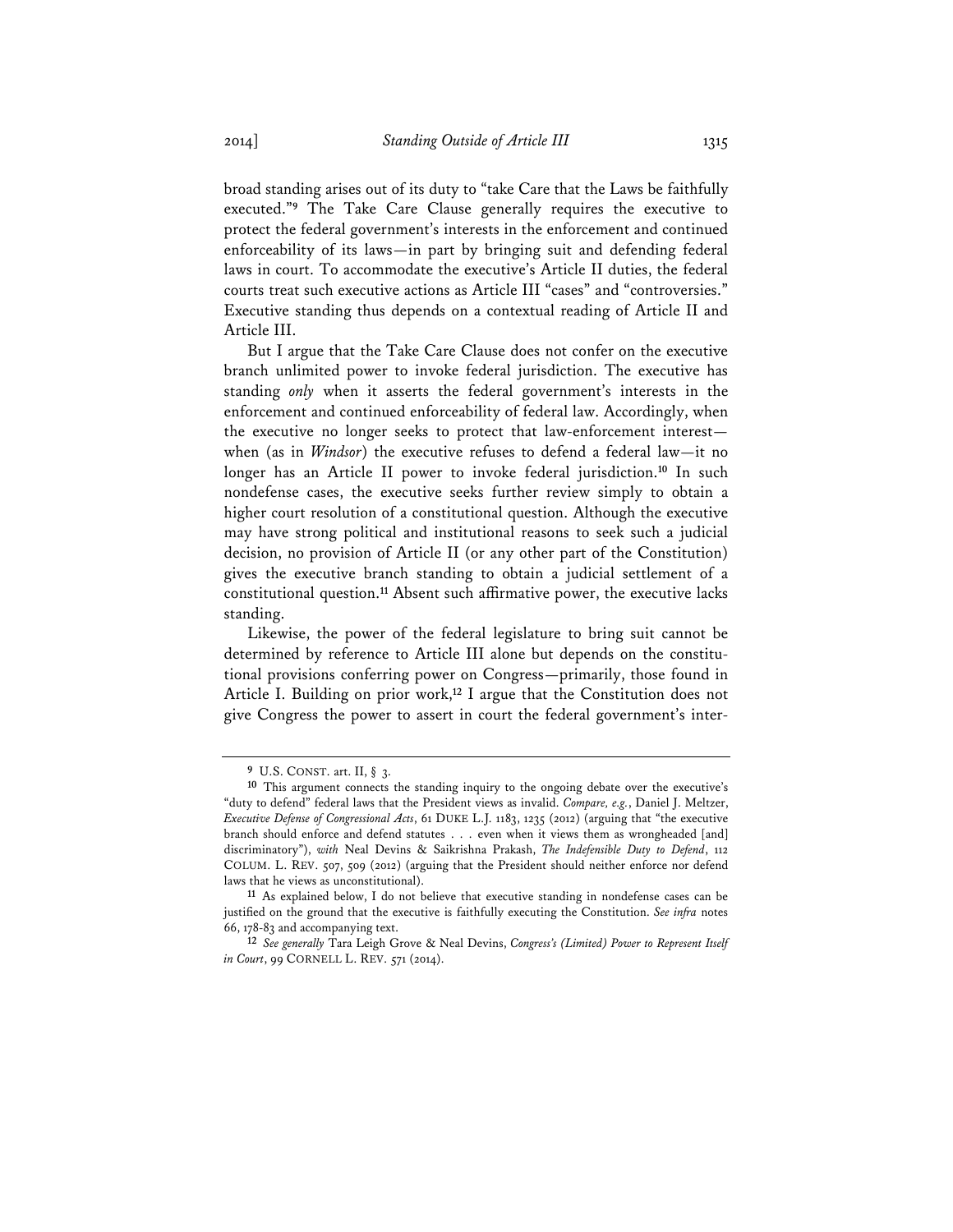ests in the enforcement or defense of federal law. Absent such affirmative power, Congress also lacks standing. Article III cannot confer on the executive or the legislature a power that Article II or Article I denies.

My arguments as to the scope and limits of executive and legislative standing rest primarily on the constitutional text and structure as well as Supreme Court precedent.**<sup>13</sup>** However, I also believe that the restrictions on executive and legislative standing have strong normative underpinnings. As political scientists have demonstrated, both the executive branch and Congress have considerable incentives to refer controversial constitutional questions to the judiciary.**<sup>14</sup>** Constraining the standing of the political branches helps protect the courts from becoming substitute fora for matters that could have been, but were not, resolved through the political process. At the same time, these standing restrictions help protect individual liberty. Neither the executive nor the legislature should be permitted to subject an individual to suit or to further rounds of appeals simply because it may be politically convenient to obtain a judicial resolution of a legal question.

These non–Article III principles have significant implications for legal scholarship and federal litigation. First, this analysis undermines the assumption of jurists, scholars, and the executive branch itself that the executive has complete discretion to enforce a law and then refuse to defend it—thereby teeing up the issue for Supreme Court review.**<sup>15</sup>** I demonstrate that the executive lacks standing to seek Supreme Court (or other appellate) review when it declines to defend a law. This analysis also shows that,

**<sup>13</sup>** Accordingly, throughout this Article, I employ a form of structural inference. For a discussion of the widely accepted practice of making inferences from constitutional structure, see CHARLES L. BLACK, JR., STRUCTURE AND RELATIONSHIP IN CONSTITUTIONAL LAW 7-32 (1969). *See also* John F. Manning, *Separation of Powers as Ordinary Interpretation*, 124 HARV. L. REV. 1939, 2034-39 (2011) (describing structural inference as an important tool of constitutional analysis and interpretation).

**<sup>14</sup>** *See infra* Sections II.C, III.B (outlining circumstances where other branches refer matters to the judiciary).

**<sup>15</sup>** *See* Presidential Authority to Decline to Execute Unconstitutional Statutes, 18 Op. O.L.C. 199, 201 (1994) ("[T]he President may base his decision to comply (or decline to comply) [with a statute] in part on a desire to afford the Supreme Court an opportunity to review the constitutional judgment of the legislative branch."); Dawn E. Johnsen, *Presidential Non-Enforcement of Constitutionally Objectionable Statutes*, LAW & CONTEMP. PROBS., Winter/Spring 2000, at 7, 47, 51 (arguing that the President should enforce a law, if that is the only way to "create[] the opportunity for" Supreme Court review); Seth P. Waxman, *Defending Congress*, 79 N.C. L. REV. 1073, 1078 n.14 (2001) ("[T]he practice of 'enforce but decline to defend' . . . allows the Executive Branch to make its views known to the Court, and ordinarily places before the Court the opportunity to resolve the constitutional dispute between the other two branches."); *infra* Section IV.A.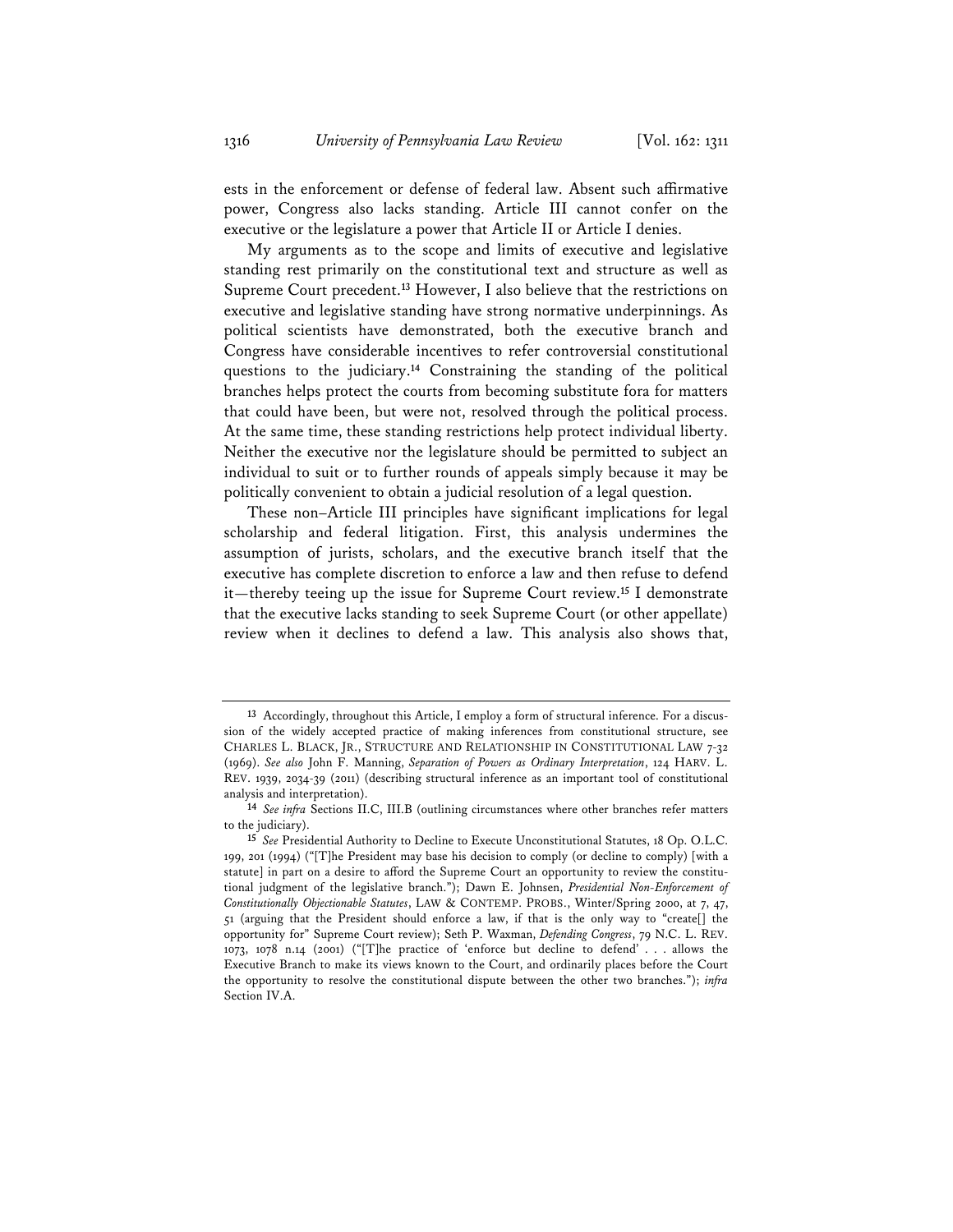contrary to the assumption of many scholars,**<sup>16</sup>** Congress lacks standing to represent the United States in place of the executive, even in defense of federal law.

At the outset, however, I should clarify a few points. First, throughout this Article, "standing" refers to a litigant's power to bring suit or appeal in federal court. Although I recognize that standing doctrine has often "give[n] lawyers, scholars and courts considerable difficulty,"**<sup>17</sup>** that seems to be the most basic meaning of the term.**<sup>18</sup>** Thus, executive and legislative *standing* refers to the power of those institutions to invoke federal jurisdiction at trial or on appeal—typically, on behalf of the United States. Notably, the Supreme Court has frequently invoked the concept of standing in this way—to signify the power of individuals or institutions to bring suit on behalf of the state or federal government.**<sup>19</sup>** Accordingly, the questions of

**17** Michael E. Tigar, *Judicial Power, the "Political Question Doctrine," and Foreign Relations*, 17 UCLA L. REV. 1135, 1138 n.11 (1970) (noting that the term "standing" has often "give[n] lawyers, scholars and courts considerable difficulty" because it has been used "to refer to several quite distinct limitations upon the power and the willingness of federal courts to entertain" cases); *see also infra* notes 21-22 and accompanying text (outlining some of the debates about the nature of standing).

**18** *See, e.g.*, Susan Bandes, *The Idea of a Case*, 42 STAN. L. REV. 227, 245 (1990) ("Standing focuses on the litigant's ability to initiate a suit . . . .").

**19** *See, e.g.*, Hollingsworth v. Perry, 133 S. Ct. 2652, 2664, 2666-68 (2013) (noting that a state attorney general or a state legislator "authorized by state law to represent the State's interest may satisfy standing requirements," although holding that the private parties in that case lacked standing to represent the State); Vt. Agency of Natural Res. v. United States *ex rel.* Stevens, 529 U.S. 765, 773-74 (2000) (holding that a private qui tam relator had "representational standing" to bring suit on behalf of the United States to enforce the False Claims Act); Arizonans for Official English v. Arizona, 520 U.S. 43, 65 (1997) ("[S]tate legislators have standing to contest a decision holding a state statute unconstitutional if state law authorizes legislators to represent the State's interests.").

**<sup>16</sup>** *See, e.g.*, Brianne J. Gorod, *Defending Executive Nondefense and the Principal–Agent Problem*, 106 NW. U. L. REV. 1201, 1248 (2012) (arguing that congressional defense does not "raise[] the thorny problem of legislator standing" because "when Congress defends a statute in the Executive's stead, it is not acting for itself but instead for the United States"); Abner S. Greene, *Interpretive Schizophrenia: How Congressional Standing Can Solve the Enforce-but-Not-Defend Problem*, 81 FORDHAM L. REV. 577, 582, 595-97 (2012) (arguing that "Congress could pass a statute authorizing the Senate or House Counsel, or counsel representing both houses jointly, to litigate . . . on behalf of the United States" to seek a declaratory judgment on the constitutionality of a law that the executive declined to enforce). Other scholars assert that Congress may defend federal laws but do not clearly state whether they believe Congress has standing to do so on behalf of the United States. *See, e.g.*, William K. Kelley, *Avoiding Constitutional Questions as a Three-Branch Problem*, 86 CORNELL L. REV. 831, 874 n.260 (2001) (arguing that Congress "has the right to defend [a] statute" when the executive fails to defend it); *see also* Amanda Frost, *Congress in Court*, 59 UCLA L. REV. 914, 919, 952, 957 n.218, 964-65 & n.239 (2012) ("propos[ing] that Congress take a more active role in federal litigation," including in defense of laws).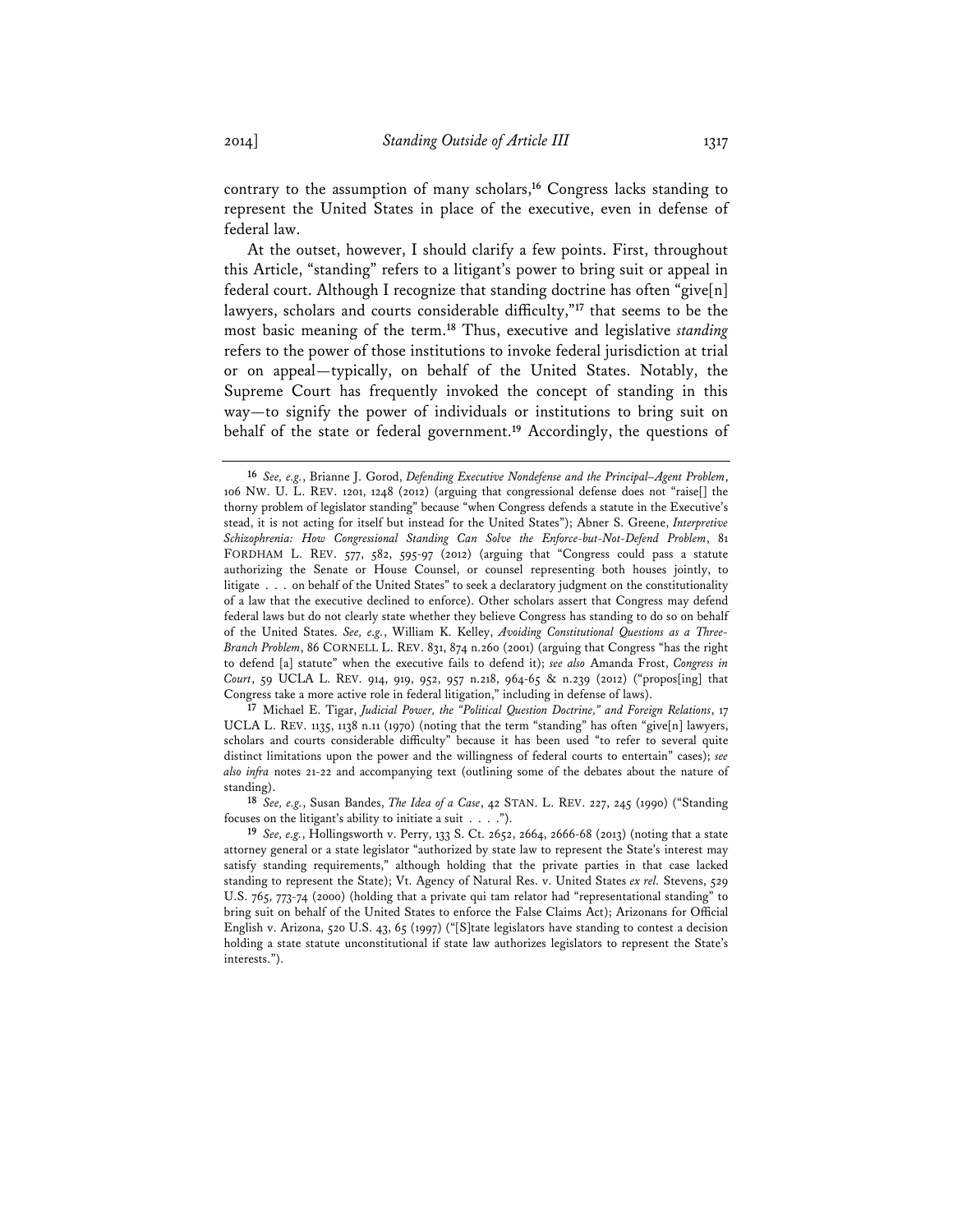institutional power that I focus on are, in my view, properly described as questions of standing.**<sup>20</sup>**

Second, and relatedly, I focus *only* on executive and legislative standing—that is, whether those institutions have the constitutional authority to take a case to an Article III court. Thus, for example, I argue that the executive lacks standing to appeal unless it defends a federal law. But I do not claim that the executive has a duty to defend federal laws when another party invokes federal jurisdiction (at trial or on appeal), nor do I attempt to determine whether the executive has a duty to enforce some (or all) federal laws. Those are important Article II questions, but they are not questions of standing.

Finally, I do not mean to suggest that the standing of federal institutions has nothing to do with Article III. I assume for purposes of this analysis that standing is a constitutional requirement that is rooted at least in part in the "case" or "controversy" requirement of Article III.**<sup>21</sup>** I seek, however, to show that Article III alone can neither explain nor justify executive or legislative standing. The determination of whether the executive or legislature may take a given "case" or "controversy" to the courts depends in large part on the constitutional provisions conferring power on those institutions.**<sup>22</sup>**

**<sup>20</sup>** Some readers may view the "institutional power" question differently. At a conceptual level, one might say that the primary standing issue is the "standing" of the United States. The argument might be that a government is "injured" when its laws are violated or struck down by a lower court. But a government cannot bring suit on its own behalf and must rely on others to assert its interests in court. Some readers may conclude that the next question—Who may represent the government in court?—is not strictly one of standing, but rather a (possibly distinct) question of which persons or institutions may serve as the government's representatives in court. The Supreme Court, however, has repeatedly characterized this question as one of standing. *See supra* note 19; *see also Hollingsworth*, 133 S. Ct. at 2664, 2668 (concluding that private sponsors of a state initiative had "no standing to assert the State's interests" because they suffered no concrete injury). I adhere to that terminology here and bracket the question whether the Court is correct in analyzing this issue under the rubric of standing.

**<sup>21</sup>** *See, e.g.*, Lexmark Int'l, Inc. v. Static Control Components, Inc., 82 U.S.L.W. 4195, 4197 (U.S. 2014) (standing doctrine is derived "[f]rom Article III's limitation of the judicial power to resolving 'Cases' and 'Controversies,' and the separation-of-powers principles underlying that limitation"). Many scholars, of course, contest this assumption. *See, e.g.*, Cass R. Sunstein, *What's Standing After* Lujan*? Of Citizen Suits, "Injuries," and Article III*, 91 MICH. L. REV. 163, 235 (1992) ("Congress can create standing as it chooses and, in general, can deny standing when it likes."). The Supreme Court, however, has consistently concluded that standing is a constitutional requirement. I start from that premise and seek to show that executive and legislative standing cannot be determined exclusively by Article III.

**<sup>22</sup>** One may, of course, question whether the power of any litigant to bring suit or appeal should be an issue of the federal courts' subject matter jurisdiction. *See, e.g.*, William A. Fletcher, *The Structure of Standing*, 98 YALE L.J. 221, 223 (1988) ("[S]tanding should simply be a question on the merits of plaintiff's claim."). For present purposes, I assume that standing, including executive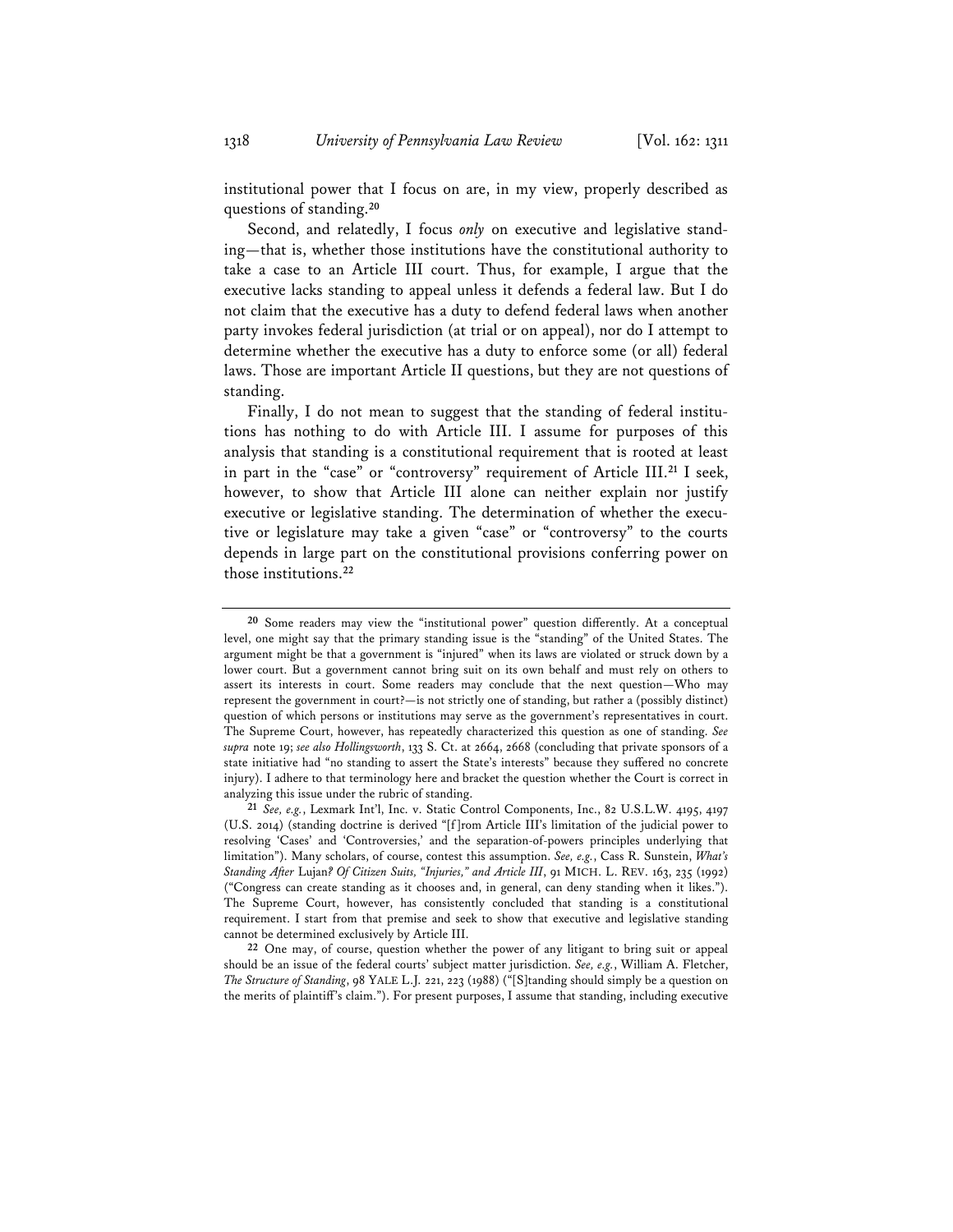The argument proceeds as follows. Parts I and II explain how Article II informs the scope of executive standing. The executive's power to bring suit or appeal is tied to its Article II duty to enforce and defend federal law on behalf of the federal government—a reality that calls into question the executive's standing in contexts when it declines to defend a law. Part III argues that the structural Constitution prohibits Congress from delegating to itself the power to represent the United States in court. Finally, Part IV asserts that there would likely be few, if any, negative ramifications if the judiciary enforced these limitations on executive and legislative standing. The executive would face considerable political pressure to defend federal laws on behalf of the United States, so the government would rarely (if ever) be left without a representative in court. At the same time, judicial enforcement of these restrictions would limit the power of Congress or the executive to refer to the judiciary constitutional questions "that they cannot or would rather not address" themselves.**<sup>23</sup>**

#### I. EXECUTIVE STANDING UNDER ARTICLE II

Although the Supreme Court mentioned Article II in two important standing decisions,**<sup>24</sup>** the Court has subsequently insisted that standing doctrine is a bedrock requirement only of Article III. Writing for the Court in *Steel Co. v. Citizens for a Better Environment*, Justice Scalia denied that standing doctrine is based on a concern about the "Executive's power to 'take Care that the Laws be faithfully executed.'"**<sup>25</sup>** Justice Scalia declared:

**25** 523 U.S. 83, 102 n.4 (1998) (quoting *id.* at 129 (Stevens, J., concurring in the judgment)). In *Steel Co.*, the Court held that an environmental group lacked standing to seek penalties for past violations of a federal statute because the money would be paid to the U.S. Treasury, not to the plaintiff, and thus would not redress any injury to the plaintiff. *Id.* at 106-07.

and legislative standing, is an issue of subject matter jurisdiction that is rooted at least in part in the Article III "case" or "controversy" requirement. My goal here is to show that, even if one assumes these points, executive and legislative standing cannot be determined solely by Article III.

**<sup>23</sup>** Mark A. Graber, *The Nonmajoritarian Difficulty: Legislative Deference to the Judiciary*, 7 STUD. AM. POL. DEV. 35, 36 (1993); *see also id.* (arguing that "elected officials consciously invite the judiciary to resolve" controversial issues); *infra* Sections II.C, III.B.

**<sup>24</sup>** *See* Lujan v. Defenders of Wildlife, 504 U.S. 555, 577 (1992) (declaring that a congressional power to grant standing to any private party to enforce federal law would "permit Congress to transfer from the President to the courts the Chief Executive's most important constitutional duty, to 'take Care that the Laws be faithfully executed'"); Allen v. Wright, 468 U.S. 737, 761 (1984) (explaining that separation of powers and equitable principles "counsel[] against recognizing standing" in a suit requesting broad injunctive relief against a federal agency because "[t]he Constitution . . . assigns to the Executive Branch, and not to the Judicial Branch, the duty to 'take Care that the Laws be faithfully executed'").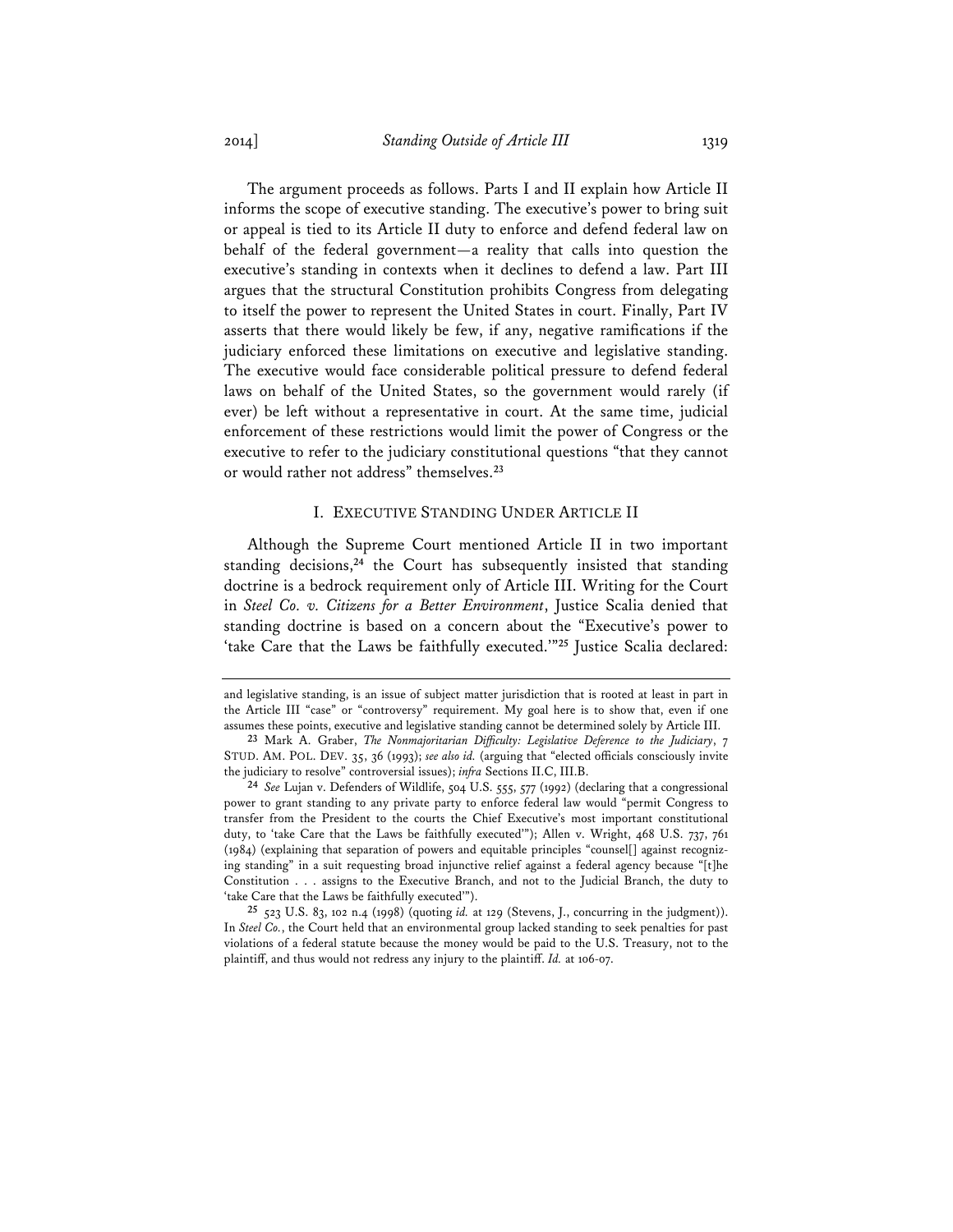"The courts must stay within their constitutionally prescribed sphere of action, whether or not exceeding that sphere will harm one of the other two branches. . . . [S]tanding jurisprudence, . . . though it may sometimes have an impact on Presidential powers, derives from Article III and not Article II."**<sup>26</sup>**

*Windsor* further underscores the Court's focus on Article III. During the oral argument, several Justices raised questions about the executive's Article II power to enforce a law that the President views as unconstitutional (like the Defense of Marriage Act) and then refuse to defend it in court.**<sup>27</sup>** For example, Chief Justice Roberts suggested that the President should have the "courage of his convictions" and simply refuse to execute the law, "rather than saying, oh, we'll wait till the Supreme Court tells us we have no choice."**<sup>28</sup>** Likewise, Justice Kennedy found it "very troubling" that the President was enforcing a law that he viewed as unconstitutional but refusing to defend it in court.**<sup>29</sup>** These Article II concerns were, however, absent from the *Windsor* opinions. In the opinion for the Court, Justice Kennedy found that the executive branch had Article III standing to appeal, despite its decision not to defend DOMA.**<sup>30</sup>** Likewise, in discussing the executive's power to appeal, Justice Scalia's dissenting opinion made no mention of Article II.**<sup>31</sup>** Apparently, in the Supreme Court's view, even the executive branch's own standing "derives from Article III and not Article II."**<sup>32</sup>**

The Justices' view of executive standing accords with the scholarly consensus. Scholars have not examined executive standing in depth. But to the extent that commentators have considered the issue, they have assumed virtually without exception—that executive standing is governed only by

**<sup>26</sup>** *Id.* at 102 n.4.

**<sup>27</sup>** The Attorney General announced this enforce-but-not-defend approach in a letter to Congress. *See* Letter from Eric H. Holder, Jr., Attorney Gen. of the U.S., to John A. Boehner, Speaker of the U.S. House of Representatives (Feb. 23, 2011), *available at* http:// www.justice.gov/opa/pr/2011/February/11-ag-223.html [hereinafter Holder Letter] (stating that the executive adopted this approach after the President concluded that DOMA violated equal protection principles); *infra* Section II.B.

**<sup>28</sup>** Transcript of Oral Argument at 12, United States v. Windsor, 133 S. Ct. 2675 (2013) (No. 12-307) (statement of Chief Justice Roberts).

**<sup>29</sup>** *Id.* at 21-22 (statement of Justice Kennedy) (comparing the practice of enforcing but not defending a law to the "questionable" practice of a President signing a law but issuing a signing statement declaring that the law is unconstitutional).

**<sup>30</sup>** *Windsor*, 133 S. Ct. at 2686.

**<sup>31</sup>** *See supra* note 4 (noting that Justice Scalia focused on the lack of Article III "adverseness"); *infra* subsection II.B.1. Justice Scalia referenced the Take Care Clause only in arguing that the House of Representatives lacked standing in *Windsor*. *See* 133 S. Ct. at 2703 (doubting that Congress could "hale the Executive before the courts" to ensure the faithful execution of the laws).

**<sup>32</sup>** Steel Co. v. Citizens for a Better Env't, 523 U.S. 83, 102 n.4 (1998).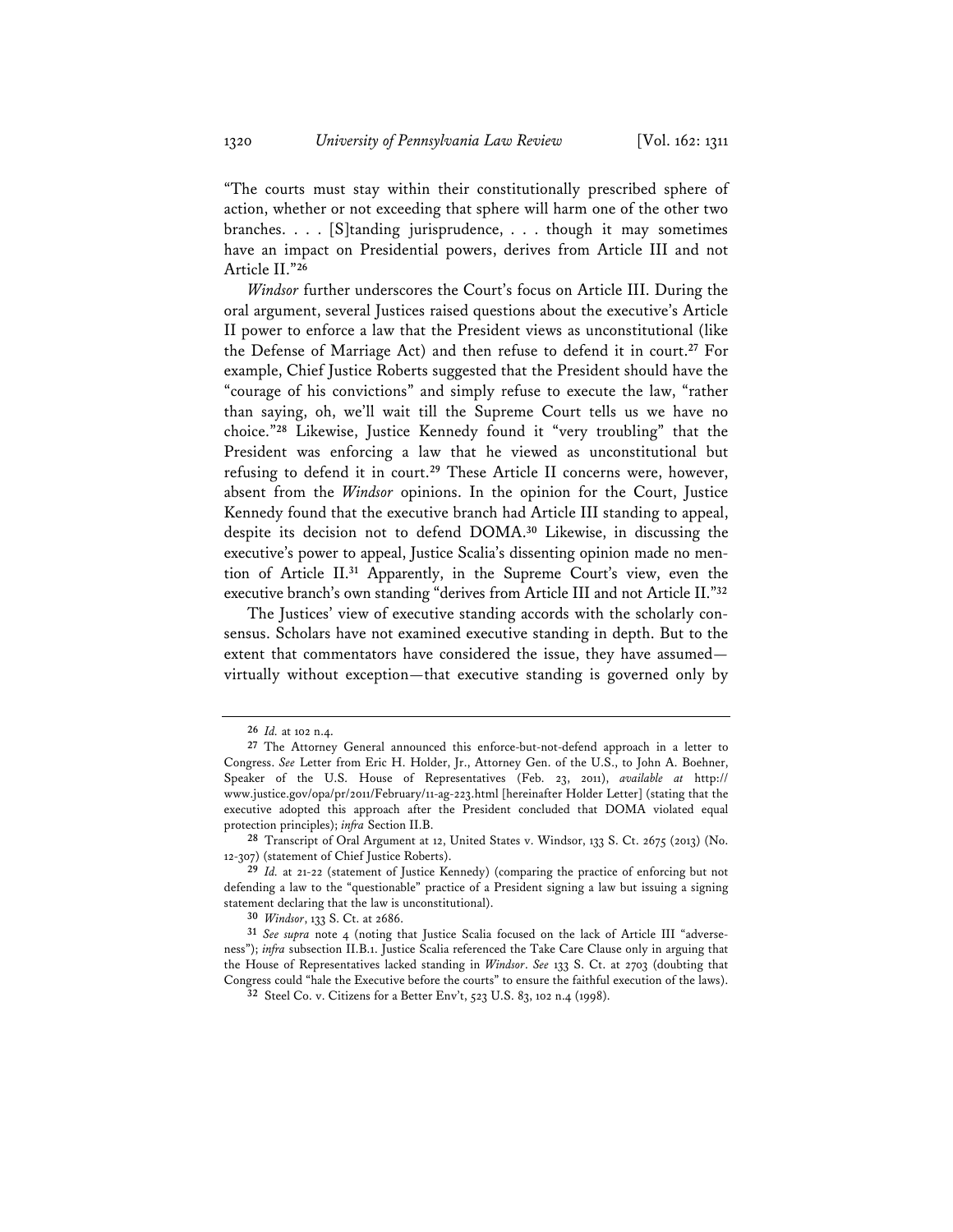Article III.**<sup>33</sup>** I argue, however, that executive standing depends in large part on the powers and duties in Article II.

#### A*. The Article II Foundations of Executive Standing*

My argument rests on a basic principle of federal constitutional law: federal institutions—in sharp contrast to private parties, states, or localities—must have affirmative authority for their actions, including the power to bring suit in federal court.**<sup>34</sup>** Article III defines the federal "judicial Power" and specifies that this power extends to "cases" arising under federal law and "controversies" involving the United States.**<sup>35</sup>** But Article III does not purport to confer any authority on the executive to bring suit or appeal—either on behalf of the United States or otherwise.**<sup>36</sup>** Affirmative authority for executive standing must be found in Article II.

No provision of Article II expressly authorizes the executive branch to bring suit or appeal. Much of Article II is concerned with administrative, foreign policy, or military matters, such as the Appointment and Treaty Clauses.**<sup>37</sup>** The Vesting Clause of Article II, which vests the "executive

**<sup>33</sup>** *See supra* note 2 (listing sources). There are two exceptions. In prior work, Edward Hartnett and I separately asserted that executive standing to bring criminal or civil enforcement actions depends on Article II. *See* Tara Leigh Grove, *Standing as an Article II Nondelegation Doctrine*, 11 U. PA. J. CONST. L. 781, 794-95 (2009); Edward A. Hartnett, *The Standing of the United States: How Criminal Prosecutions Show that Standing Doctrine Is Looking for Answers in All the Wrong Places*, 97 MICH. L. REV. 2239, 2256 (1999). But both Professor Hartnett's essay and my own prior work focused on the restrictions on private-party standing to enforce federal law. This Article, by contrast, focuses on the scope and limits of executive standing.

**<sup>34</sup>** *See* U.S. CONST. amend. X; *see also* New York v. United States, 505 U.S. 144, 155 (1992) (stating that "no one disputes the proposition that '[t]he Constitution created a Federal Government of limited powers,'" and noting that the Tenth Amendment makes this principle "explicit" (alteration in original) (quoting Gregory v. Ashcroft, 501 U.S. 452, 457 (1991))).

**<sup>35</sup>** U.S. CONST. art. III, § 2, cl. 1 ("The judicial Power shall extend to all Cases, in Law and Equity, arising under this Constitution, the Laws of the United States, and Treaties made, or which shall be made, under their Authority; . . . [and] to Controversies to which the United States shall be a Party . . . ."); *see also* William A. Fletcher, *The "Case or Controversy" Requirement in State Court Adjudication of Federal Questions*, 78 CALIF. L. REV. 263, 266 (1990) (stating that the term "controversies" was to be limited to civil actions, while the term "cases" encompassed both civil and criminal suits).

**<sup>36</sup>** *See* U.S. CONST. art. III, § 1.

**<sup>37</sup>** *See id.* art. II, § 2 (conferring on the President the power to appoint executive and judicial officers, make treaties, issue pardons, seek opinions in writing from department heads, and serve as the "Commander in Chief" of the armed forces); *id.* art. II, § 3 (authorizing the President to "receive Ambassadors and other public Ministers"). Article II also gives the President a role in advising Congress on the "State of the Union" and suggesting legislation. *Id.*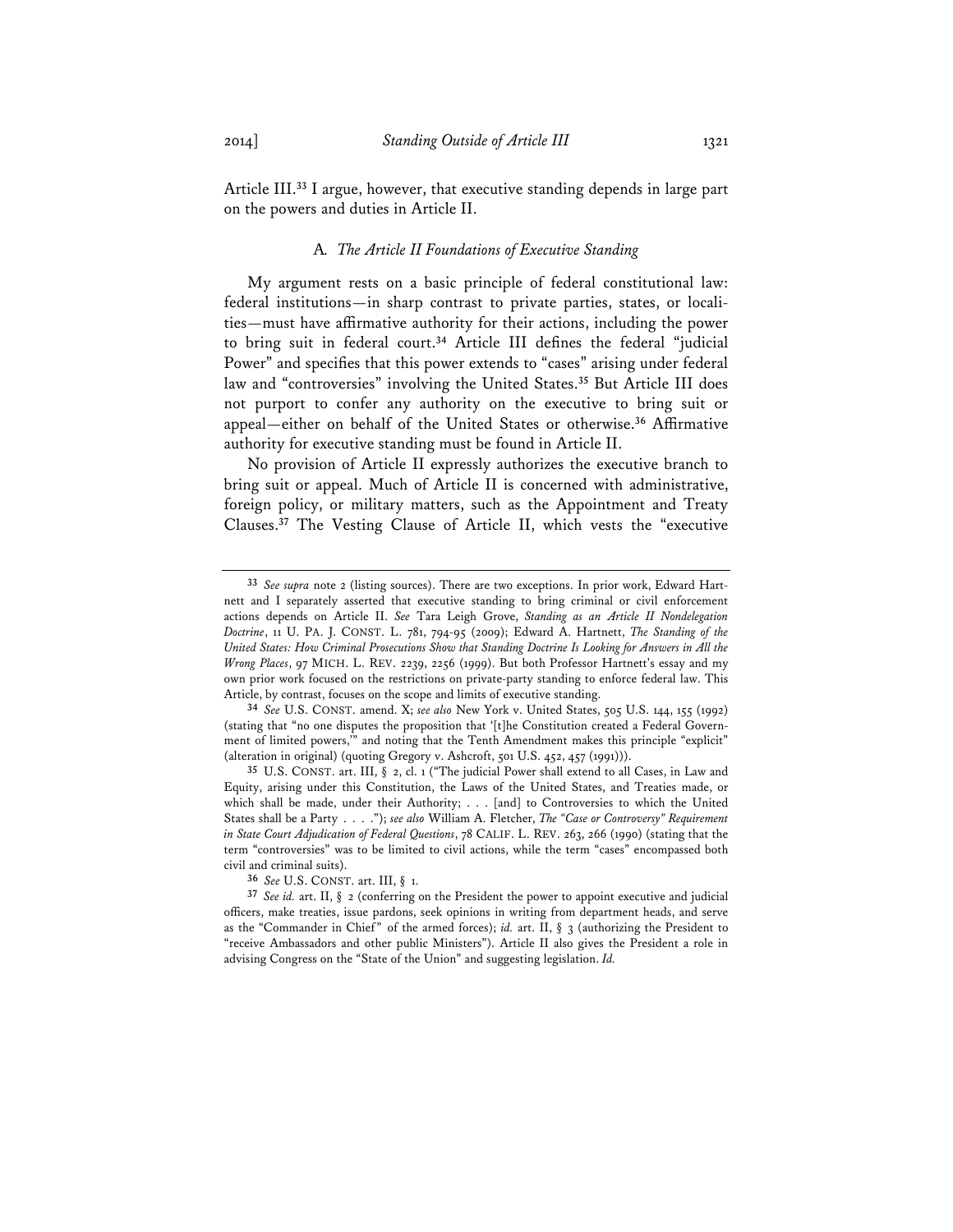Power" in the President,**<sup>38</sup>** likely confers some power to bring suit, given that the authority to enforce or defend federal laws in court is an integral part of law execution.**<sup>39</sup>** But any such "executive Power" is qualified by the Take Care Clause, which imposes on the President a duty to "take Care that the Laws be *faithfully* executed."**<sup>40</sup>** Accordingly, I treat the Take Care Clause as the primary Article II source of executive standing.**<sup>41</sup>**

As described further below, in order to fulfill this faithful execution duty, the executive must often go to court to enforce and defend federal law on behalf of the United States. Notably, Article II helps explain the contrast between the standing of the executive branch and that of other actors. Article III makes clear that the terms "case" and "controversy" include criminal and civil disputes involving the United States.**<sup>42</sup>** Moreover, it seems clear that, as a sovereign, the United States has a judicially cognizable interest in the enforcement and defense of federal law.**<sup>43</sup>** Under current law, the executive may assert in court the federal government's sovereign interests without satisfying the injury, causation, or redressability requirements that the judiciary applies to other actors.**<sup>44</sup>** Article III alone cannot

**41** Scholars have at times asserted that the Take Care Clause is not a grant of power but serves only to qualify the "executive Power" conferred by the Vesting Clause. *See, e.g.*, Steven G. Calabresi & Kevin H. Rhoades, *The Structural Constitution: Unitary Executive, Plural Judiciary*, 105 HARV. L. REV. 1153, 1198 n.221 (1992) (suggesting that the "use of the verb 'take care' in the Take Care Clause bolsters the power-grant reading of the Vesting Clause of Article II"). However, to the extent that the Take Care Clause *requires* the President to take action to "faithfully execute" the law, the Clause may imply that the President has the power to take such action. Accordingly, the Take Care Clause may be both a grant of power and the imposition of a duty. In any event, to the extent that the Vesting Clause is the source of executive power to bring suit in court, that power is qualified by the Take Care Clause. Accordingly, I focus on the latter Clause throughout this Article.

**42** *See supra* note 35.

**43** *See infra* Sections I.B–C (discussing how courts have recognized the federal government's interests in the enforcement and continued enforceability of its laws).

**44** *See* Jonathan R. Siegel, *Congress's Power to Authorize Suits Against States*, 68 GEO. WASH. L. REV. 44, 67-68 (1999) (noting that the government need not show injury in fact); *see also infra* Sections I.B–C; *supra* notes 7-8 and accompanying text. The Court has applied the injury, causation, and redressability tests to state government plaintiffs that seek to enforce federal law. *See* Massachusetts v. EPA, 549 U.S. 497, 520, 521-26 (2007) (holding that Massachusetts had standing to challenge EPA's denial of its rulemaking petition because EPA's conduct presented a "risk of harm" and there was a "'substantial likelihood that the judicial relief requested' w[ould] prompt EPA to take steps to reduce that risk" (quoting Duke Power Co. v. Carolina Envtl. Study Grp., Inc. 438 U.S. 59, 79 (1978))). A state, however, has broad standing to assert its sovereign

**<sup>38</sup>** *Id.* art. II, § 1, cl. 1.

**<sup>39</sup>** *See* Sections I.B–C (discussing the importance to law execution of federal court enforcement and defense actions).

**<sup>40</sup>** U.S. CONST. art. II, § 3 (emphasis added); *see* Gary Lawson & Guy Seidman, *The Jeffersonian Treaty Clause*, 2006 U. ILL. L. REV. 1, 33 (similarly observing that the "presidential power of law execution granted by the Vesting Clause" is "cabined by the Take Care Clause").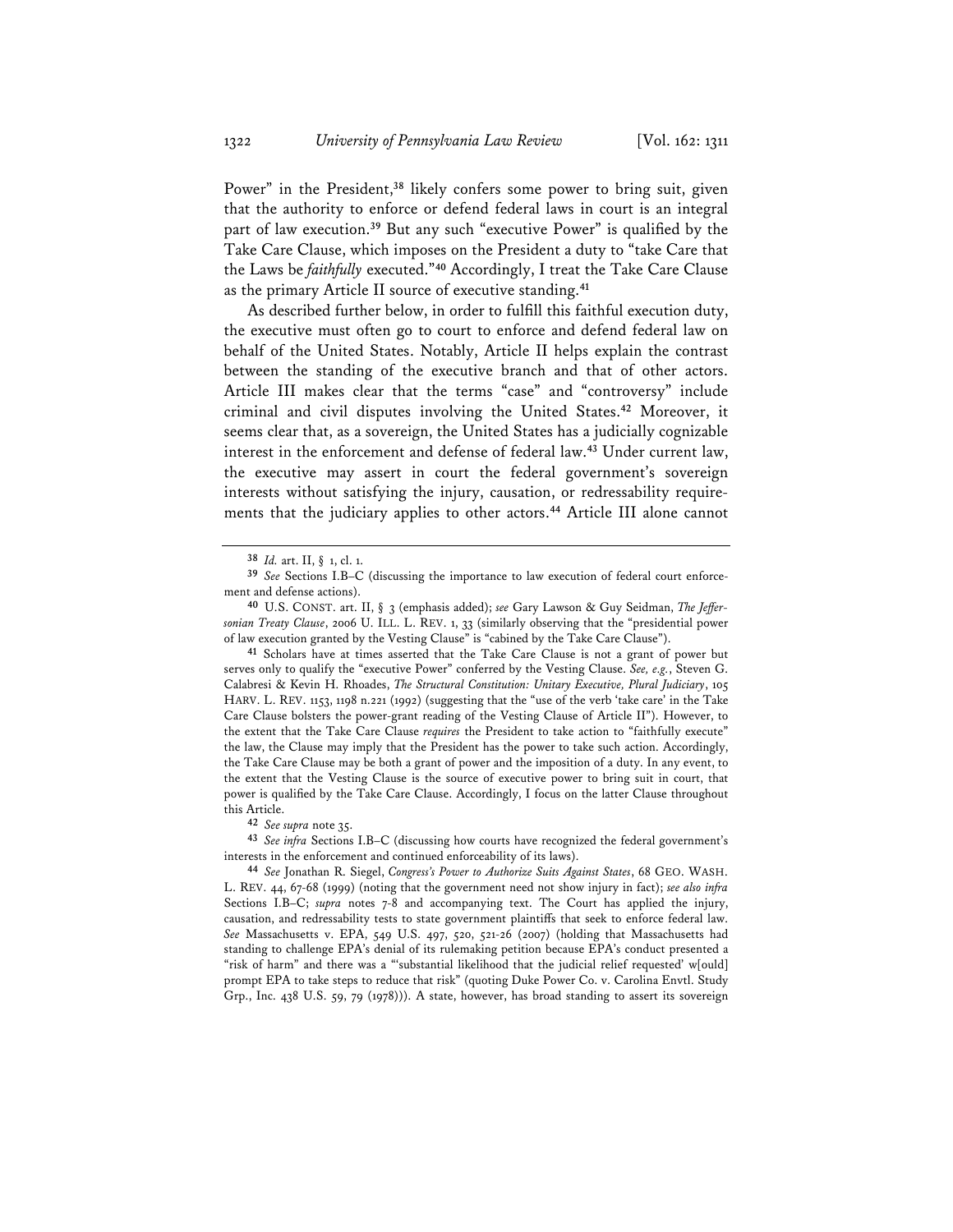explain why such an executive-initiated action qualifies as an Article III "case" or "controversy" while analogous private-party actions do not; after all, a private party might also want to enforce or defend federal law on behalf of the United States.**<sup>45</sup>** But this dichotomy makes more sense once we take into account the fact that Article II *requires* the executive to assert in court the abstract, generalized interest in enforcing federal law.**<sup>46</sup>** To accommodate the executive's Article II responsibilities, the federal judiciary treats executive enforcement and defense actions as "cases" and "controversies" under Article III.**<sup>47</sup>**

In this way, executive standing depends on the intersection of Article II and Article III. The Take Care Clause of Article II imposes constitutional duties on the executive that it cannot perform without resort to Article III

**46** *Cf.* FEC v. Akins, 524 U.S. 11, 23-24 (1998) (holding that private plaintiffs lack standing to assert "abstract," "generalized grievance[s]"—like the "interest in seeing that the law is obeyed" (alteration in original)). For present purposes, I assume, without defending, the validity of these constraints on actors other than the executive branch. In prior work, I have defended the constraints on private-party standing to enforce federal law on Article II nondelegation grounds. *See generally* Grove, *supra* note 33 (arguing that standing limits private prosecutorial discretion). For other recent defenses of the limits on private-party standing, see MAXWELL L. STEARNS, CONSTITUTIONAL PROCESS: A SOCIAL CHOICE ANALYSIS OF SUPREME COURT DECI-SION MAKING 159 (2000) (asserting that standing helps prevent litigants "from strategically timing cases . . . to manipulate the substantive evolution of constitutional doctrine"), and Eugene Kontorovich, *What Standing Is Good For*, 93 VA. L. REV. 1663, 1664 (2007) (contending that standing helps "prevent the inefficient disposition of constitutional entitlements").

**47** *Cf.* Clinton v. Jones, 520 U.S. 681, 701 (1997) ("[T]he separation-of-powers doctrine requires that a branch not impair another in the performance of its constitutional duties." (quoting Loving v. United States, 517 U.S. 748, 757 (1996))).

interest in the continued enforceability of *state* law, when that law is challenged in federal court. *See infra* notes 80-81 and accompanying text.

**<sup>45</sup>** If a private party sought to invoke federal jurisdiction, asserting nothing more than the United States' sovereign interest in the enforcement of its laws, the judiciary would hold that the private party lacks standing. *See* Lujan v. Defenders of Wildlife, 504 U.S. 555, 573-74 (1992) ("[A] plaintiff raising only a generally available grievance about government—claiming only harm to his and every citizen's interest in proper application of the Constitution and laws . . . does not state an Article III case or controversy."). The Supreme Court has permitted private parties to sue on behalf of the federal government only to vindicate common law proprietary interests. *See* Vt. Agency of Natural Res. v. United States *ex rel.* Stevens, 529 U.S. 765, 771, 773-74 (2000) (upholding the standing of a private qui tam relator to enforce the False Claims Act and thereby vindicate the government's "proprietary injury resulting from . . . alleged fraud"). Although the distinction between "sovereign" and "proprietary" interests may not be satisfactory, I think it is difficult to read *Stevens* as a license for Congress to grant private parties standing to represent the United States' sovereign interests in court. For a different perspective, see Jonathan R. Siegel, *A Theory of Justiciability*, 86 TEX. L. REV. 73, 105-08 & n.203 (2007) (interpreting *Stevens* to suggest that the "*qui tam* tradition" "allows Congress to confer standing upon plaintiffs suffering no distinctive injury" for Article III purposes).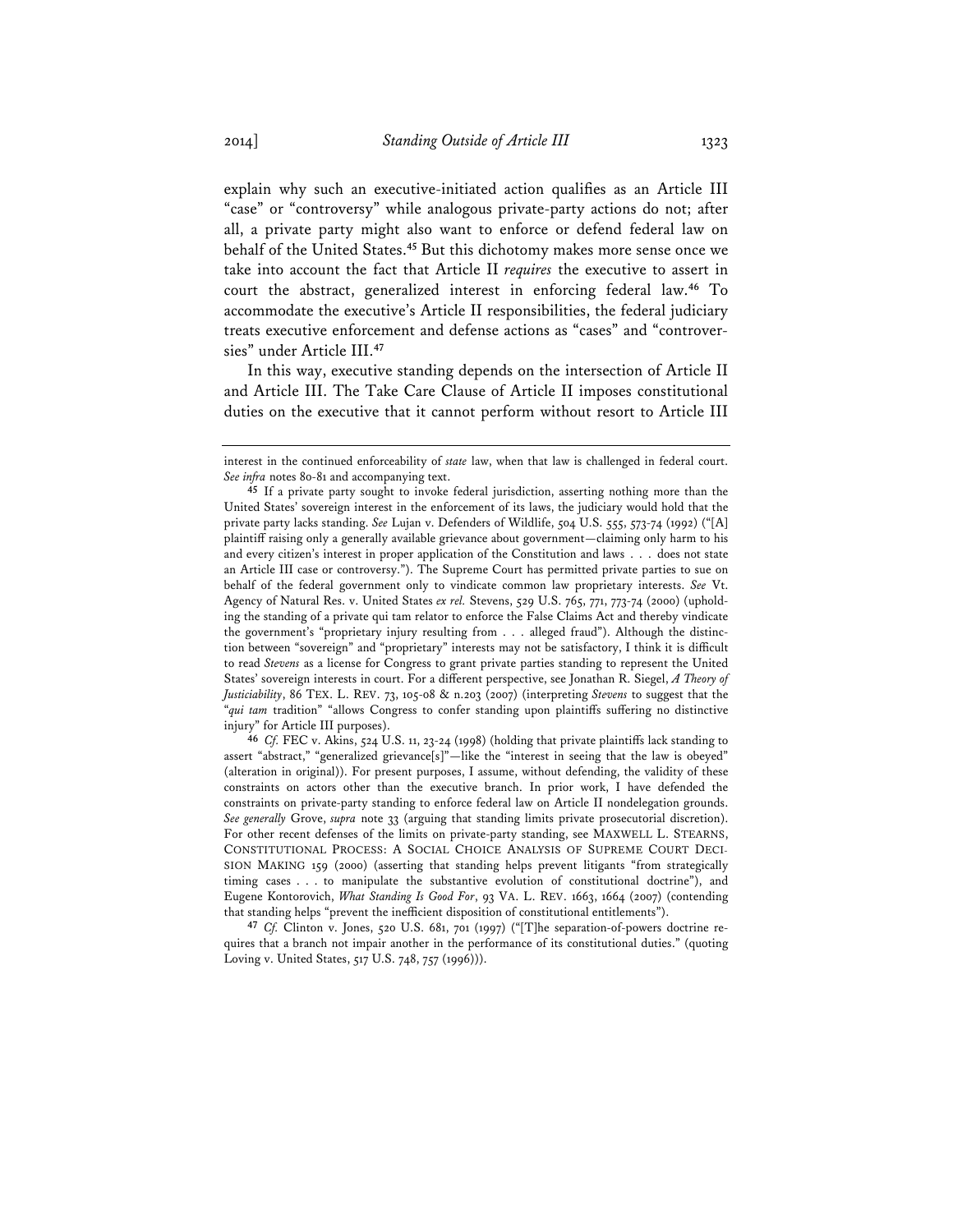courts. These Article II duties, in turn, inform the way in which federal courts construe the "case" or "controversy" language of Article III.

# B*. Standing to Enforce Federal Law*

In order to punish and deter violations of federal law, the executive must have the power to bring suit against alleged violators.**<sup>48</sup>** The executive generally cannot, consistent with the requirements of due process, simply impose criminal or civil penalties; there must be an opportunity for judicial review (at least after the fact).**<sup>49</sup>** As a result, the executive must often rely on the courts "for the enforcement of coercive sanctions."**<sup>50</sup>** In short, to carry out its duty to faithfully execute the laws, the executive needs to have standing to bring criminal and civil enforcement actions.

It is therefore unsurprising that the Supreme Court has consistently recognized the executive branch's standing to enforce federal law. Indeed, the Court has never denied executive standing when it had statutory authorization.**<sup>51</sup>** For example, in *United States v. Raines*, the executive brought suit under the Civil Rights Act of 1957,**<sup>52</sup>** alleging that certain local election officials discriminated on the basis of race in registering voters.**<sup>53</sup>**

**<sup>48</sup>** *See* United States v. Valenzuela-Bernal, 458 U.S. 858, 863 (1982) (observing that a criminal prosecution is "one example of the Executive's effort to discharge [its] responsibility" to faithfully execute the laws); Buckley v. Valeo, 424 U.S. 1, 138 (1976) ("A lawsuit is the ultimate remedy for a breach of the law, and it is to the President, and not to the Congress, that the Constitution entrusts the responsibility to 'take Care that the Laws be faithfully executed.'"); Jack Goldsmith & John F. Manning, *The President's Completion Power*, 115 YALE L.J. 2280, 2303-04 (2006) ("[T]he Take Care Clause contemplates a presidential responsibility to carry out the legislative mandate.").

**<sup>49</sup>** *See* U.S. CONST. amend. V; Saikrishna Prakash, *The Chief Prosecutor*, 73 GEO. WASH. L. REV. 521, 538-39 (2005) ("Under our system of separated powers, the executive cannot unilaterally enforce the law's penalties[, but must] seek the judiciary's sanction . . . ."); *see also* Mathews v. Eldridge, 424 U.S. 319, 332, 339 (1976) ("The 'right to be heard before being condemned to suffer grievous loss of any kind, even though it may not involve the stigma and hardships of a criminal conviction, is a principle basic to our society.'" (quoting Joint Anti-Fascist Refugee Comm. v. McGrath, 341 U.S. 123, 168 (1951) (Frankfurter, J., concurring))).

**<sup>50</sup>** Herbert Wechsler, *The Courts and the Constitution*, 65 COLUM. L. REV. 1001, 1006 (1965).

**<sup>51</sup>** *See* Dir., Office of Workers' Comp. Programs, Dep't of Labor v. Newport News Shipbuilding & Dry Dock Co., 514 U.S. 122, 129-30, 133-34 (1995) (holding that an agency official lacked standing, absent statutory authorization, but stating that "Congress *could* have conferred standing . . . without infringing Article III of the Constitution"); Ann Woolhandler & Michael G. Collins, *State Standing*, 81 VA. L. REV. 387, 473 (1995) ("The problems with governmental standing in the nineteenth century arose primarily because the legislature of the sovereign in whose courts a government litigant sued had not authorized suit. Once such statutory authority was provided, the legitimacy problem disappeared.").

**<sup>52</sup>** Civil Rights Act of 1957, pt. IV, Pub. L. No. 85-315, 71 Stat. 634, 637-38 (codified as amended at 42 U.S.C. § 1971 (2006)).

**<sup>53</sup>** 362 U.S. 17, 19-20 (1960).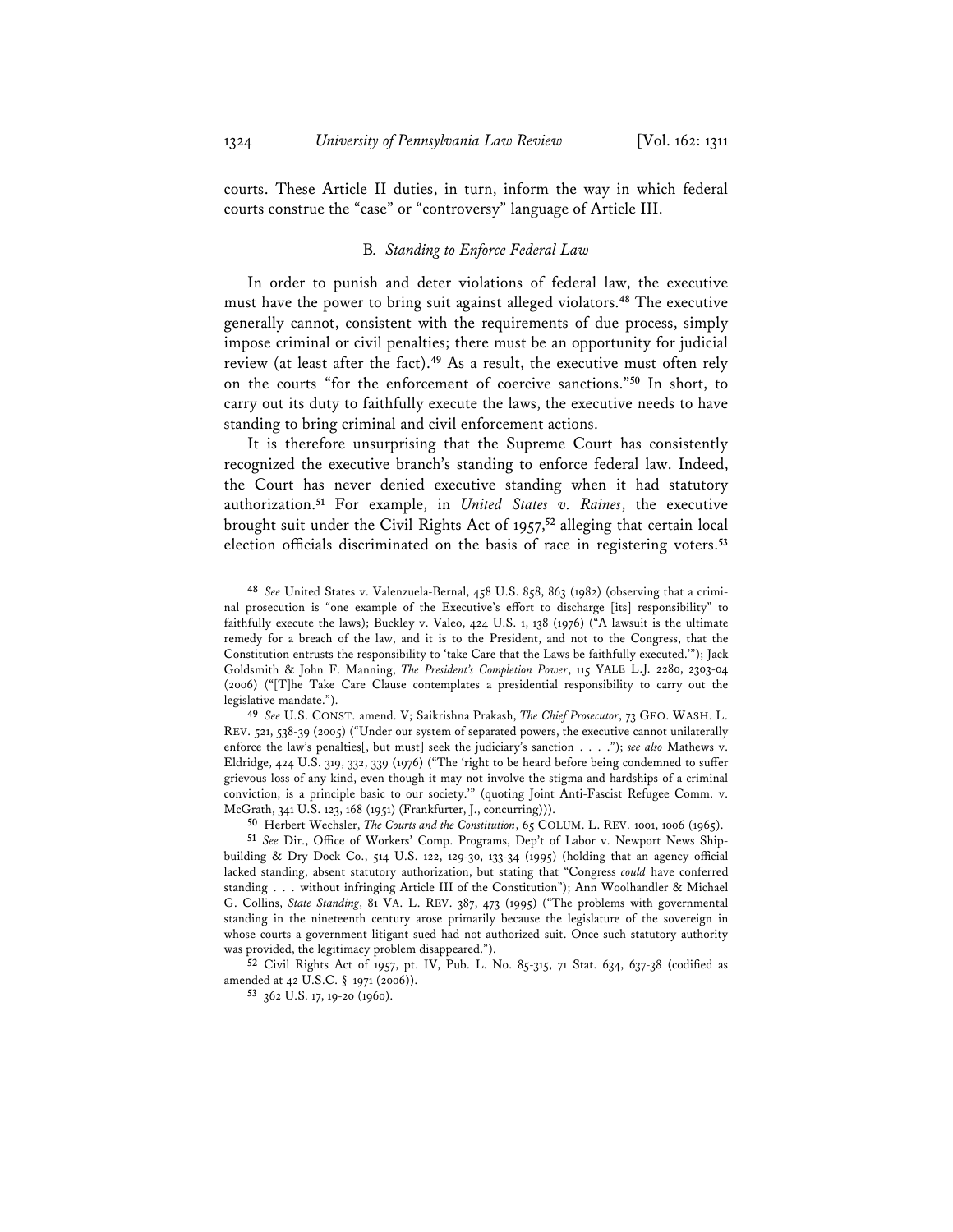Although the local officials argued that Congress lacked the power "to authorize the United States to bring this action in support of private constitutional rights,"**<sup>54</sup>** the Supreme Court upheld executive standing, stating that it was "perfectly competent for Congress to authorize the United States to be the guardian of that public interest."**<sup>55</sup>**

The Supreme Court has also occasionally upheld executive standing to enforce federal law when it lacked explicit statutory authorization. For example, in *In re Debs*, the Court concluded that the executive had standing to enjoin the Pullman railroad strike, which allegedly violated various federal statutes.**56** The Court declared that the federal government's "obligation[] . . . to promote the interest of all, and to prevent the wrongdoing of one . . . , is often of itself sufficient to give it a standing in court."**<sup>57</sup>**

Since *Debs*, jurists and scholars have debated the scope of the executive's power to enforce federal law, absent statutory authority.**<sup>58</sup>** I do not seek to enter that debate; as a practical matter, the executive has broad statutory standing to bring enforcement actions.**<sup>59</sup>** My focus is instead on a subject that scholars have not carefully examined—the nature and scope of the executive's constitutional standing to enforce federal law.

**59** Indeed, Congress has at times stepped in to augment the executive's statutory authority when courts held that it lacked standing. *See, e.g.*, Civil Rights of Institutionalized Persons Act, § 3, Pub. L. No. 96-247, 94 Stat. 349, 350 (1980) (codified as amended at 42 U.S.C. § 1997a (2006)) (conferring standing to protect the constitutional rights of prisoners); *see also City of Philadelphia*, 644 F.2d at 201-02 & n.22 (discussing this legislation and the history of its enactment).

**<sup>54</sup>** *Id.* at 27.

**<sup>55</sup>** *Id.*; *see also* United States v. Mississippi, 380 U.S. 128, 136-37 (1965) (upholding executive standing to protect voting rights, given "express congressional authorization").

**<sup>56</sup>** *See* 158 U.S. 564, 570, 599-600 (1895) (upholding executive standing to prevent interference with the transport of U.S. mail), *overruled on other grounds by* Bloom v. Illinois, 391 U.S. 194 (1968). For an account of the events leading up to *Debs*, see OWEN M. FISS, TROUBLED BEGINNINGS OF THE MODERN STATE, 1888–1910, at 53-74 (1993).

**<sup>57</sup>** *In re Debs*, 158 U.S. at 584.

**<sup>58</sup>** *Compare*, *e.g.*, Larry W. Yackle, *A Worthy Champion for Fourteenth Amendment Rights: The United States in* Parens Patriae, 92 NW. U. L. REV. 111, 114-16 (1997) (arguing that the executive branch has implied power to enforce the Fourteenth Amendment), *with* Henry P. Monaghan, *The Protective Power of the Presidency*, 93 COLUM. L. REV. 1, 11 (1993) (contending that the executive has only a limited power to "protect and defend the personnel, property, and instrumentalities of the United States from harm"), *with* Seth Davis, *Implied Public Rights of Action*, 114 COLUM. L. REV. 1, 5 (2014) (arguing that courts should imply a cause of action "when a public litigant sues to protect typically public interests" but not when it sues to protect private interests); *see also* United States v. City of Philadelphia, 644 F.2d 187, 201 (3d Cir. 1980) (holding that "the United States may not sue [a local police department] to enjoin violations of individuals' fourteenth amendment rights without specific statutory authority").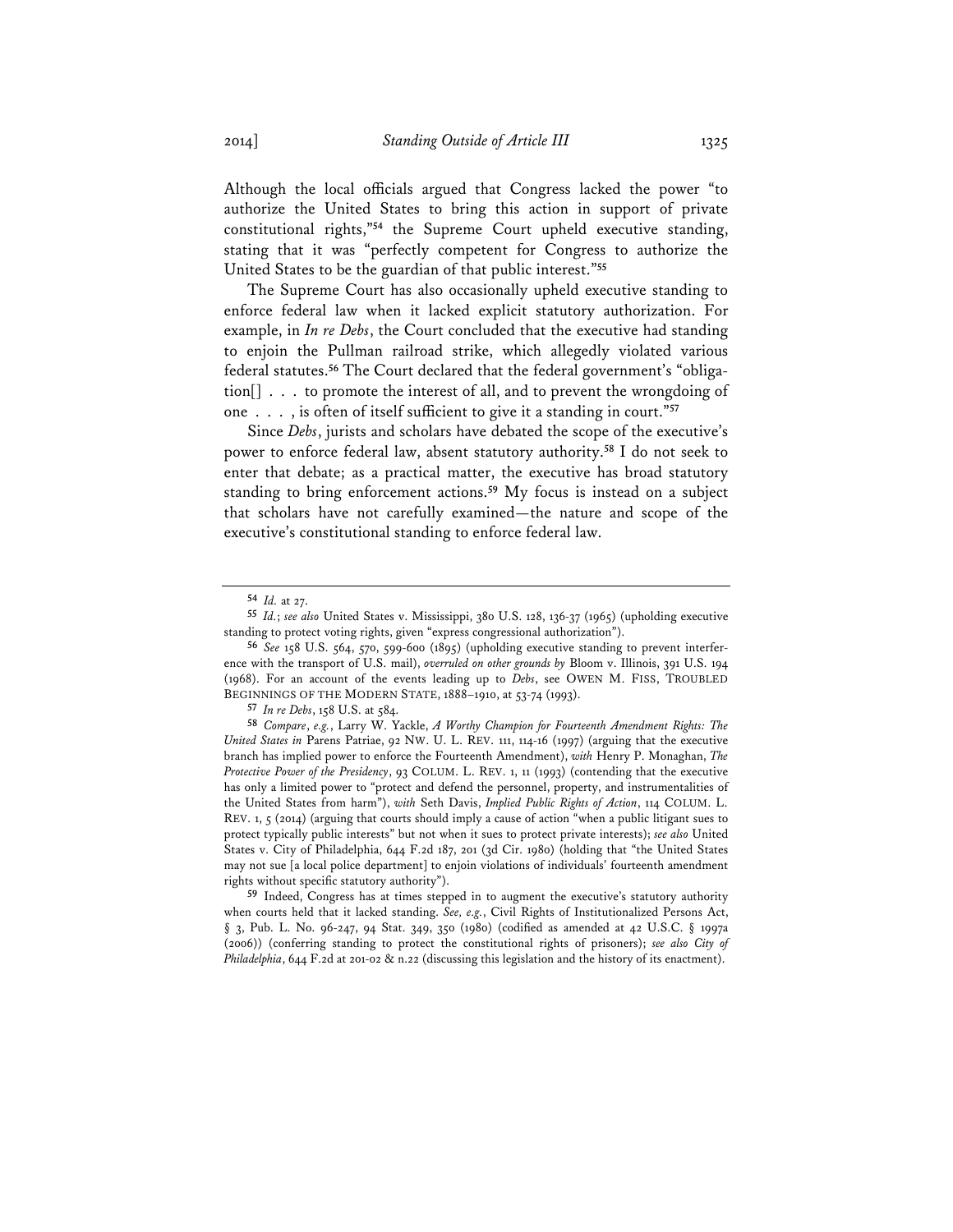First, I want to underscore an important limit on executive standing. The executive has broad standing only to assert the *federal government's* sovereign interest in the enforcement of its laws. Accordingly, in *Debs* and *Raines* (and similar cases), the Court discussed the standing of the "government" or the "United States," not the executive.**<sup>60</sup>** The Supreme Court has never held that the executive has standing to assert an institutional interest in the enforcement of federal law or, relatedly, in protecting any other duties or powers conferred by Article II. In fact, the Court has suggested precisely the opposite: the executive lacks standing to protect its institutional concerns.**<sup>61</sup>**

The Supreme Court recognized this limitation on executive standing (albeit only in dicta) in *Raines v. Byrd*, when it held that six legislators lacked standing to challenge the Line Item Veto Act based on an alleged "institutional injury."**<sup>62</sup>** The Court emphasized that in past "confrontations between one or both Houses of Congress and the Executive Branch" involving the President's removal power, the pocket veto, and the legislative veto, "no suit was brought on the basis of claimed injury to official authority or power."**<sup>63</sup>** Instead, the issues were brought to the judiciary by "plaintiff [s] with traditional Article III standing."**<sup>64</sup>** This "historical practice" tends to cut against any claim of "institutional injury" by the executive or the legislature (at least one arising out of the enactment of a federal law).**<sup>65</sup>** *Raines* thus supports my assertion that the executive has standing to

**<sup>60</sup>** *Raines*, 362 U.S. at 27 (holding that Congress may "authorize the United States" to enforce civil rights laws); *In re Debs*, 158 U.S. at 583 (stating that "the government has such an interest . . . as enables it to appear as party plaintiff"); *see also* Sanitary Dist. of Chi. v. United States, 266 U.S. 405, 425-26 (1925) ("[The United States] has a standing in this suit not only to remove obstruction to interstate and foreign commerce, . . . but also to carry out treaty obligations . . . .").

**<sup>61</sup>** *See* Dir., Office of Workers' Comp. Programs, Dep't of Labor v. Newport News Shipbuilding & Dry Dock Co., 514 U.S. 122, 130 (1995) (doubting that the "mere existence and impairment of [an executive official's] governmental interest" could alone "ever suffice" for standing purposes).

**<sup>62</sup>** *See* 521 U.S. 811, 814, 817, 821, 829-30 (1997). The legislators alleged that the President's power to veto specific parts of legislation would "dilute[] their Article I voting power." *Id.* at 817 (citation omitted).

**<sup>63</sup>** *Id.* at 826-28.

**<sup>64</sup>** *Id.* at 827.

**<sup>65</sup>** *See id.* at 826 (stating that "historical practice . . . cut against" a finding of standing). As discussed below, I do not mean to foreclose the possibility that federal institutions may have standing to assert some "institutional interests." *See infra* note 209 and accompanying text (explaining how the House and the Senate likely have standing to enforce their internal rules by, for example, bringing subpoena enforcement actions against individuals who refuse to testify in Congress). Here, I seek only to show that precedent strongly suggests that when the executive brings suit to enforce or defend federal law, it does so on behalf of the United States. For an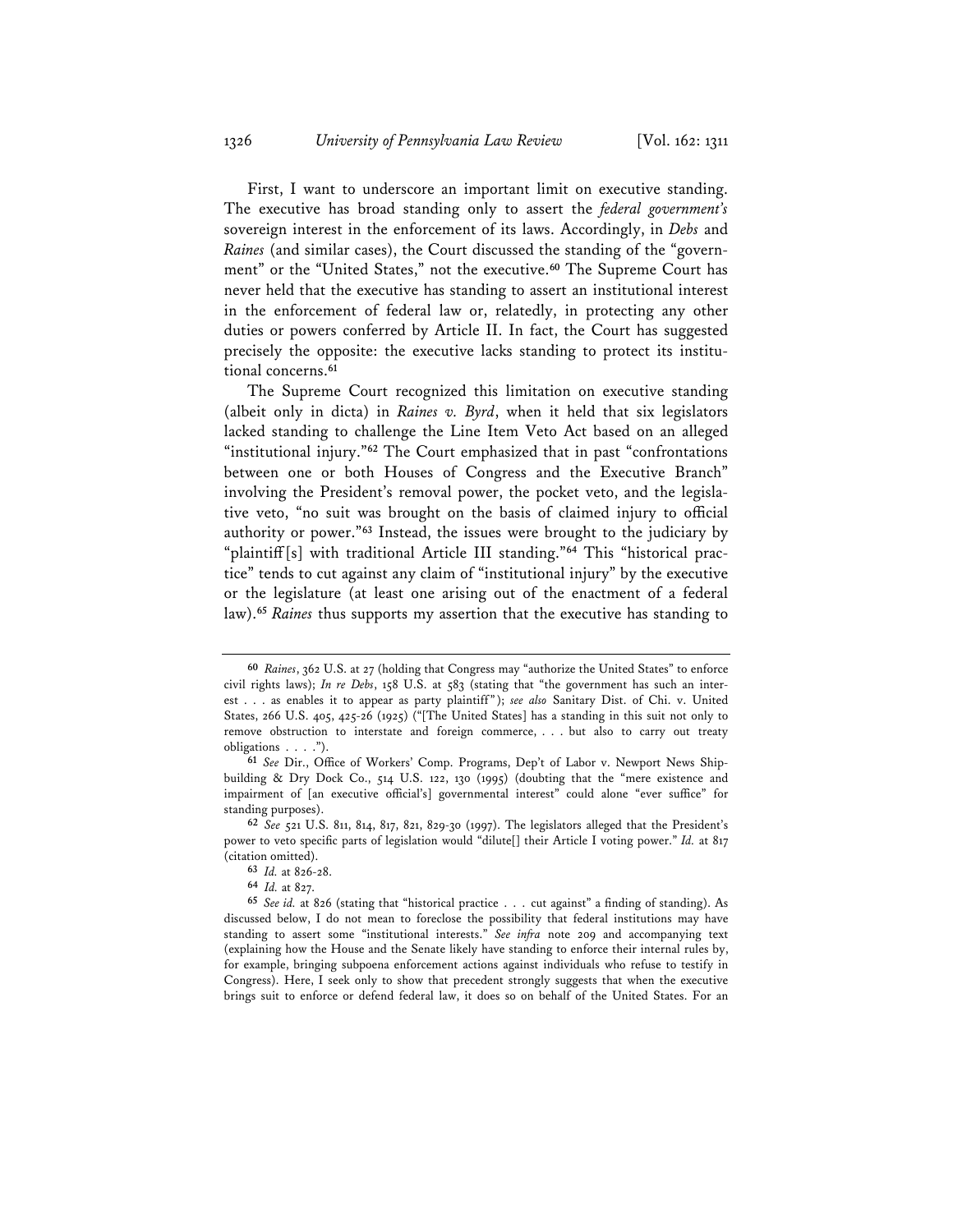assert the interests of the federal government, not the executive. The interests of the executive may not be coextensive with those of the United States.

This limitation underscores the way in which executive standing depends on the intersection of Article II and Article III. The executive has standing to perform Article II duties that it cannot perform except through the Article III courts. The executive often cannot enforce federal law except through the courts; due process principles require judicial review when individuals object to the imposition of civil or criminal sanctions. Nor, as discussed below, can the executive protect the continued enforceability of federal law absent standing to defend those laws in court.

By contrast, the executive can protect its institutional interests against congressional interference without resort to the courts; the President can, for example, veto or refuse to enforce measures (if enacted) that interfere with presidential prerogatives. Likewise, as I explain below, the executive can "faithfully execute" the Constitution without resort to an Article III court—by simply refusing to enforce a law that the President views as unconstitutional. The executive does not need judicial permission when it *declines* to enforce a law.**<sup>66</sup>** The executive must go through the judiciary only to protect the federal government's interest in the *enforcement* of its laws against third parties. For that reason, the federal courts treat such executive enforcement and defense actions as Article III "cases" or "controversies."

Second, and conversely, I also want to underscore the breadth of executive standing—even when the executive serves only as the representative of the federal government. The executive has the constitutional authority to enforce *any* federal law. Accordingly, the executive branch may bring suit against any person for any legal violation. That is a tremendous discretionary power—one that creates the potential for discriminatory, or simply arbitrary, enforcement.**<sup>67</sup>** As then–Attorney General (and later Supreme Court Justice) Robert Jackson stated:

argument that institutions, rather than private parties, should presumptively have standing to assert their own institutional interests, see Aziz Z. Huq, *Standing for the Structural Constitution*, 99 VA. L. REV. 1435, 1440-41 (2013).

**<sup>66</sup>** *See infra* notes 178-83 and accompanying text.

**<sup>67</sup>** *See* Lisa Schultz Bressman, *Judicial Review of Agency Inaction: An Arbitrariness Approach*, 79 N.Y.U. L. REV. 1657, 1686-97 (2004) (arguing that courts should review enforcement decisions to "prevent[] arbitrary agency decisionmaking"); Angela J. Davis, *Prosecution and Race: The Power and Privilege of Discretion*, 67 FORDHAM L. REV. 13, 20 (1998) ("The deficiency of prosecutorial discretion lies . . . in the randomness and arbitrariness of its application."); Kenneth Culp Davis,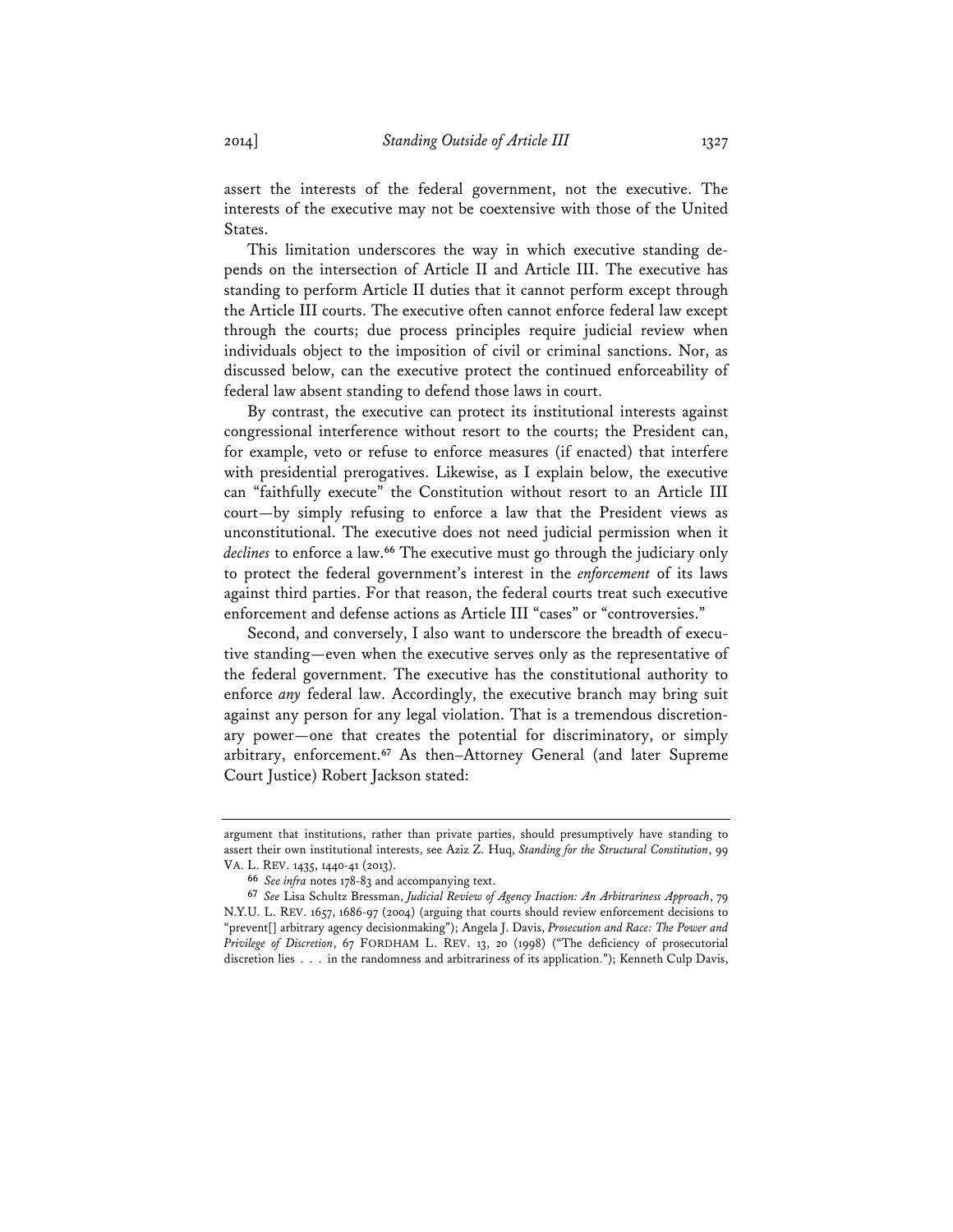If the prosecutor is obliged to choose his cases, it follows that he can choose his defendants. Therein is the most dangerous power of the prosecutor: that he will pick people that he thinks he should get, rather than pick cases that need to be prosecuted . . . . It is here that law enforcement becomes personal, and the real crime becomes that of being unpopular with the predominant or governing group, being attached to the wrong political views, or being personally obnoxious to or in the way of the prosecutor himself.**<sup>68</sup>**

I emphasize the concerns raised by scholars in the enforcement context for two related reasons. First, as discussed below, the executive exercises similarly broad (and largely overlooked) discretion in the defense context to intervene in and appeal any case involving a constitutional challenge to a federal law. Second, many scholars advocate a "congressional counsel" that would have the same broad discretion to intervene in any suit to (at least) defend federal law. Although there may be reasons for limiting executive discretion to invoke the federal judicial power, I argue in Part III that there is little basis for transferring such discretionary power to Congress.

That seems particularly true, given that the primary check on executive discretion is Congress.**<sup>69</sup>** Congress can, for example, limit the executive through oversight hearings,**<sup>70</sup>** statutes that set enforcement priorities,**<sup>71</sup>** or the appropriations power.**<sup>72</sup>** Furthermore, in egregious cases, Congress can impeach and remove executive officials, including the Attorney General or the President, for a failure to faithfully execute the law.**<sup>73</sup>** It is not clear who would oversee a "congressional counsel" that had the power to represent the United States in court.

*Administrative Powers of Supervising, Prosecuting, Advising, Declaring, and Informally Adjudicating*, 63 HARV. L. REV. 193, 218-25 (1949) (expressing concerns about "administrative arbitrariness").

**<sup>68</sup>** Robert H. Jackson, *The Federal Prosecutor*, 31 J. CRIM. L. & CRIMINOLOGY 3, 5 (1940).

**<sup>69</sup>** Executive enforcement decisions are also subject to some internal executive controls. *See* Michael A. Simons, *Prosecutorial Discretion and Prosecution Guidelines: A Case Study in Controlling Federalization*, 75 N.Y.U. L. REV. 893, 960 n.303 (2000) (noting that the Executive Office of U.S. Attorneys conducts reviews to ensure that field offices "comply[] with Department policies and procedures"). They are also subject to a very limited form of judicial review. *See* Wayte v. United States, 470 U.S. 598, 608 (1985) (holding that the executive may not prosecute an individual for "exercis[ing] . . . protected statutory and constitutional rights").

**<sup>70</sup>** *See* Daniel C. Richman, *Federal Criminal Law, Congressional Delegation, and Enforcement Discretion*, 46 UCLA L. REV. 757, 791 (1999).

**<sup>71</sup>** *See* Heckler v. Chaney, 470 U.S. 821, 833 (1985).

**<sup>72</sup>** *See* Cass R. Sunstein, *Section 1983 and the Private Enforcement of Federal Law*, 49 U. CHI. L. REV. 394, 418 (1982).

**<sup>73</sup>** *See* U.S. CONST. art. I, § 2, cl. 5 & § 3, cl. 6.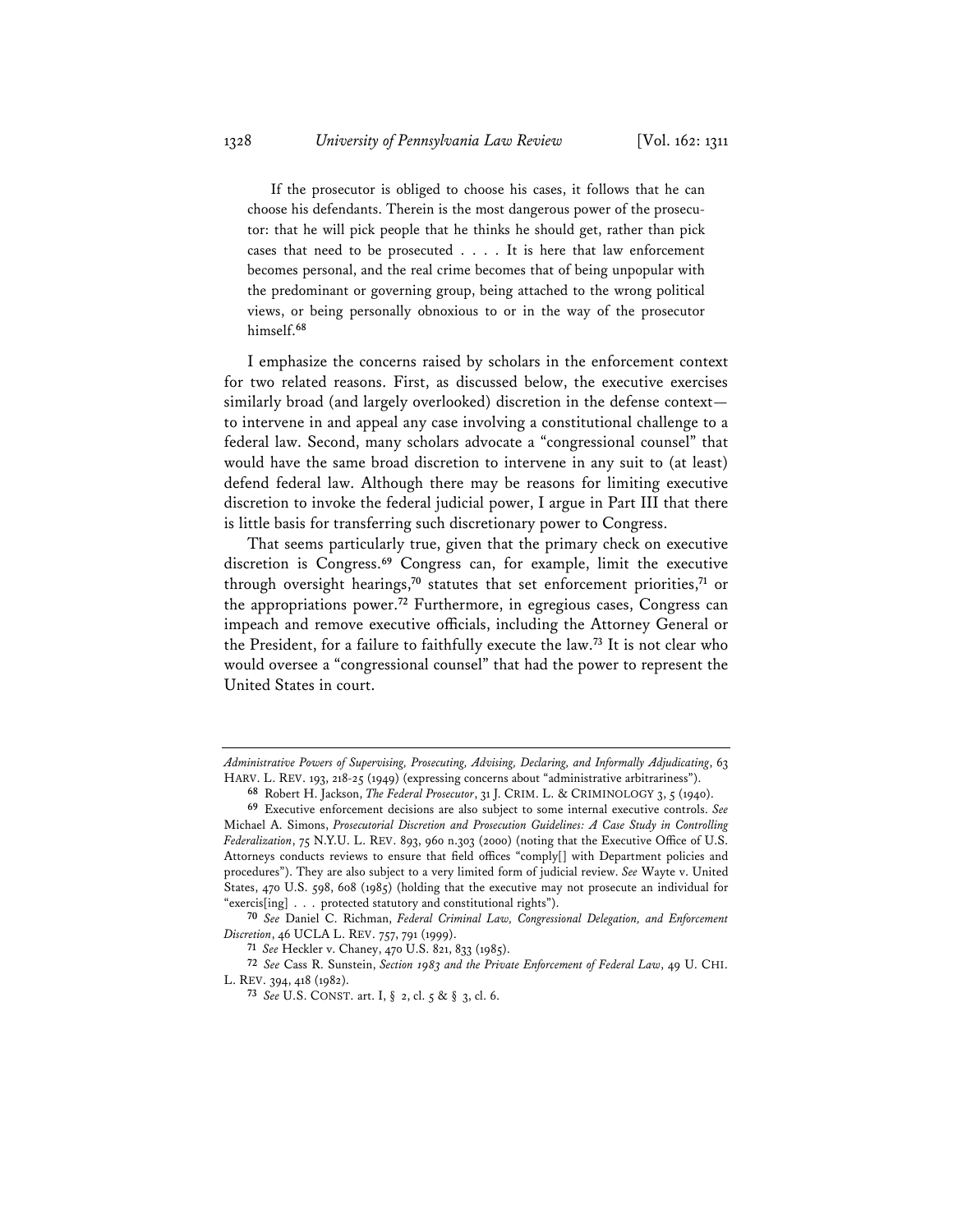#### C. *Standing to Defend Federal Law*

The defense of federal statutes is, like enforcement, a central part of the faithful execution of the law. To enforce any law in federal court, the executive must be prepared to defend that law against constitutional challenge. For example, in *United States v. Raines*, the local officials not only contested executive standing but also alleged that the Civil Rights Act of 1957 was an invalid exercise of Congress's enforcement power under the Fifteenth Amendment.**<sup>74</sup>** To continue the enforcement action, the executive had to defeat that constitutional challenge.**<sup>75</sup>**

Other cases commence as suits for a declaratory judgment to avert the future enforcement of federal law.**<sup>76</sup>** When a private party initiates the lawsuit, the executive need not, of course, demonstrate standing in the trial court. But the executive must have standing to appeal.**<sup>77</sup>** For example, in *Gonzales v. Raich*, two women brought suit against the Attorney General to "prohibit[] the enforcement of the federal Controlled Substances Act" in cases involving the possession of home-grown marijuana.**<sup>78</sup>** When the Ninth Circuit struck down the statute as applied in such cases, the executive had standing to seek further review to ensure the continued enforceability of that federal law.**<sup>79</sup>**

Although the Supreme Court has not addressed executive standing in a case where it defended the constitutionality of a law (nondefense cases are discussed below), the Court has recognized these principles in the context of state law.**<sup>80</sup>** In *Maine v. Taylor*, the Court held that a state had standing to

**<sup>74</sup>** 362 U.S. 17, 20 (1960).

**<sup>75</sup>** The lower court held that the Civil Rights Act of 1957 exceeded Congress's enforcement power under the Fifteenth Amendment. On appeal by the executive, the Supreme Court reversed. *See id.* at 24-26.

**<sup>76</sup>** Under the Court's current standing jurisprudence, the enforcement must be "imminent." *See* Clapper v. Amnesty Int'l, 133 S. Ct. 1138, 1147-48 (2013).

**<sup>77</sup>** *See* Lujan v. Defenders of Wildlife, 504 U.S. 555, 560-61 (1992) (stating that the "party invoking federal jurisdiction bears the burden of establishing" the elements of standing).

**<sup>78</sup>** 545 U.S. 1, 7-8 (2005).

**<sup>79</sup>** *Id.* at 7-9 (observing that the executive sought review of the Ninth Circuit's decision). The Court rejected the Commerce Clause challenge. *Id.* at 25-26, 31-33.

**<sup>80</sup>** *See* Hollingsworth v. Perry, 133 S. Ct. 2652, 2664 (2013) ("No one doubts that a State has a cognizable interest 'in the continued enforceability' of its laws that is harmed by a judicial decision declaring a state law unconstitutional." (quoting Maine v. Taylor, 477 U.S. 131, 137 (1986))); Diamond v. Charles, 476 U.S. 54, 62 (1986) ("[A] State has standing to defend the constitutionality of its statute."). There may, of course, be differences between federal and state standing. For example, state legislatures may have broader standing than the federal legislature. Although I argue that Congress may not represent the federal government in court, *see infra* Part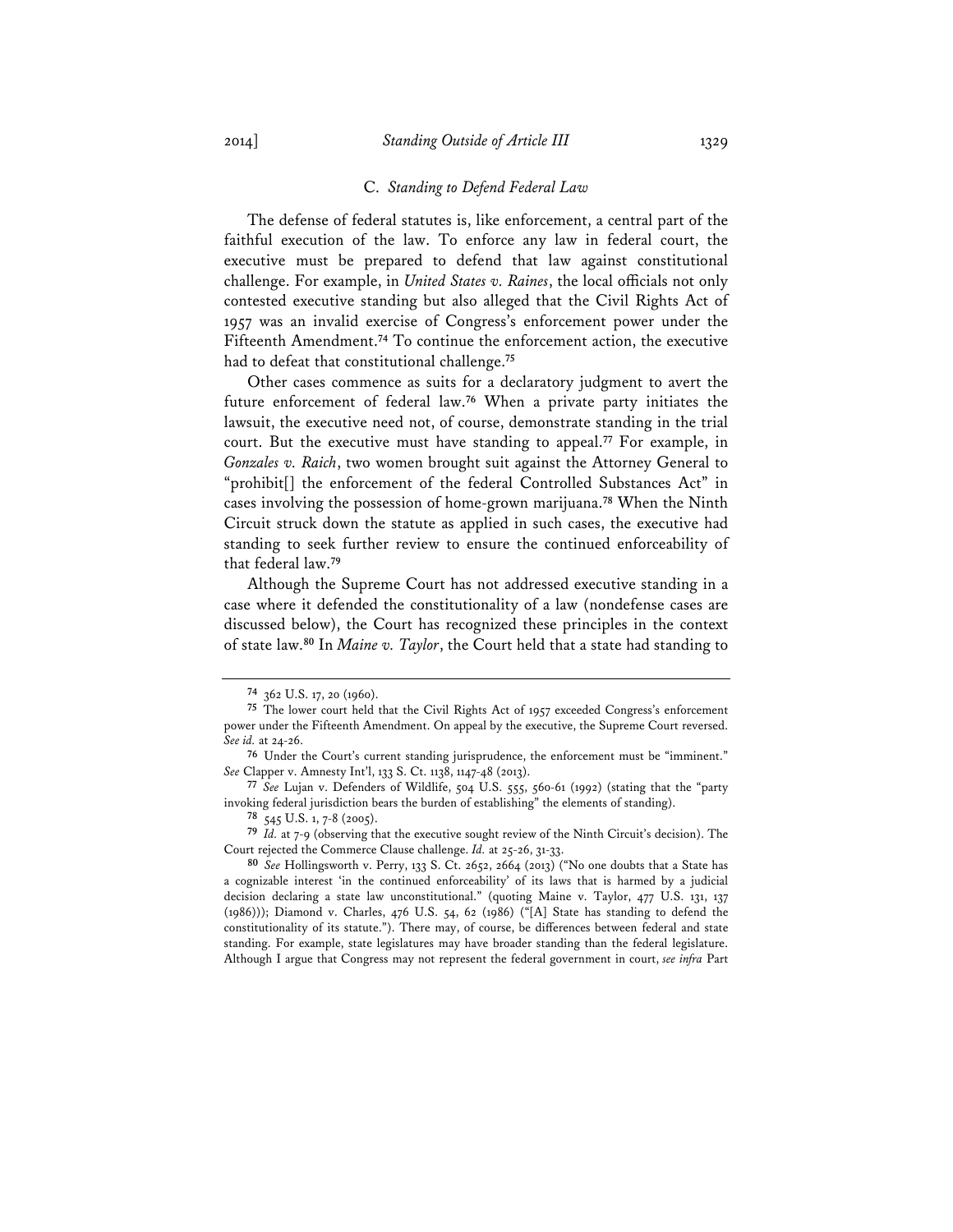appeal a lower court decision invalidating a state law (even though the state had not initiated the lower court action), on the ground that "a State clearly has a legitimate interest in the continued enforceability of its own statutes."**<sup>81</sup>** Likewise, the executive branch has standing to assert the federal government's interest in the "continued enforceability" of its laws.

By statute, the executive even has standing to defend federal laws that it does not enforce. Under 28 U.S.C. § 2403, the executive may intervene in any federal court action in which a litigant challenges the constitutionality of a federal statute.**<sup>82</sup>** Upon intervening, the executive may exercise "all the rights of a party," including the right to present evidence and to appeal, "to the extent necessary for a proper presentation of the facts and law relating to the question of constitutionality."**<sup>83</sup>** The executive has relied on § 2403 to defend and appeal lower court decisions invalidating, for example, the civil enforcement provisions of the Violence Against Women Act as well as countless provisions that purport to abrogate state sovereign immunity in private suits.**<sup>84</sup>**

Some commentators have suggested that if the executive has standing to defend laws that it does not execute, then there must be no necessary connection between constitutional defense and law execution. Accordingly, other actors, including Congress, may intervene in defense of federal laws despite the fact that Congress has no role in law enforcement.**<sup>85</sup>** But that

**83** *Id.* The law requires courts to notify the Attorney General about any constitutional challenge and to give the "United States" an opportunity to intervene. *Id.*

**85** *See infra* notes 230-34 and accompanying text (responding to scholarly arguments that "enforcement" is separate from "defense"). For example, during the *Windsor* litigation, the House of Representatives pointed to executive standing under  $\S$  2403 as support for its own standing to

III, state legislatures may assert their states' sovereign interests. *See* Arizonans for Official English v. Arizona, 520 U.S. 43, 65 (1997) ("[S]tate legislators have standing to contest a decision holding a state statute unconstitutional if state law authorizes legislators to represent the State's interests."). But that is simply a question of *which institutions* may assert the government's interest in the continued enforceability of its laws. The state and federal governments are quite analogous insofar as they seek to vindicate a sovereign interest in defending their laws.

**<sup>81</sup>** 477 U.S. at 137. In *Taylor*, the federal government criminally prosecuted a defendant for violating a federal statute that prohibited, among other things, the importation of fish or wildlife "in violation of any law or regulation of any State." *Id.* at 132-33 (quoting 16 U.S.C.  $§$  3372(a)(2)(A) (1982)). When a lower federal court held the relevant state law invalid (and thus an improper basis for the prosecution), the federal government did not seek further review. *Id.* at 133. Only Maine took the case to the Supreme Court. *Id.* at 136-37.

**<sup>82</sup>** 28 U.S.C. § 2403(a) (2012).

**<sup>84</sup>** *See, e.g.*, United States v. Georgia, 546 U.S. 151, 155 (2006) (noting that the federal government intervened and appealed "to defend the constitutionality of [the] abrogation of state sovereign immunity" in Title II of the Americans with Disabilities Act of 1990); United States v. Morrison, 529 U.S. 598, 601-02, 604 (2000) (observing that the government intervened and appealed "to defend [the] constitutionality" of a provision in the Violence Against Women Act of 1994 creating "a federal civil remedy for the victims of gender-motivated violence").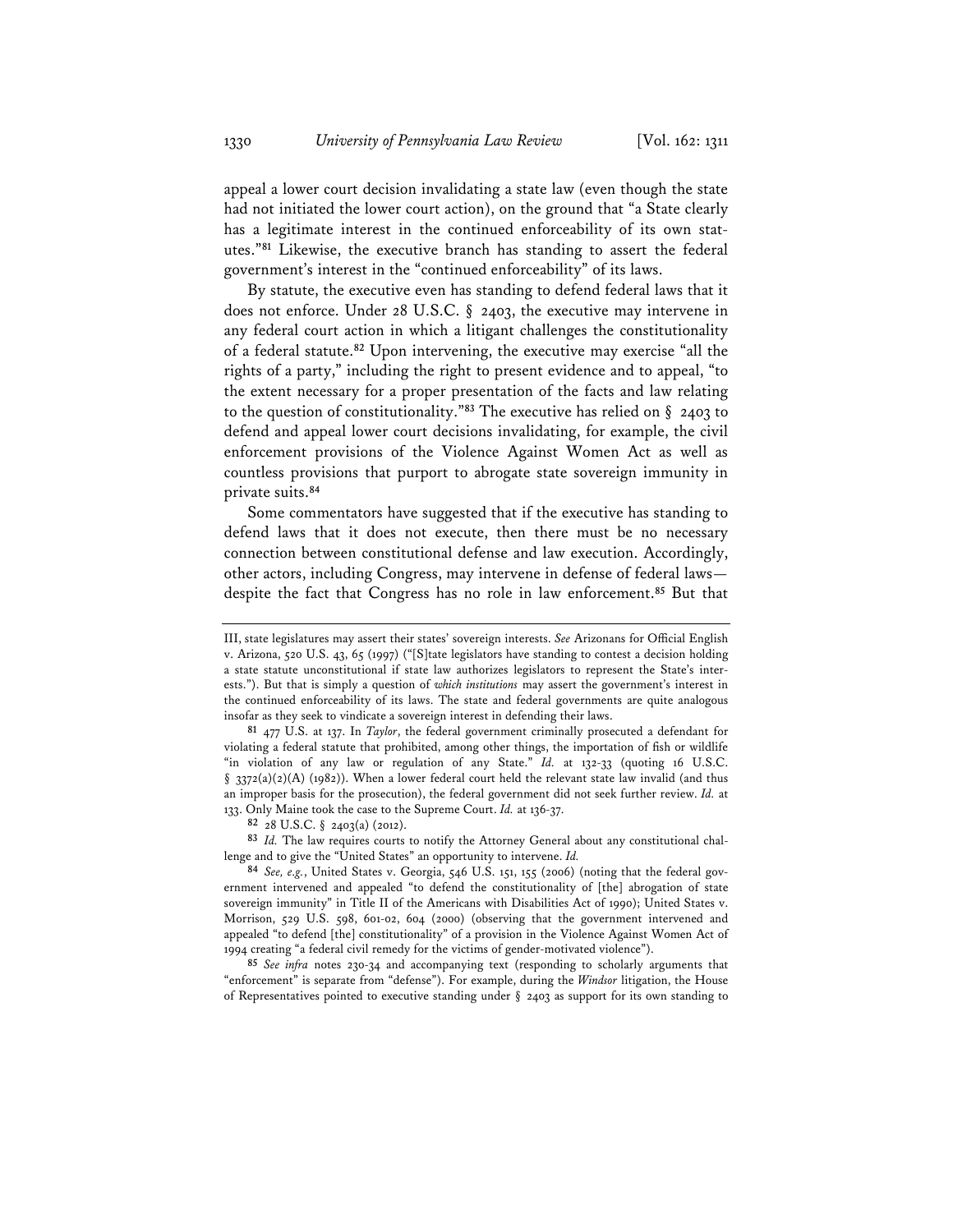argument overlooks both the Article II basis and the nature of executive standing. The executive has standing to protect the federal government's interest in the continued *enforceability* of its laws. By directing the President to "take Care that the Laws *be* faithfully executed,"**<sup>86</sup>** Article II seems to authorize executive standing to protect that government interest, even if the executive itself will not be doing the enforcing.**<sup>87</sup>** By contrast, as discussed in Part III, Congress has no similar constitutional license to assert the government's interests in court.

Notably, this intervention power significantly expands the executive's discretion to invoke federal jurisdiction in defense cases. As a matter of practice (if not constitutional compulsion) in suits against the government, if the executive decides to defend a federal statute, it appeals *every* lower court order striking down that law.**<sup>88</sup>** By contrast, the executive is far more selective about the cases in which it intervenes and appeals under § 2403.**<sup>89</sup>** This broad discretionary power raises many of the concerns that Justice Jackson highlighted in the context of enforcement actions.**<sup>90</sup>** The executive could intervene in and appeal cases for discriminatory, arbitrary, or purely political reasons, subjecting only some litigants to further judicial process. Indeed, given the executive branch's success rate in the courts of appeals and the Supreme Court, influential litigants have a strong incentive to lobby for federal intervention.**<sup>91</sup>**

Such a discretionary power may be justifiable for the reasons that Justice Jackson offered in support of executive enforcement discretion. He suggested

defend federal laws, despite the fact that it has no role in law enforcement. *See* Brief on Jurisdiction for Respondent the Bipartisan Legal Advisory Group of the U.S. House of Representatives at 15, United States v. Windsor, 133 S. Ct. 2675 (2013) (No. 12-307) (emphasizing that the executive may intervene even when it has "no enforcement role").

**<sup>86</sup>** U.S. CONST. art. II, § 3 (emphasis added).

**<sup>87</sup>** Such a construction of the Take Care Clause seems at least sufficiently permissible that Congress could conclude that executive intervention is a "necessary and proper" means of protecting the government's interests. *See id.* art. I, § 8, cl. 18.

**<sup>88</sup>** *See* The Attorney Gen.'s Duty to Defend the Constitutionality of Statutes, 5 Op. O.L.C. 25, 25-26 (1981) (asserting that the executive has a "duty to defend" every statute, unless it infringes on executive power or is clearly invalid).

**<sup>89</sup>** *See* Drew S. Days, III, *No Striped Pants and Morning Coat: The Solicitor General in the State and Lower Federal Courts*, 11 GA. ST. U. L. REV. 645, 654-55 (1995) (discussing how the Solicitor General's office exercises its discretion to intervene).

**<sup>90</sup>** *See* Jackson, *supra* note 68, at 5.

**<sup>91</sup>** For a discussion of the government's litigation advantage, see Herbert M. Kritzer, *The Government Gorilla: Why Does Government Come Out Ahead in Appellate Courts?*, *in* IN LITIGA-TION: DO THE "HAVES" STILL COME OUT AHEAD? 342, 342-70 (Herbert M. Kritzer & Susan S. Silbey eds., 2003).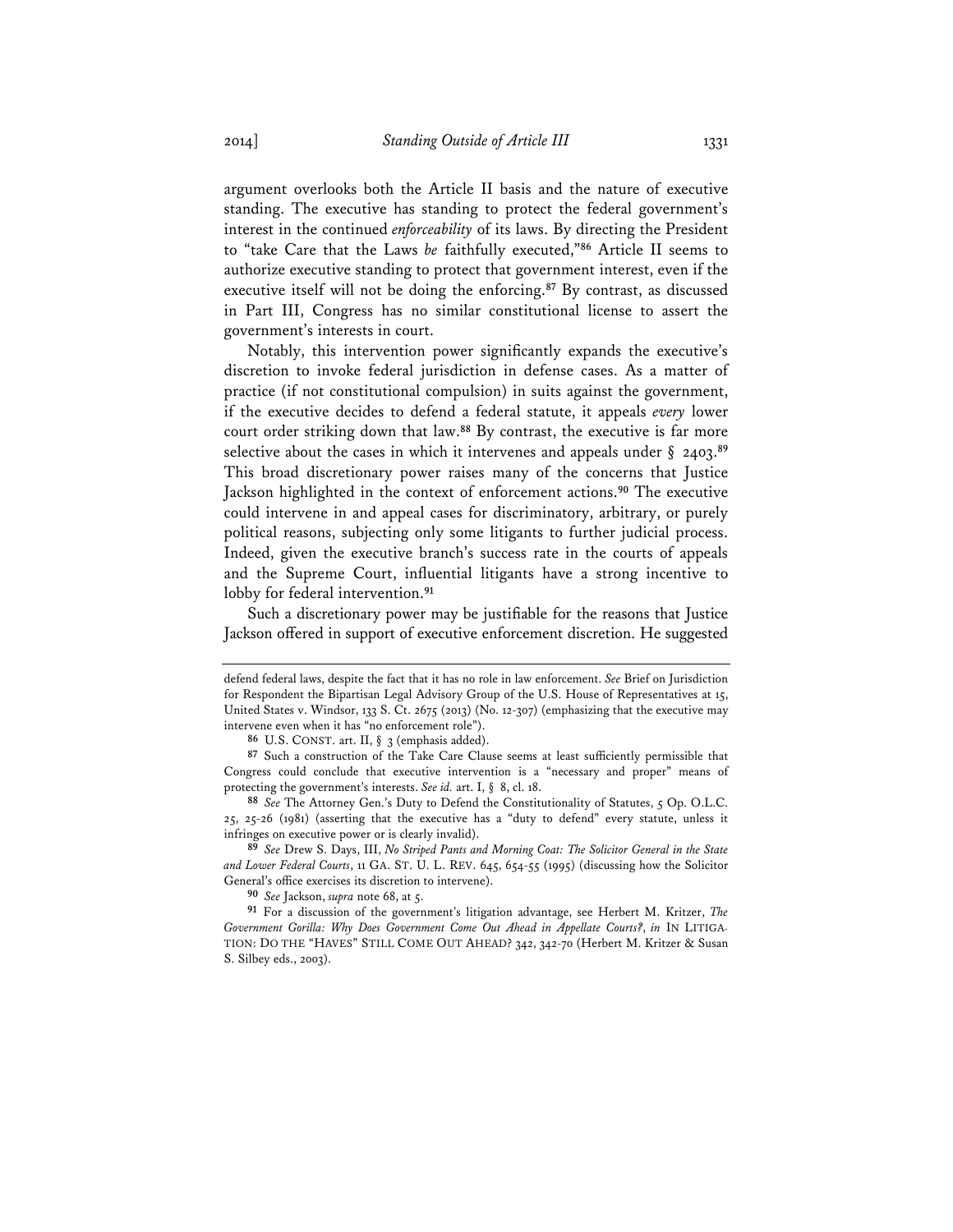that we allow executive officials to exercise broad discretion, not because we are confident that they will always act appropriately, but because the federal government needs a representative in court to prosecute violations of federal law.**<sup>92</sup>** Likewise, when Congress enacted the intervention statute in 1937, it concluded that the government needed a representative in court to defend federal laws—at that time, New Deal legislation that was repeatedly challenged in private litigation.**<sup>93</sup>**

My goal, however, is not to defend the current scope of executive standing. Congress should perhaps, by statute, curtail executive discretion to invoke federal jurisdiction in both the enforcement and the defense contexts.**<sup>94</sup>** I offer this survey to show the constitutional scope of executive standing. The executive has standing to perform Article II duties that it cannot perform except through the Article III courts. The Take Care Clause generally imposes on the executive a duty to enforce and to protect the enforcement of federal laws on behalf of the federal government. The executive often cannot protect that interest—that is, it cannot ensure that federal laws are enforced against third parties—without resort to the judiciary. By contrast, as I argue below, the Take Care Clause does not authorize executive standing in nondefense cases, when the executive no longer asserts that law-enforcement interest, and no provision of the Constitution grants Congress the power to represent the United States in court.

# II. ARTICLE II AND EXECUTIVE NONDEFENSE

The executive's refusal to defend the law in *Windsor* and other prominent cases has drawn considerable attention to executive standing in

**<sup>92</sup>** Jackson, *supra* note 68, at 3.

**<sup>93</sup>** At the time, there were reports of "collusive suits" (often between shareholders and corporations) brought solely to attack New Deal legislation. *See The Judiciary Act of 1937*, 51 HARV. L. REV. 148, 148-49 & n.3 (1937); *Revision of Procedure in Constitutional Litigation: The Act of 1937*, 38 COLUM. L. REV. 153, 153-54 (1938) (noting the concern about collusive suits and Congress's view that private parties often lacked "the financial means to handle constitutional litigation adequately"). Soon after the law's passage, the government sought to intervene in and appeal a lower court ruling in a "collusive suit." *See* United States v. Johnson, 319 U.S. 302, 302-05 (1943) (holding that a landlord and tenant colluded to challenge federal rent controls).

**<sup>94</sup>** Given the importance of enforcement and defense actions to faithful execution, there may be constraints on Congress's power to limit executive standing. Article II may require some "essential role" for the executive branch, as scholars have argued in the context of the judiciary. *See, e.g.*, Henry M. Hart, Jr., *The Power of Congress to Limit the Jurisdiction of Federal Courts: An Exercise in Dialectic*, 66 HARV. L. REV. 1362, 1365 (1953). I do not seek to resolve that issue here.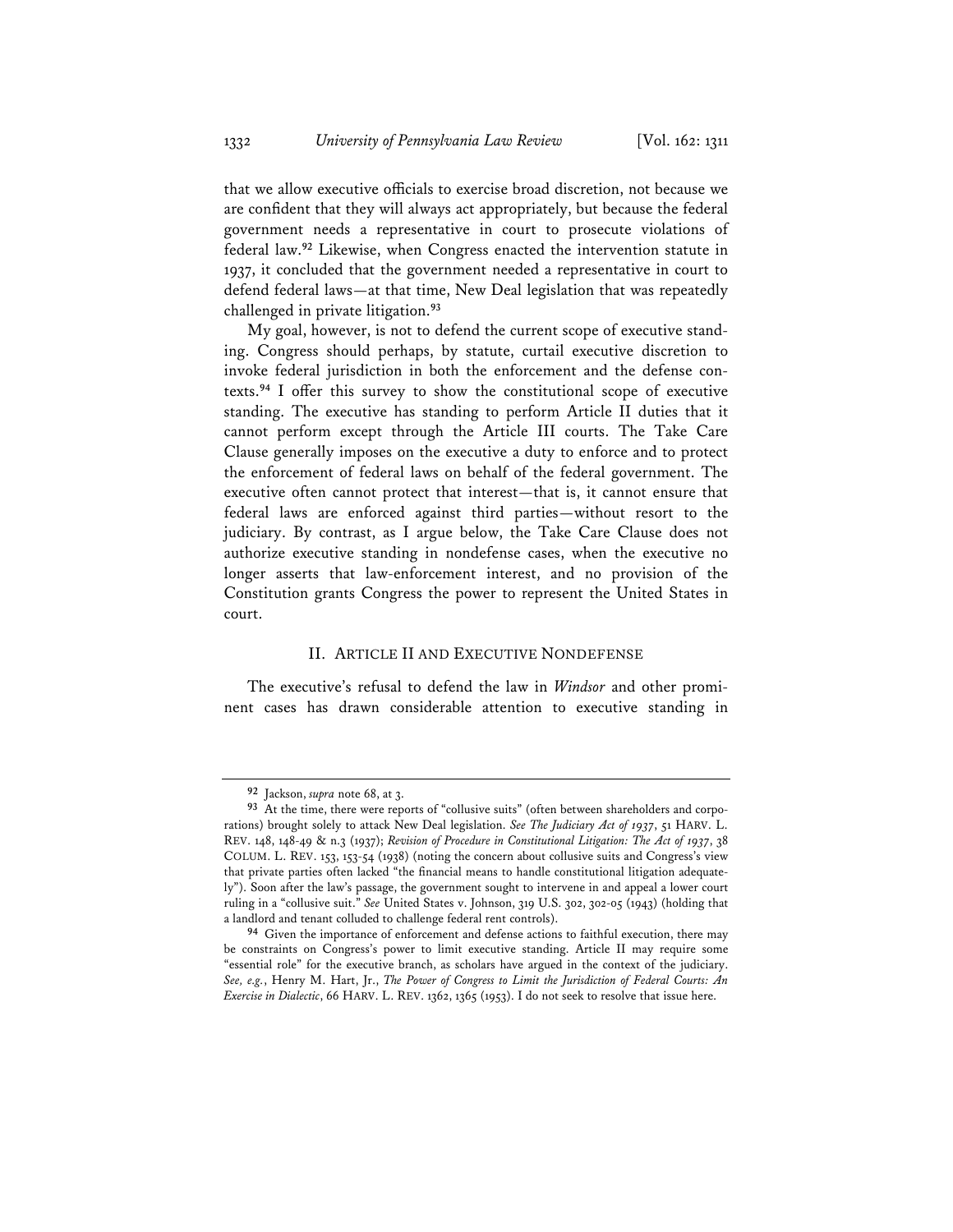nondefense cases.**<sup>95</sup>** But the discussion thus far has occurred in a vacuum without much consideration of why the executive *typically* has standing in federal court. In part for that reason, as *Windsor* illustrates, scholars and jurists have treated executive standing as an issue that can be answered solely by reference to Article III. But as I demonstrate in this Article, executive standing depends in large part on the powers and duties conferred by Article II.

Drawing on this analysis, I argue that the Take Care Clause informs both the scope and the limits of executive standing. The executive has standing to appeal a decision invalidating a federal law only if it has an Article II power and duty to enforce (or protect the enforcement of) that law. In that event, the executive has standing—as it typically does—to assert the federal government's interest in the continued enforceability of the law against third parties. The executive lacks standing, however, when it no longer asserts that law-enforcement interest—that is, when it asks a court to strike down a federal law. In the latter scenario, the executive seeks only a higher court resolution of a difficult constitutional question. Although the executive may have strong political and institutional reasons to seek such a judicial decision, no provision of Article II (or any other part of the Constitution) gives the executive branch standing to obtain a judicial settlement of a constitutional question. In fact, there are strong normative reasons to deny executive standing in this context.

# A. *Article II Power as a Preliminary Question*

To have standing to appeal, the executive must possess the Article II power to assert the federal government's interest in the continued enforceability of the federal law at issue—even if the President deems the law unconstitutional. Under certain theories of Article II, the executive lacks such power in at least some cases. For example, Raoul Berger argued that the President has a duty *not* to enforce a law that infringes on executive

**<sup>95</sup>** *See infra* subsection II.B.2 (discussing executive appeals in prominent nondefense cases). The executive has likewise refused to defend—and, in fact, has sought the invalidation of—a number of other federal statutes in recent decades. *See* Devins & Prakash, *supra* note 10, at 561 (reporting that, from December 1975 until May 2011, the executive declined to defend at least seventy-five federal statutory provisions).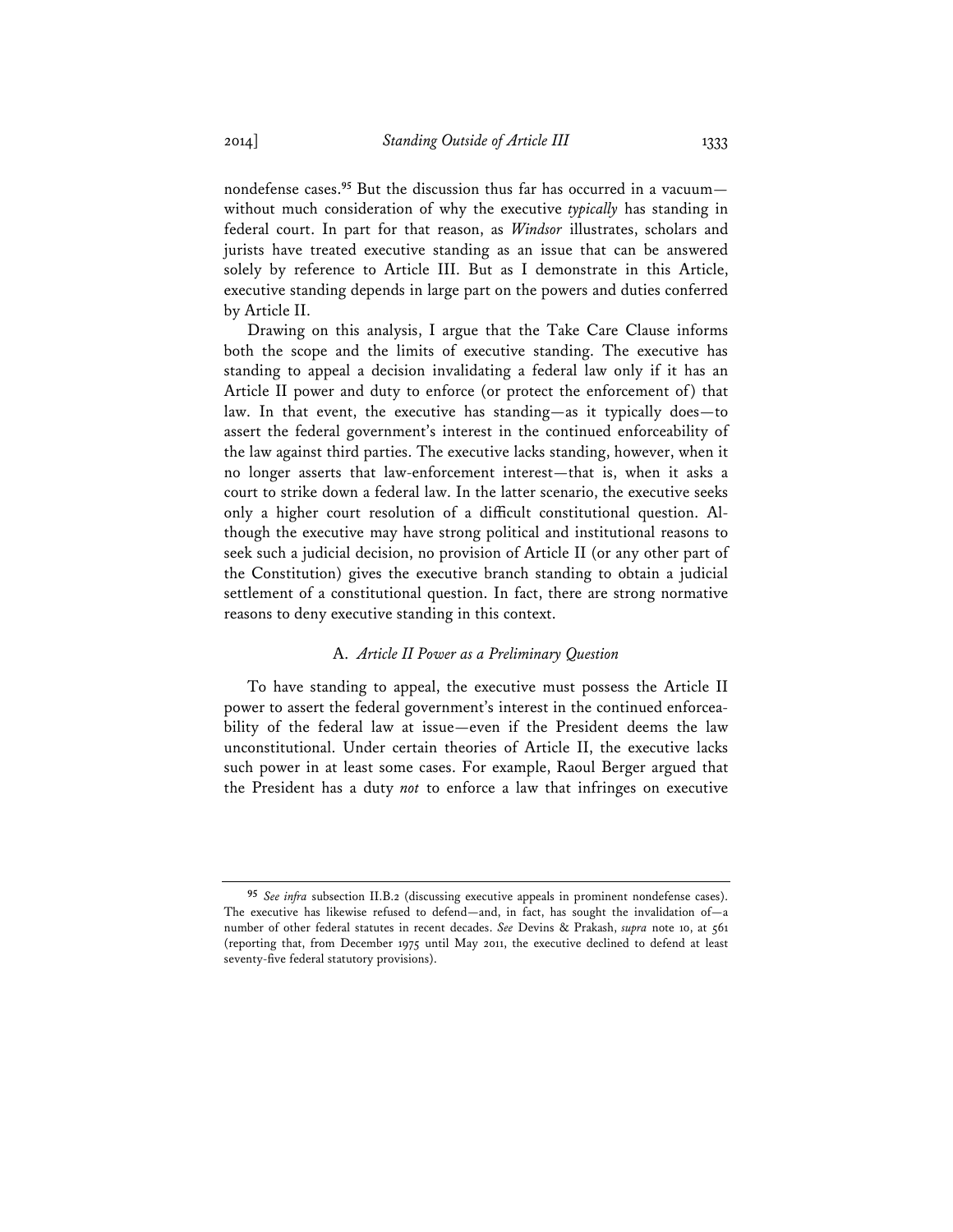power.**<sup>96</sup>** Other scholars, including Gary Lawson, Neal Devins, and Sai Prakash, assert that the executive has a duty not to enforce *any* law that the President considers invalid,<sup>97</sup> maintaining that the executive must instead "defend and execute [its view of] the Constitution."**<sup>98</sup>**

The Supreme Court has failed to grapple with this preliminary question of institutional power. *Windsor* offers an illustration. Although Justice Kennedy suggested during oral argument that the executive branch lacked the Article II power to enforce the Defense of Marriage Act once the President concluded that it was unconstitutional,**<sup>99</sup>** his opinion for the Court made no mention of Article II. Instead, the Court held that the executive had Article III standing to appeal the lower court decision striking down DOMA.**<sup>100</sup>** But if the executive lacks the Article II power to enforce a law, then it clearly lacks Article III standing to appeal. Under that view, the executive branch may not, consistent with Article II, take any action that prolongs the enforcement of the law—and thus plainly cannot assert in court the federal government's interest in the continued enforceability of the law. Article III cannot confer on the executive a power that Article II denies.**<sup>101</sup>**

**<sup>96</sup>** *See, e.g.,* RAOUL BERGER, EXECUTIVE PRIVILEGE: A CONSTITUTIONAL MYTH 306- 09 (1974) (arguing that the President has "a right and a duty to protect his own constitutional functions from congressional impairment").

**<sup>97</sup>** *See* Devins & Prakash, *supra* note 10, at 509 (arguing that the President should not enforce or defend laws he deems unconstitutional); Gary Lawson & Christopher D. Moore, *The Executive Power of Constitutional Interpretation*, 81 IOWA L. REV. 1267, 1303 (1996) (asserting that if "the President determines that a statute is unconstitutional," he must refuse to enforce it); *see also* Michael Stokes Paulsen, *The Most Dangerous Branch: Executive Power to Say What the Law Is*, 83 GEO. L.J. 217, 221-22 (1994) (arguing that the President "may decline to execute acts of Congress on constitutional grounds").

**<sup>98</sup>** Saikrishna Bangalore Prakash, *The Executive's Duty to Disregard Unconstitutional Laws*, 96 GEO. L.J. 1613, 1627 (2008); *see also* John Harrison, *The Constitutional Origins and Implications of Judicial Review*, 84 VA. L. REV. 333, 369-70 (1998) ("The President cannot faithfully execute both the Constitution and [what he views as an invalid] statute.").

**<sup>99</sup>** *See* Transcript of Oral Argument, *supra* note 28, at 21 (statement of Justice Kennedy) (asking why the President enforced DOMA, given his determination that the law was unconstitutional).

**<sup>100</sup>** United States v. Windsor, 133 S. Ct. 2675, 2686-88 (2013).

**<sup>101</sup>** None of this is to suggest that the federal government lacks an interest in the continued enforceability of the law—only that the executive lacks the affirmative power to assert that interest. If Congress disagrees with an executive nonenforcement decision, it has various ways such as appropriations, oversight hearings, and political pressure—to contest the executive's failure to enforce or to appeal. *See supra* notes 70-73 and accompanying text.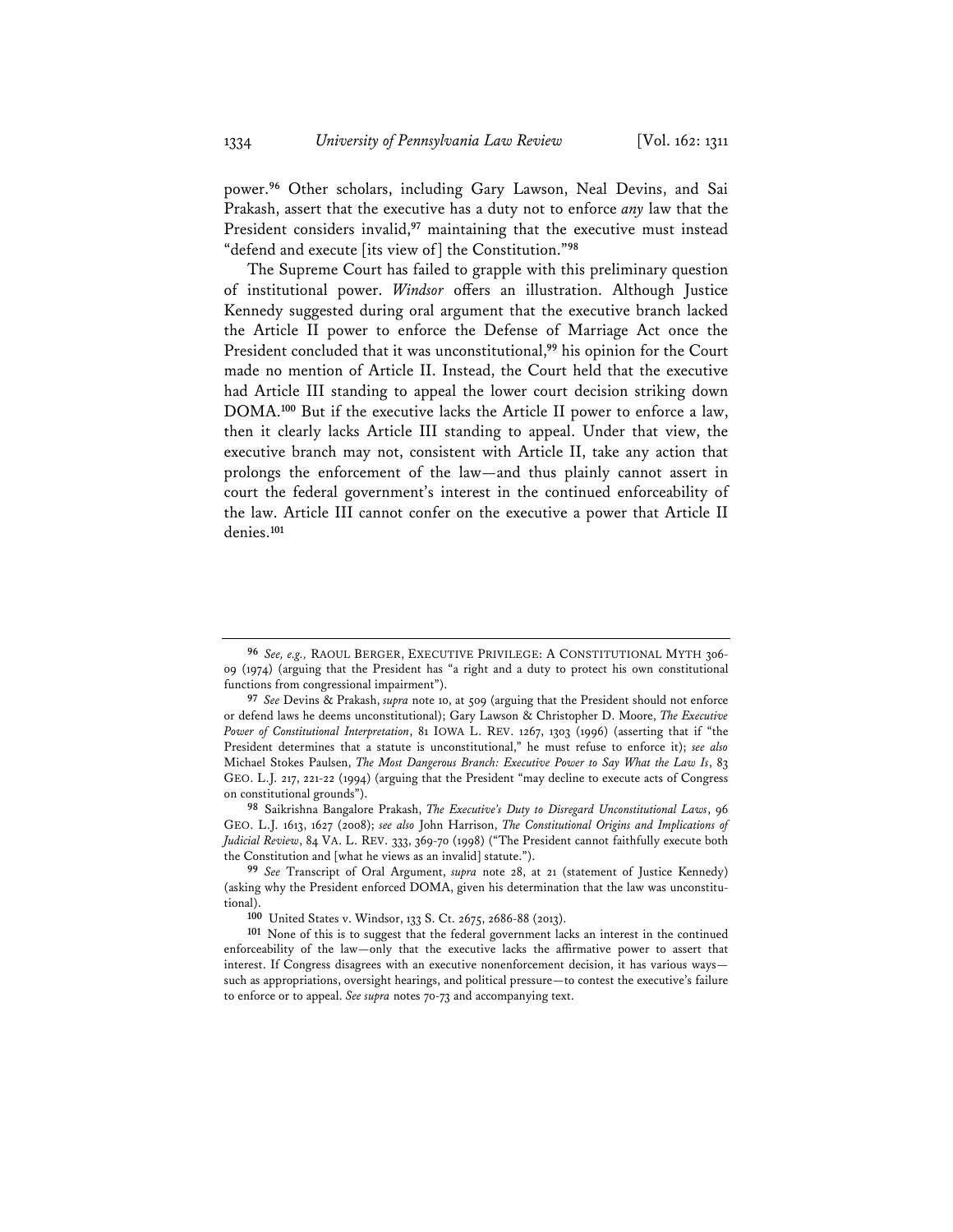# B. *Standing (Only) to Defend Federal Law*

Other theories of Article II would enable the executive to assert the federal government's interest in the continued enforceability of a federal statute, even when the President has doubts about the constitutionality of the law or firmly believes the law is invalid. In fact, some scholars, including Edward Corwin and Eugene Gressman, have asserted that the executive branch must enforce virtually every, if not every, federal statute.**<sup>102</sup>** Under this view, "once a statute has been duly enacted, whether over [the President's] protest or with his approval, he must promote its enforcement by all the powers constitutionally at his disposal unless and until enforcement is prevented by regular judicial process."**103** Other scholars reject this categorical approach but agree that the President must enforce at least some laws that he considers invalid.**<sup>104</sup>**

In standing terms, if the executive has an Article II duty to enforce a given federal statute, then it has not only the power but also the *duty* to protect the federal government's sovereign interest in the continued enforceability of that federal law. This Article II duty imposes two important requirements on the executive branch. The executive must not only

**<sup>102</sup>** *See* BERGER, *supra* note 96, at 306-09 (arguing that the Take Care Clause requires the executive to enforce every law, unless it infringes on executive power); EDWARD S. CORWIN, THE PRESIDENT: OFFICE AND POWERS, 1787-1984, at 71-72 (5th rev. ed. 1984) (arguing that the President's "obligation to 'take care that the laws be faithfully executed'" requires him to enforce every "duly enacted" statute); CHRISTOPHER N. MAY, PRESIDENTIAL DEFIANCE OF "UNCONSTITUTIONAL" LAWS: REVIVING THE ROYAL PREROGATIVE 143-49, 153-54 (1998) (urging that the executive must enforce even allegedly unconstitutional statutes "except perhaps under extraordinarily limited circumstances"); Eugene Gressman, *Take Care, Mr. President*, 64 N.C. L. REV. 381, 382 (1986) ("[O]nce a bill has passed through all the constitutional forms of enactment . . . the President has no option under article II but to enforce the measure faithfully."); Arthur S. Miller, *The President and Faithful Execution of the Laws*, 40 VAND. L. REV. 389, 398 (1987) ("Once Congress enacts a statute . . . the President is duty bound to enforce it . . . .").

**<sup>103</sup>** CORWIN, *supra* note 102, at 72.

**<sup>104</sup>** *See, e.g.*, David Barron, *Constitutionalism in the Shadow of Doctrine: The President's Non-Enforcement Power*, LAW & CONTEMP. PROBS., Winter/Spring 2000, at 61, 89-91 (arguing for a limited nonenforcement power but also asserting that the executive should enforce some laws despite the President's constitutional concerns); Aziz Z. Huq, *Enforcing (but not Defending) 'Unconstitutional' Laws*, 98 VA. L. REV. 1001, 1072-78 (2012) (arguing that the executive should, at least presumptively, decline to enforce laws that interfere with executive power but enforce laws that infringe on individual rights); Johnsen, *supra* note 15, at 12-14 (asserting that presidents may decline to enforce some laws but should not "disregard laws routinely based solely on their own constitutional views").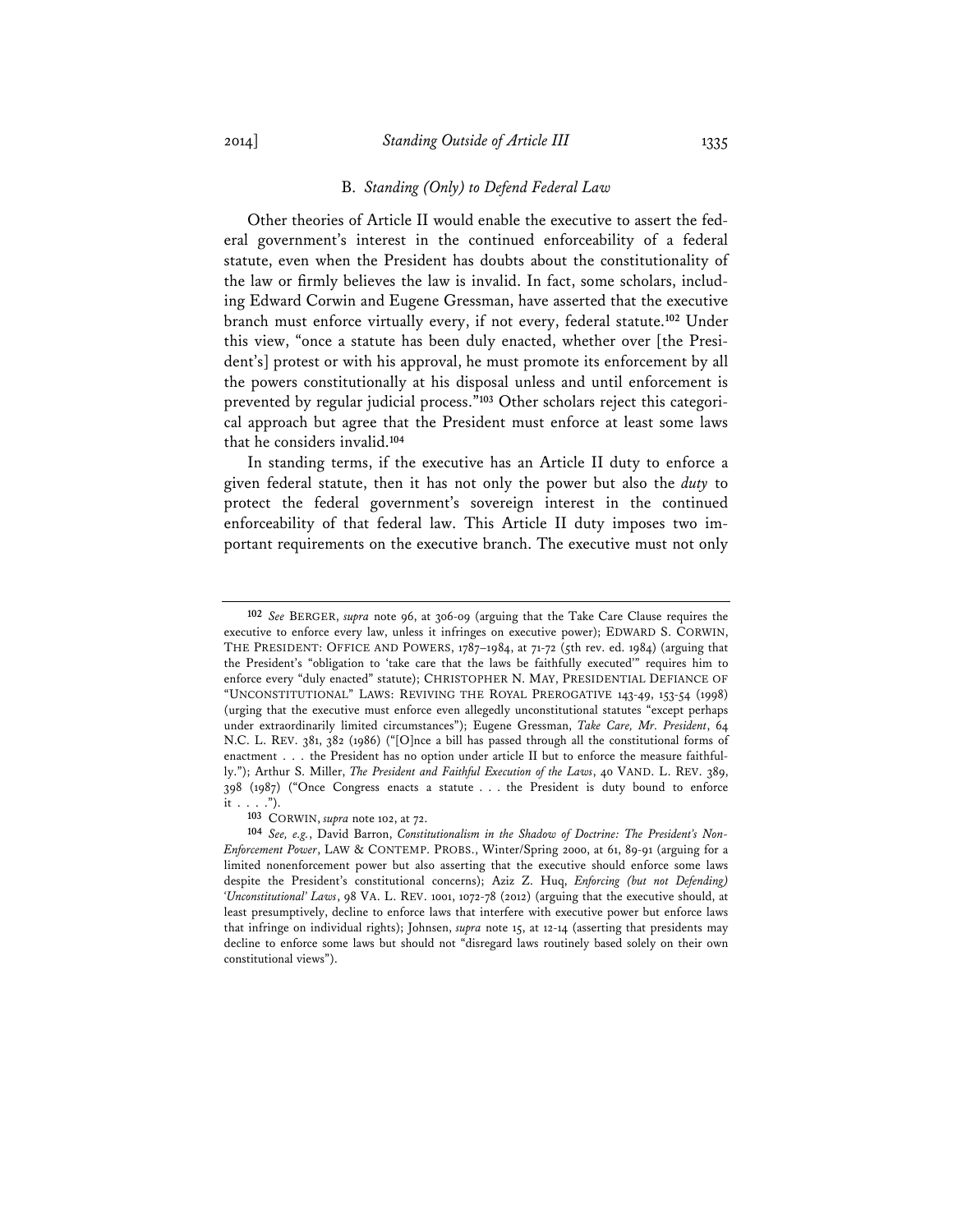appeal a decision striking down the law but also defend that law in federal court.

# 1. Executive Standing and the "Duty to Defend"

Scholars have often overlooked the fact that the executive's enforcement obligation carries with it a duty to defend.**<sup>105</sup>** But this point follows from the fact that the executive has standing to file suit and appeal—not on its own behalf but as the representative of the United States. The *government's* interest is the continued enforceability of its law against third parties; the executive need not go through the judiciary to protect any other interest. Accordingly, as the representative of the government, the only relief that the executive may seek from the judiciary is a decision upholding the federal law.

Notably, contrary to the suggestion of some commentators, this "duty to defend" does not come from Article III.**<sup>106</sup>** For example, in *Windsor*, Justice Scalia argued that the Court lacked Article III jurisdiction over the executive's appeal, because its agreement with the plaintiff 's constitutional challenge deprived the case of the requisite Article III "adverseness."**<sup>107</sup>** Although there may be some sort of adversity requirement in Article III,**<sup>108</sup>**

**107** *See* United States v. Windsor, 133 S. Ct. 2675, 2700-01 (2013) (Scalia, J., dissenting) ("Article III requires not just a plaintiff (or appellant) who has standing to complain but *an opposing party* . . . . The question here . . . is whether there is any controversy (which requires *contradiction*) between the United States and Ms. Windsor. There is not.").

**108** For a powerful argument that Article III requires at least some adverseness between the parties, see Martin H. Redish & Andrianna D. Kastanek, *Settlement Class Actions, the Case-or-Controversy Requirement, and the Nature of the Adjudicatory Process*, 73 U. CHI. L. REV. 545, 546-48, 563-88 (2006). The cases discussed here satisfy any such adverseness requirement because the executive's enforcement of the law harms the private party. For example, in *INS v. Chadha*, the executive threatened to deport Jagdish Chadha pursuant to a one-house legislative veto. 462 U.S. 919, 923-28 (1983). Notably, James Pfander and Daniel Birk have recently offered a strong historical argument that Article III does not require "adverse parties" in all cases. *See generally* James E. Pfander & Daniel D. Birk, *Article III Judicial Power, the Adverse-Party Requirement, and Non-Contentious Jurisdiction*, 124 YALE L.J. (forthcoming 2015), *available at* http://ssrn.com/ id=2424511 (contending that the Article III judicial power extends to both "contentious" and "noncontentious" jurisdiction and that the latter set of cases has no adversity requirement).

**<sup>105</sup>** *See, e.g.*, Gressman, *supra* note 102, at 383-84 & n.17 (asserting that although the executive must enforce every federal law, "the Executive can refuse to defend" a statute in court); *infra* Section IV.A (discussing scholarship that likewise treats enforcement as separate from defense). I have found only one article advocating, on constitutional grounds, a strong "duty to defend." *See* Arthur S. Miller & Jeffrey H. Bowman, *Presidential Attacks on the Constitutionality of Federal Statutes: A New Separation of Powers Problem*, 40 OHIO ST. L.J. 51, 72 (1979) ("Execution means enforcement and defense . . . .").

**<sup>106</sup>** *See* Miller & Bowman, *supra* note 105, at 74-75 (arguing that when the executive branch agrees with the private party, there is "a breakdown of the adversary system" and doubting that such a suit qualifies as an "article III case or controversy").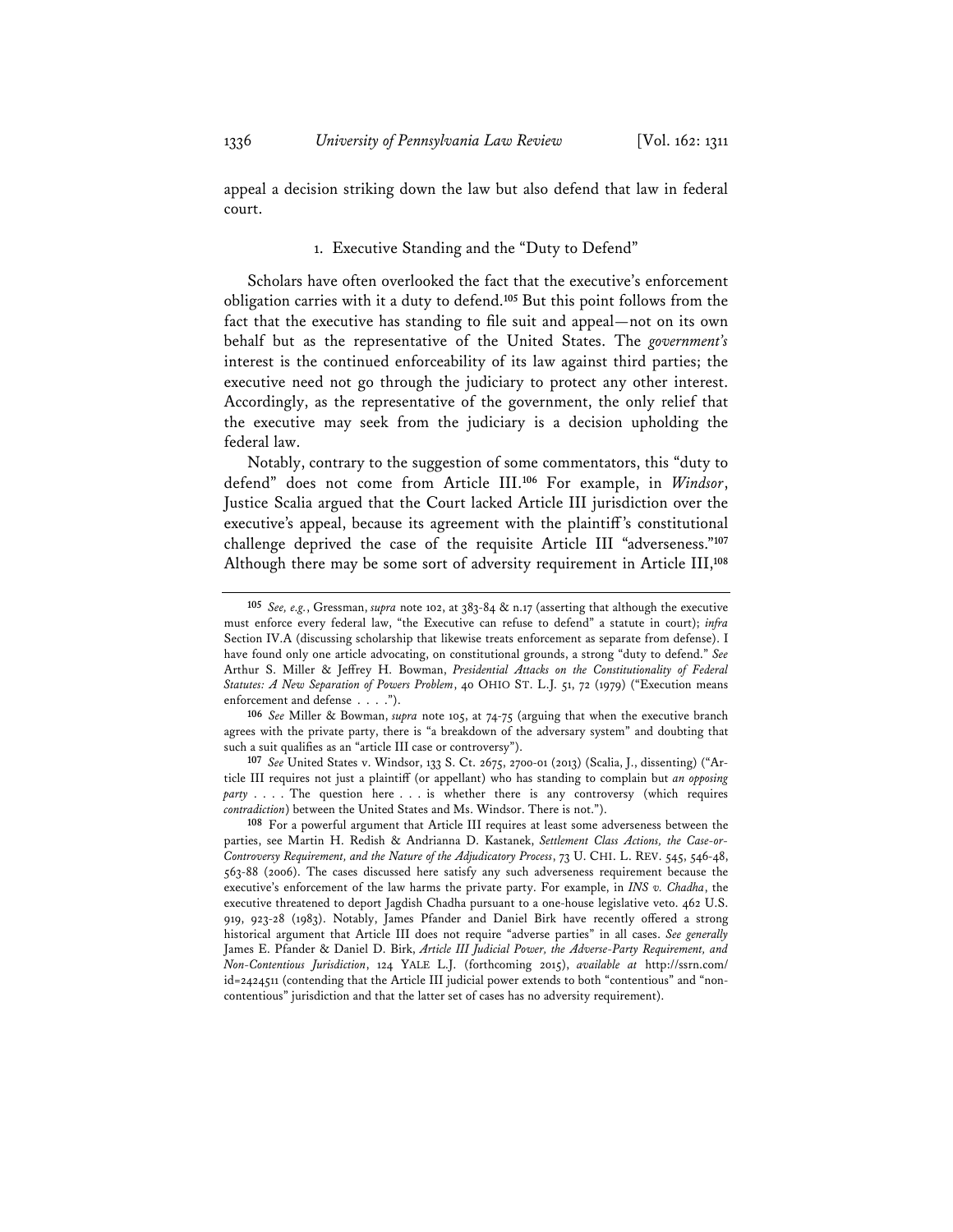any such requirement should not extend to the legal arguments that the parties make in their briefs and other filings with the court. Otherwise, a defendant could defeat a plaintiff's case simply by not mounting any defense. But as Henry Monaghan has pointed out, it is well established that Article III courts have the power to issue default judgments against defendants who fail to appear, as well as the power to decide other cases in which the parties do not dispute the legal contentions of the other side.**<sup>109</sup>**

Such an "adverse legal argument" requirement would be particularly problematic in government litigation. *INS v. Chadha***<sup>110</sup>** nicely illustrates this point. *Chadha* involved the pending deportation of an undocumented immigrant, Jagdish Chadha.**<sup>111</sup>** The Attorney General had decided to suspend Chadha's deportation and allow him to remain in the country, but the House of Representatives (through the one-house legislative veto) overruled that decision and directed that he be deported.**<sup>112</sup>** When Chadha sought review in the Ninth Circuit, the executive joined him in urging the court to strike down the statute authorizing the legislative veto.**<sup>113</sup>**

Appearing as amicus curiae,**<sup>114</sup>** counsel for the House of Representatives argued that the court of appeals lacked jurisdiction because there was no adversity between the parties.**<sup>115</sup>** The Ninth Circuit, however, found that the parties were "adverse" in an important sense: the executive branch planned to enforce the House's order and deport Chadha.**<sup>116</sup>** The court rejected the claim that the executive's legal position could prevent Chadha from seeking Article III court review of that decision. The court emphasized that if it "dismissed the appeal for lack of adversity, we would implicitly approve the

**<sup>109</sup>** *See* Henry P. Monaghan, *Constitutional Adjudication: The Who and When*, 82 YALE L.J. 1363, 1373-74 (1973) (arguing that the need for "an adversary presentation" of the legal issues "hardly seems to be one of constitutional dimension," as evident from "default judgments, guilty pleas, . . . [and] naturalization . . . proceedings"); *see also In re* Metro. Ry. Receivership, 208 U.S. 90, 108 (1908) ("Jurisdiction does not depend upon the fact that the defendant denies the existence of the claim made, or its amount or validity. If it were otherwise, then . . . the Federal court might be without jurisdiction . . . whenever a judgment was entered by default."). Notably, the *Windsor* Court likewise appeared to conclude that the need for "adverse" legal arguments was at most a prudential requirement. *See infra* note 163.

**<sup>110</sup>** 462 U.S. 919 (1983).

**<sup>111</sup>** *Id.* at 922-23.

**<sup>112</sup>** *Id.* at 925-28.

**<sup>113</sup>** *See* Chadha v. INS, 634 F.2d 408, 411 (9th Cir. 1980).

**<sup>114</sup>** The House and the Senate initially appeared in *Chadha* as amici curiae. *Id.* They intervened after the court of appeals invalidated the legislative veto. *Chadha*, 462 U.S. at 930 n.5.

**<sup>115</sup>** *Chadha*, 634 F.2d at 419.

**<sup>116</sup>** *Id.*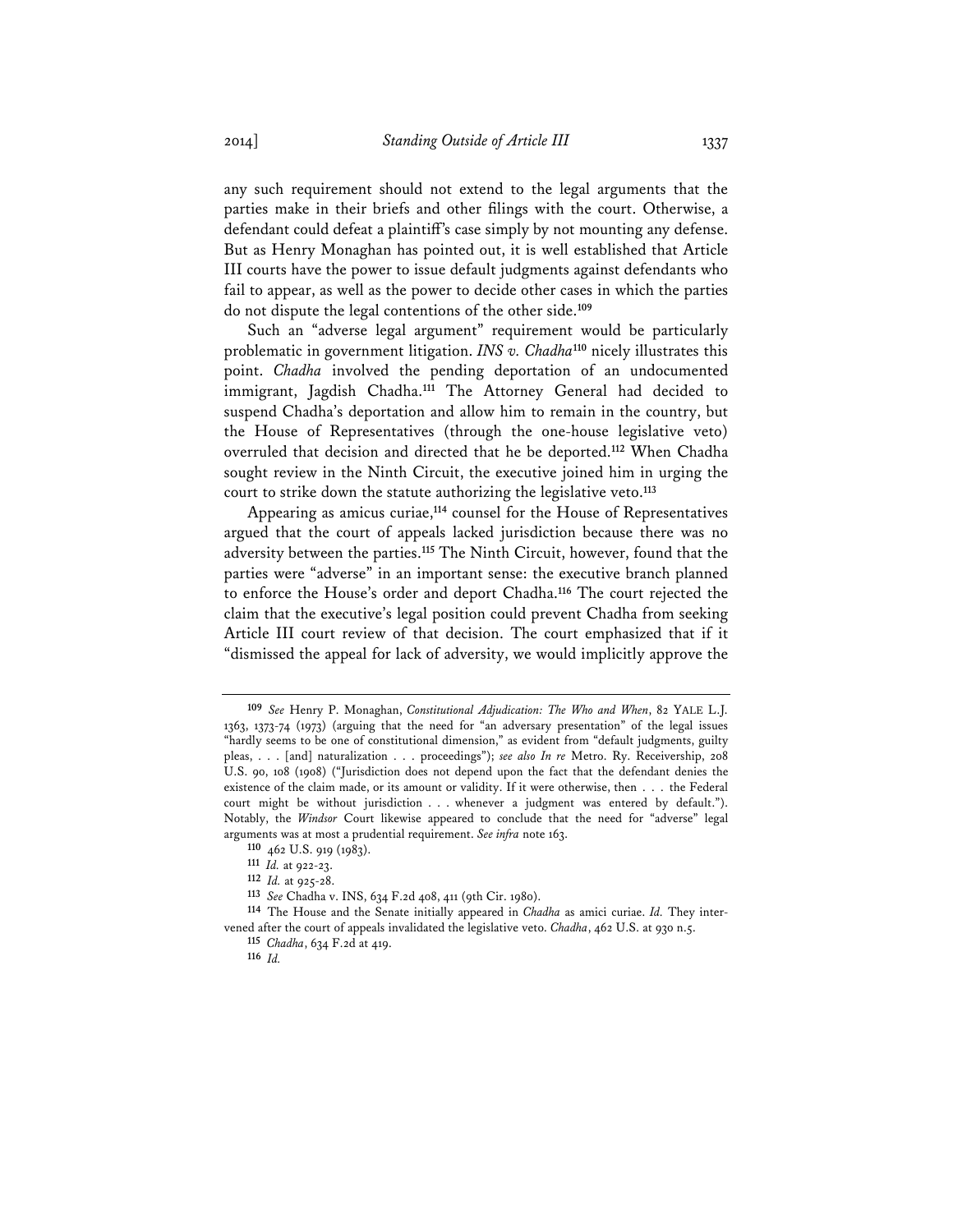untenable result that all agencies could insulate unconstitutional orders and procedures from appellate review simply by agreeing that what they did was unconstitutional."**<sup>117</sup>**

The executive's duty to defend does not stem from Article III but from the powers and duties conferred by Article II. If the executive has an Article II duty to enforce a law, then it must assert in court the federal government's interest in the continued enforceability of that law. Indeed, absent a duty to defend, the executive would in no meaningful sense be enforcing (or promoting the enforcement of) that federal law.

# 2. No Standing to Seek a Supreme Court Settlement

The above analysis suggests why the executive lacks standing to appeal in nondefense cases. In each of the cases discussed below, the lower court (at the executive's behest) struck down the relevant federal law or otherwise ruled in favor of the plaintiff. On appeal, the executive asserted that it was "aggrieved" because the lower court decision prevented it from enforcing a federal law. Accordingly, the executive alleged that it had standing to assert the federal government's interest in the continued enforceability of the law. But that is not the interest that the executive sought to protect on appeal. The executive did not ask the appellate courts to uphold the law but instead urged them to strike it down. It appears that the executive's primary goal was not to protect the government's interests, but instead to obtain a higher court resolution of a contentious constitutional question.

*United States v. Lovett***<sup>118</sup>** involved an appropriations rider that barred the executive branch from paying (and thus effectively fired) three named federal officials who were believed to have ties to communist organizations.**<sup>119</sup>** When the employees filed suit in the Court of Claims to challenge their termination and recover their unpaid salaries, the Roosevelt Administration joined them in arguing that the rider was unconstitutional.**<sup>120</sup>** The executive asserted that the measure was not only a bill of attainder but also an infringement of the President's Article II removal power because Congress had itself terminated three executive officials without impeaching

**<sup>117</sup>** *Id.* at 420; *see also id.* ("Where, as here, the agency fully intends to enforce its order, it would be a perversion of the judicial process to dismiss the appeal . . . .").

**<sup>118</sup>** 328 U.S. 303 (1946).

**<sup>119</sup>** *See* Urgent Deficiency Appropriation Act, § 304, Pub. L. No. 78-132, 57 Stat. 431, 450 (1943) ("No part of any appropriation . . . shall be used, after November 15, 1943, to pay any part of the salary . . . of Goodwin B. Watson, William E. Dodd, Junior, and Robert Morss Lovett . . . ."); *Lovett*, 328 U.S. at 308 (noting the House of Representatives' concern at that time about "subversives" in the government).

**<sup>120</sup>** Lovett v. United States, 66 F. Supp. 142, 143 (Ct. Cl. 1945).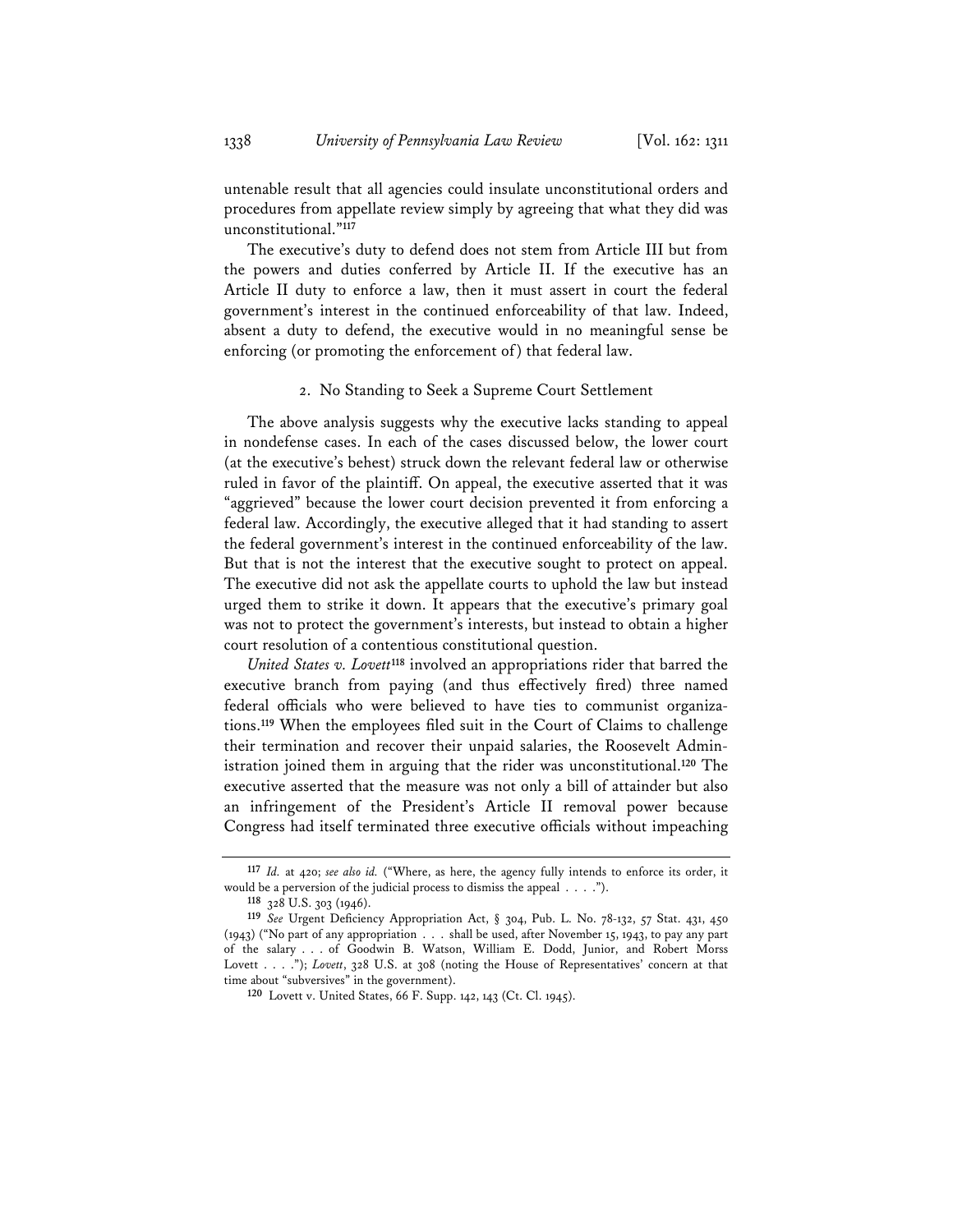them.**<sup>121</sup>** A Special Counsel appointed by the House of Representatives appeared as amicus curiae to defend the law.**<sup>122</sup>** The Court of Claims later issued a judgment in favor of the plaintiffs but did so without clearly ruling on the constitutional issues.**<sup>123</sup>**

The Solicitor General then filed a certiorari petition, asserting that the Court should grant review to determine the "liability of the United States" to the three employees.**<sup>124</sup>** But the Solicitor General also informed the Justices that the executive was "still of the view that the [rider] is unconstitutional" and urged the Court to strike it down.**125** Accordingly, the executive's goal in seeking Supreme Court review was not to enforce the rider and avoid paying the employees (who, in the executive's view, deserved their salaries).**<sup>126</sup>** Instead, as John Hart Ely suggested, the executive likely "wanted Supreme Court review" to secure "a judicial halt . . . to legislative tampering with the removal power."**<sup>127</sup>** If so, the Supreme Court ultimately gave the executive only a partial victory. The Court granted review and held the rider unconstitutional but did so on bill of attainder grounds without commenting on the removal question.**<sup>128</sup>**

*INS v. Chadha***129** grew out of a long-running dispute between the executive and legislative branches over the legislative veto.**<sup>130</sup>** Although Congress

**125** *Id.*

**126** Indeed, the executive initially considered ignoring the rider—and allowing the employees to remain at their jobs—but ultimately decided that enforcement was the "most direct way" to "force a constitutional adjudication." Ely, *supra* note 121, at 4-5.

**127** *Id.* at 21-22. The Solicitor General's petition for certiorari supports this account. *See* Petition for Writs of Certiorari, *supra* note 124, at 8-9 (asserting that "'the opinion of the court' below was in error in holding that [the rider] had not terminated the respondents' services but had merely prohibited the disbursing agencies from paying their salaries," and generally focusing on the removal issue).

**128** *Lovett*, 328 U.S. at 315-16, 318.

**129** 462 U.S. 919 (1983).

**<sup>121</sup>** *See* John Hart Ely, United States v. Lovett*: Litigating the Separation of Powers*, 10 HARV. C.R.-C.L. L. REV. 1, 11-17 (1975) (discussing the plaintiffs' and the executive's "[l]ines of [a]ttack").

**<sup>122</sup>** *Lovett*, 66 F. Supp. at 143-44; *see also* 89 CONG. REC. 10,882 (1943) (authorizing the appointment of a Special Counsel).

**<sup>123</sup>** *See Lovett*, 66 F. Supp. at 148 ("We do not decide [whether the rider is constitutional] . . . . The plaintiffs are entitled to recover in either event.").

**<sup>124</sup>** *See* Petition for Writs of Certiorari to the Court of Claims at 9, *Lovett*, 328 U.S. 303 (No. 809) ("Although this Department is still of the view that the [rider] is unconstitutional, we . . . file this petition for certiorari so that the question as to the liability of the United States may be brought to this Court."), *in* 44 LANDMARK BRIEFS AND ARGUMENTS OF THE SUPREME COURT OF THE UNITED STATES: CONSTITUTIONAL LAW 3, 13 (Philip B. Kurland & Gerhard Casper eds., 1975) [hereinafter LANDMARK BRIEFS].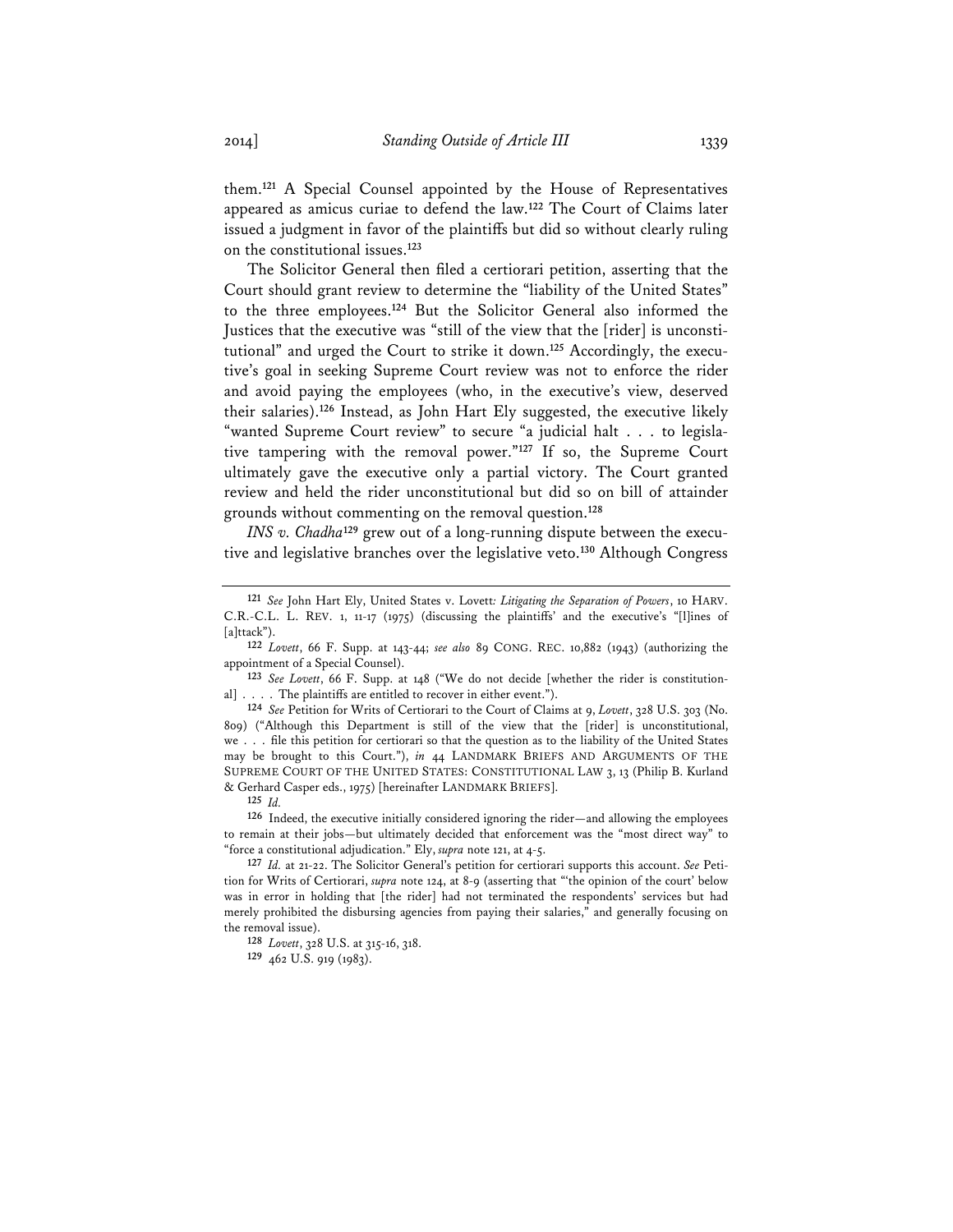began adding such provisions to legislation in the 1930s, the number of legislative vetoes skyrocketed in the 1970s.**<sup>131</sup>** Presidents Jimmy Carter and Ronald Reagan repeatedly objected to the provisions and even threatened to disregard some legislative vetoes of administrative action.**<sup>132</sup>** But the Presidents found that they could not get many bills through Congress without acquiescing in at least some legislative vetoes.**<sup>133</sup>** Therefore, the executive opted to fight the veto in the courts.**<sup>134</sup>**

According to political scientist Barbara Craig, the Department of Justice (DOJ) "viewed *Chadha* as a promising case for attacking the legislative veto."**<sup>135</sup>** Thus, when the Ninth Circuit struck down the measure as applied in deportation cases,**<sup>136</sup>** the executive sought further review in the Supreme Court. Both the Senate and the House of Representatives, who had appeared as amici curiae in the Ninth Circuit (and later intervened),**<sup>137</sup>** challenged the executive's standing to appeal a lower court decision with which it agreed.**<sup>138</sup>** The Solicitor General responded that the executive was sufficiently "aggrieved" for purposes of appeal, because the lower court had

**131** CRAIG, *supra* note 130, at 36 (noting the dramatic increase in the 1970s).

**<sup>130</sup>** *See* BARBARA HINKSON CRAIG, CHADHA: THE STORY OF AN EPIC CONSTITU-TIONAL STRUGGLE 36 (1988) (noting that presidents took "exception to legislative vetoes ever since their 'invention' in the early 1930s"); *see also* Louis Fisher, *The Legislative Veto: Invalidated, It Survives*, LAW & CONTEMP. PROBS., Autumn 1993, at 273, 281 ("Whatever constitutional misgivings presidents may have harbored about the legislative veto, they acquiesced because Congress insisted that it would delegate certain authorities only by attaching effective conditions of legislative control.").

**<sup>132</sup>** *See* Legislative Vetoes: Message to the Congress, 1 PUB. PAPERS 1146, 1147, 1149 (June 21, 1978) (arguing that "legislative veto provisions are unconstitutional" and asserting that the Carter Administration would not consider them "legally binding"); Statement on Signing the Union Station Redevelopment Act of 1981, PUB. PAPERS 1207, 1207 (Dec. 29, 1981) (objecting to a legislative veto "on constitutional grounds" and stating that the Reagan Administration's Department of Transportation would not regard it as legally binding).

**<sup>133</sup>** *See* CRAIG, *supra* note 130, at 109, 129, 158 (stating that "confrontational tactics" ultimately proved "politically unrealistic or administratively unpalatable").

**<sup>134</sup>** The *Chadha* litigation began under President Carter and continued into the Reagan Administration.

**<sup>135</sup>** CRAIG, *supra* note 130, at 88.

**<sup>136</sup>** Chadha v. INS, 634 F.2d 408, 411, 435-36 (9th Cir. 1980).

**<sup>137</sup>** *See supra* note 114.

**<sup>138</sup>** *See* Motion of Appellee U.S. House of Representatives to Dismiss at 1, INS v. Chadha, 462 U.S. 919 (1983) (No. 80-1832) ("[T]he INS is one of the prevailing and non-aggrieved parties below . . . . The INS therefore has no standing to invoke this Court's appeal jurisdiction . . . ."); Motion of Appellee U.S. Senate to Dismiss at 1, *Chadha*, 462 U.S. 919 (No. 80- 1832) (moving to dismiss the appeal "on the ground that it is brought by a party that prevailed in the court of appeals").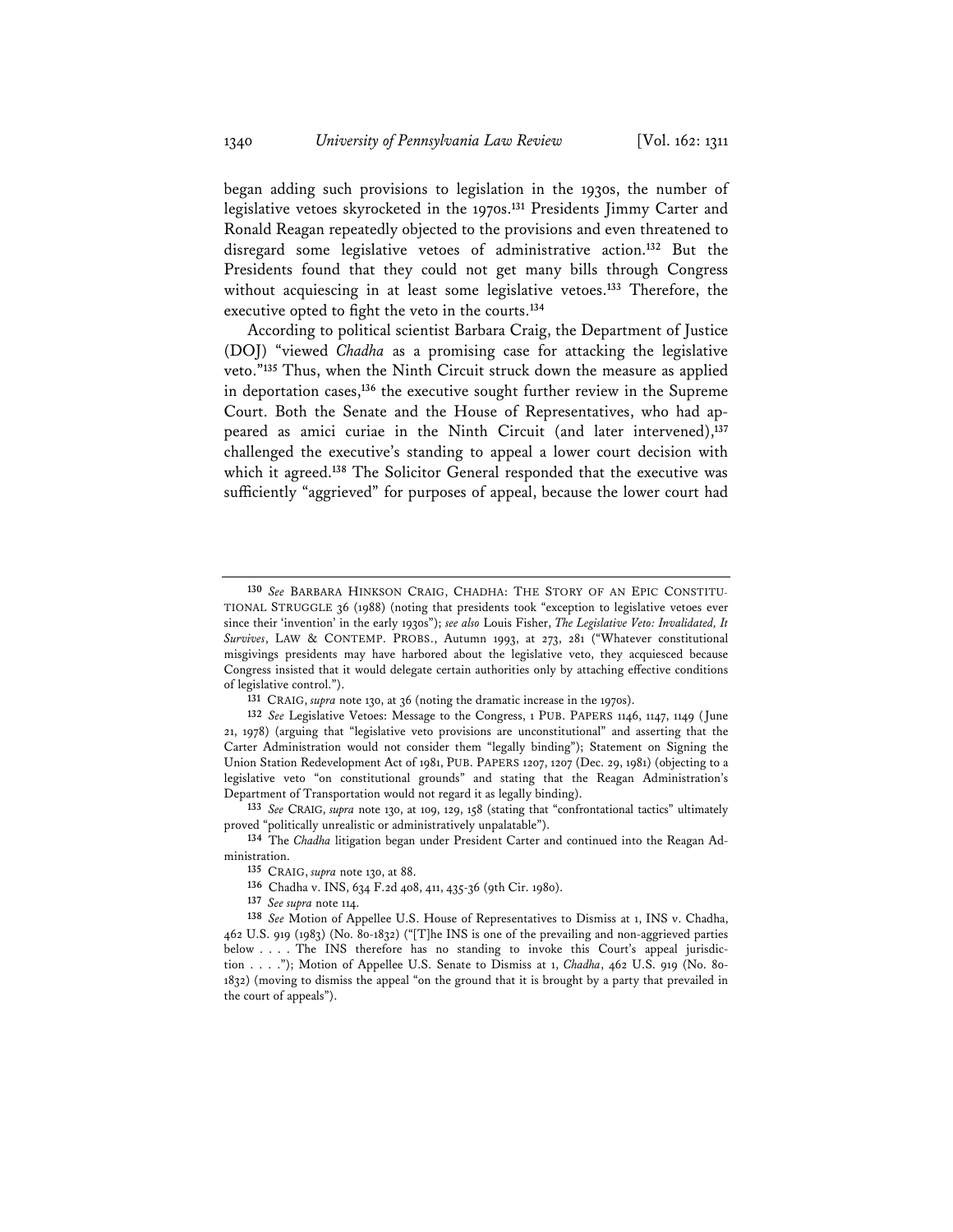"order[ed] the Attorney General to 'cease and desist from taking any steps to deport'" Chadha.**<sup>139</sup>** The Solicitor General further stated:

Because the constitutional question in this case involves a conflict between the Executive and Legislative Branches, it is particularly important that it be resolved by the Judicial Branch. Accordingly, the course that the INS chose to follow—to enforce the statute, in order to ensure a judicial resolution of the controversy . . . was not merely permissible under the circumstances, but was a responsible and wholly appropriate response [to the one-house veto].**<sup>140</sup>**

As Professor Craig observes, the executive's goal in *Chadha* was not to protect the continued enforceability of the veto provision. Instead, the executive sought a "Supreme Court 'stamp of approval'" of the Ninth Circuit decision invalidating the veto.**141** Indeed, "[e]ven more important . . . was the possibility that the Supreme Court might rule more broadly, thus calling many, if not all, of the other legislative veto provisions in laws into question."**<sup>142</sup>** Ultimately the Court obliged, permitting the executive's appeal and issuing a sweeping decision that effectively invalidated every legislative veto.**<sup>143</sup>**

*Windsor* involved a challenge to the Defense of Marriage Act, which prohibited the federal government from recognizing same-sex marriages for purposes of federal law.**<sup>144</sup>** President Obama declared his opposition to DOMA during the 2008 campaign and, once in office, urged Congress to repeal the law.**<sup>145</sup>** But Congress took little action in response to these requests.

**<sup>139</sup>** Reply Brief for the Appellant at 3, *Chadha*, 462 U.S. 919 (No. 80-1832), 1981 WL 388501, at \*3; *see also id.* ("INS therefore is an 'aggrieved party' within the common sense meaning of the term: it is subject to an order of the court below prohibiting it from taking action that it otherwise would take  $\ldots$ .").

**<sup>140</sup>** *Id.* at 14; *see also id.* at 6 (emphasizing that the executive was arguing "against the constitutionality of a statute that . . . infringe[d] upon the prerogatives of the Executive Branch").

**<sup>141</sup>** CRAIG, *supra* note 130, at 167.

**<sup>142</sup>** *Id.*

**<sup>143</sup>** *Chadha*, 462 U.S. at 939-40, 953-54, 959; *see also id.* at 967 (White, J., dissenting) ("Today the Court not only invalidates [the veto provision] of the Immigration and Nationality Act, but also sounds the death knell for nearly 200 other statutory provisions in which Congress has reserved a 'legislative veto.'").

**<sup>144</sup>** United States v. Windsor, 133 S. Ct. 2675, 2682 (2013); *see also* Defense of Marriage Act, 1 U.S.C. § 7 (2012) (defining "marriage" as "a legal union between one man and one woman"), *invalidated by Windsor*, 133 S. Ct. 2675.

**<sup>145</sup>** *See* MICHAEL J. KLARMAN, FROM THE CLOSET TO THE ALTAR: COURTS, BACK-LASH, AND THE STRUGGLE FOR SAME-SEX MARRIAGE 126, 142 (2013).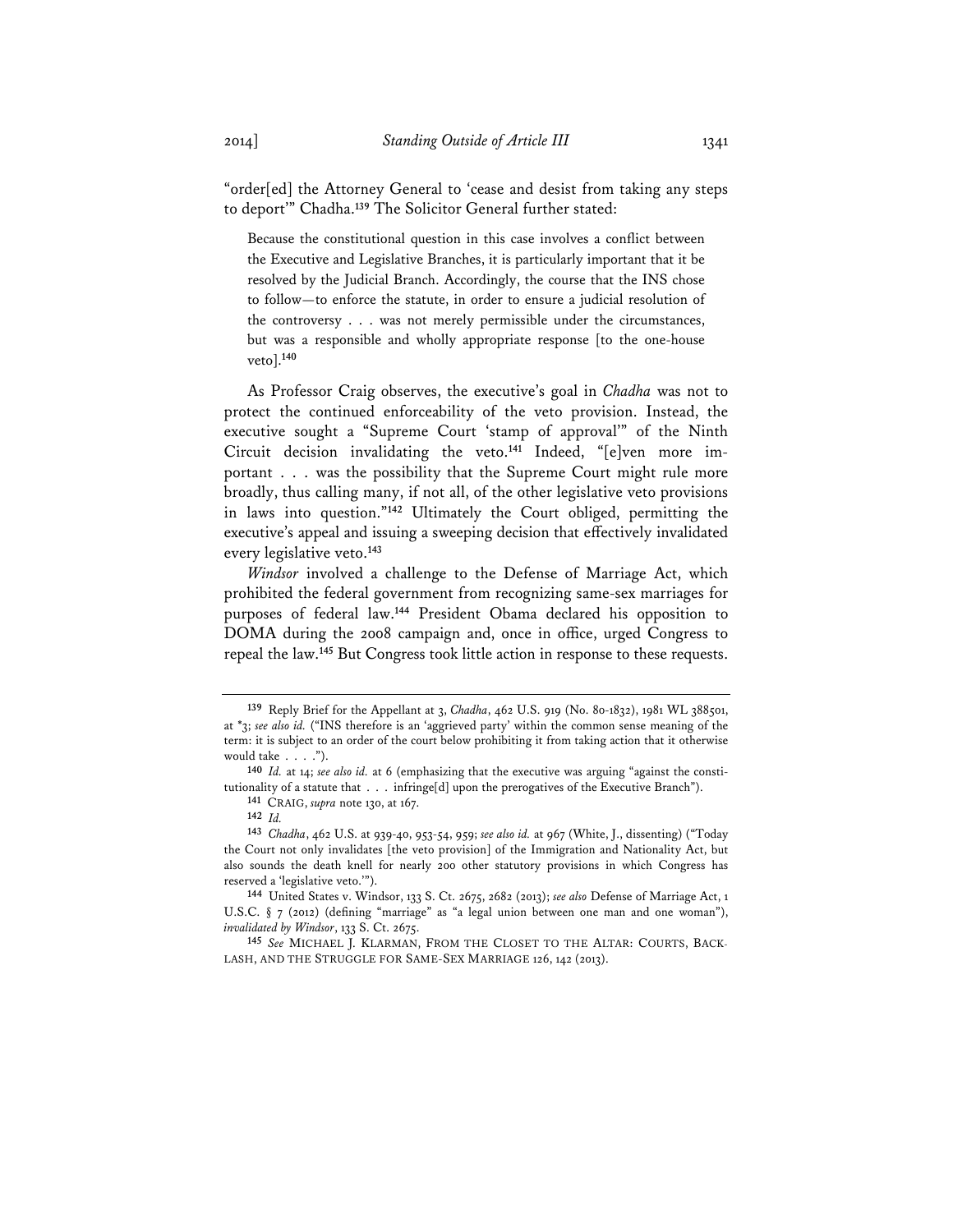Finally, in February 2011, Attorney General Eric Holder notified Congress that the executive branch would cease defending DOMA but would continue to enforce it "unless and until Congress repeals [the law] or the judicial branch renders a definitive verdict against the law's constitutionality."**<sup>146</sup>** "This course of action respects the actions of the prior Congress that enacted DOMA, and it recognizes the judiciary as the final arbiter of the constitutional claims raised."**<sup>147</sup>**

Despite the Attorney General's assertion, however, the executive did not enforce DOMA in every case. For example, the executive opted not to apply the law in bankruptcy and some immigration proceedings.**<sup>148</sup>** But the executive did enforce the law in Edith Windsor's case, requiring her to pay over \$360,000 in federal estate taxes that she would not have had to pay if the government had recognized her same-sex marriage.**<sup>149</sup>** Windsor brought suit in federal district court to challenge DOMA on equal protection grounds, seeking a declaration that DOMA was unconstitutional and a refund of the tax.**<sup>150</sup>** The executive branch joined Windsor in arguing that the law was unconstitutional and urged the district court to "grant Plaintiff's motion for summary judgment."**<sup>151</sup>**

After the lower courts ruled in Windsor's favor,**<sup>152</sup>** the executive sought Supreme Court review. When the Court directed the parties to address the issue of executive standing,**<sup>153</sup>** the Solicitor General argued that the executive

**151** Defendant United States' Memorandum of Law in Response to Plaintiff 's Motion for Summary Judgment and Intervenor's Motion to Dismiss at 28, *Windsor*, 833 F. Supp. 2d 394 (No. 10-8435), 2011 WL 3754396 (arguing that "DOMA fails heightened scrutiny, and this Court should . . . grant Plaintiff's motion for summary judgment").

**152** *See* Windsor v. United States, 699 F.3d 169, 185, 188 (2d Cir. 2012) (concluding that intermediate scrutiny applies to classifications based on sexual orientation and invalidating DOMA under that standard); *Windsor*, 833 F. Supp. 2d at 402 (holding that "DOMA's section 3 does not pass constitutional muster," even under rational basis scrutiny).

**153** *See Windsor*, 133 S. Ct. 786, 787 (2012) (directing the parties to address "[w]hether the Executive Branch's agreement with the court below that DOMA is unconstitutional deprives this Court of jurisdiction"), *granting cert. to* 699 F.3d 169. The Court also appointed Professor Vicki Jackson to argue, as amicus, that the Court lacked jurisdiction. *Windsor*, 133 S. Ct. 814, 814-15 (2012) (inviting Professor Jackson to "brief and argue this case, as *amicus curiae*, in support of the position[] that the Executive Branch's agreement with the court below that DOMA is

**<sup>146</sup>** Holder Letter, *supra* note 27.

**<sup>147</sup>** *Id.*

**<sup>148</sup>** *See* KLARMAN, *supra* note 145, at 161-62 (observing that the executive suspended the deportation of some individuals whose same-sex marriages were recognized by state law); Chris Geidner, *U.S. Trustee Withdraws Appeal of Gay Couple's Bankruptcy Court DOMA Victory*, METRO WEEKLY: POLIGLOT (July 7, 2011), http://www.metroweekly.com/poliglot/2011/07/us-trusteewithdraws-appeal-of.html (noting that the executive stopped enforcing DOMA in bankruptcy cases).

**<sup>149</sup>** *Windsor*, 133 S. Ct. at 2682-83.

**<sup>150</sup>** Windsor v. United States, 833 F. Supp. 2d 394, 397 (S.D.N.Y. 2012).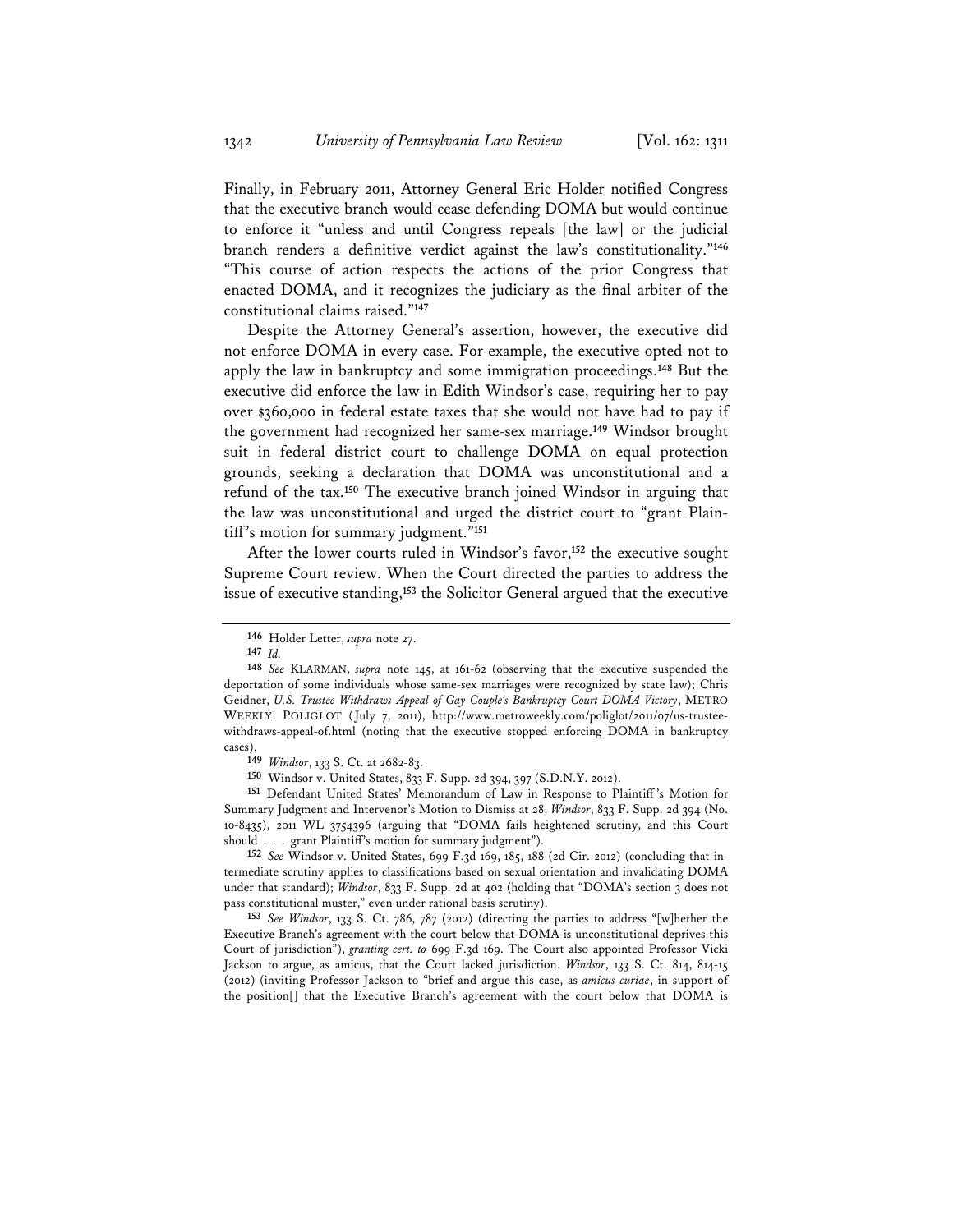had standing to assert an injury to the government.**<sup>154</sup>** "The United States may properly invoke this Court's jurisdiction because the judgments of the courts below preclude enforcement of a federal statute and require payment of federal Treasury funds to plaintiff."**<sup>155</sup>**

The executive did not, however, seek Supreme Court review to protect the continued enforceability of DOMA or to avoid paying Edith Windsor. The Solicitor General said as much in his certiorari petitions, declaring that "[a]lthough the Executive Branch agrees with the court of appeals' determination that Section 3 [of DOMA] is unconstitutional, we respectfully seek . . . review so that the question may be authoritatively decided by this Court."**<sup>156</sup>** As in *Lovett* and *Chadha*, the executive wanted a "definitive judicial ruling that [the law was] unconstitutional."**<sup>157</sup>** The Supreme Court obliged, granting the executive's petition and holding that DOMA violated "basic due process and equal protection principles."**<sup>158</sup>**

In the above cases, the executive appealed the lower court decisions, not to protect the federal government's interests, but rather to obtain a

unconstitutional deprives this Court of jurisdiction to decide this case, and that the Bipartisan Legal Advisory Group of the United States House of Representatives lacks Article III standing in this case."); Brief for Court-Appointed *Amica Curiae* Addressing Jurisdiction at 5, *Windsor*, 133 S. Ct. 2675 (No. 12-307), 2013 WL 315234, at \*5 (explaining that the Court "added the two jurisdictional questions, which *amica* was later invited to brief and argue").

**<sup>154</sup>** *See* Brief for the United States on the Jurisdictional Questions at 6, *Windsor*, 133 S. Ct. 2675 (No. 12-307), 2013 WL 683046, at \*6 ("The United States may properly invoke this Court's jurisdiction because the judgments of the courts below preclude enforcement of a federal statute and require payment of federal Treasury funds to plaintiff. The United States thus satisfies . . . the Article III requirement that [an appealing party] be 'injured,' by a lower court's decision.").

**<sup>155</sup>** *Id.*

**<sup>156</sup>** Petition for a Writ of Certiorari at 12, U.S. Dep't of Health & Human Servs. v. Massachusetts, 133 S. Ct. 2887 (2013) (No. 12-15), 2012 WL 2586937, at \*12; *see also* Petition for a Writ of Certiorari Before Judgment at 12, Office of Pers. Mgmt v. Golinski, 133 S. Ct. 2887 (2013) (No. 12- 16), 2012 WL 2586938, at \*12 (asserting that "the question of [DOMA's] constitutionality raises important questions of federal law that . . . should be[] settled by this Court."); Petition for a Writ of Certiorari Before Judgment at 10, *Windsor*, 133 S. Ct. 2675 (No. 12-307), 2012 WL 3991414, at \*10 (urging the Court to grant certiorari for the reasons stated in the *U.S. Dep't of Health & Human Servs.* and *Golinski* petitions).

**<sup>157</sup>** Petition for a Writ of Certiorari at 12, *U.S. Dep't of Health & Human Servs.*, 133 S. Ct. 2887 (No. 12-15), 2012 WL 2586937, at \*12 ("[T]he President has instructed Executive departments and agencies to . . . enforce [DOMA] until there is a definitive judicial ruling that [it] is unconstitutional.").

**<sup>158</sup>** *Windsor*, 133 S. Ct. at 2693, 2695-96. The Court held that DOMA violated these constitutional principles insofar as it prohibited the federal recognition of marriages that were valid under state law. *Id.*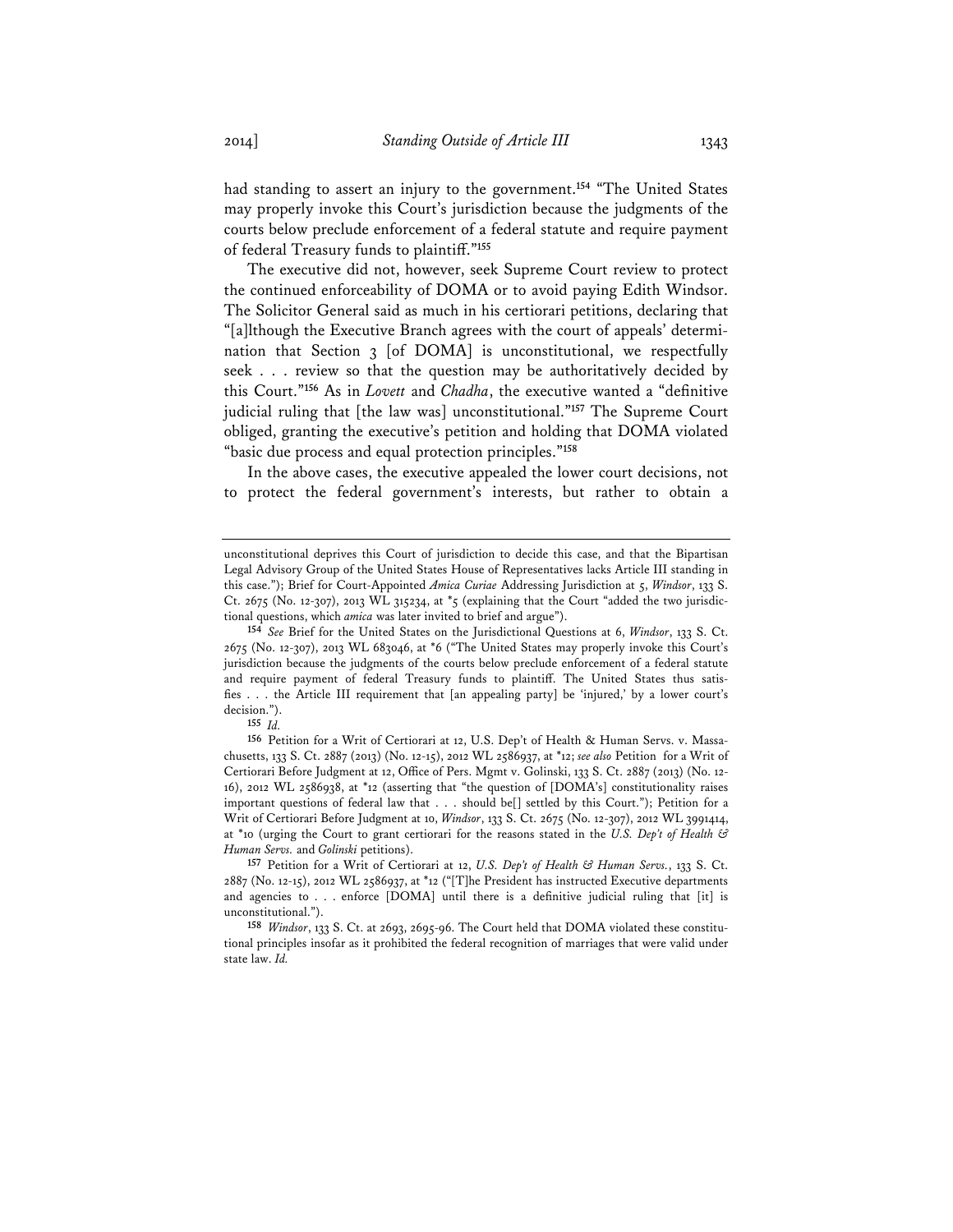Supreme Court resolution of a constitutional question. But neither the Take Care Clause nor any other constitutional provision gives the executive the power to ask for the Court's view on a legal question—a point made clear by the Justices' rejection of President George Washington's request for a legal opinion on his Neutrality Proclamation.**<sup>159</sup>** The executive lacks the Article II power—and thus lacks Article III standing—to invoke federal jurisdiction simply to request "a definitive verdict"**<sup>160</sup>** on the validity of a federal law.

The Supreme Court has entirely overlooked these Article II principles. The Court in *Chadha* and *Windsor* permitted the executive to seek further review because of the federal government's interest in the continued enforceability of its laws. (The Court in *Lovett* did not even question the executive's authority to appeal.) Thus, the *Chadha* Court emphasized that the executive planned to "comply with the House action ordering deportation of Chadha" and was "aggrieved" by the lower court decision preventing it from enforcing that order.**<sup>161</sup>** Likewise, the *Windsor* Court held that the "United States retains a stake sufficient to support Article III jurisdiction on appeal," because the lower court judgment "orders the United States to pay money that it would not disburse but for the court's order."**<sup>162</sup>** The Court

**160** Holder Letter, *supra* note 27.

**<sup>159</sup>** *See* Letter from John Jay et al., Justices of the Supreme Court, to George Washington, President of the United States (Aug. 8, 1793) ("The Lines of Separation drawn by the Constitution . . . afford strong arguments against the Propriety of our extrajudicially deciding the questions alluded to; especially as the Power given by the Constitution to the President of calling on the Heads of Departments for opinions, seems to have been *purposely* as well as expressly limited to *executive* Departments."), *in* 6 THE DOCUMENTARY HISTORY OF THE SUPREME COURT OF THE UNITED STATES, 1789–1800, at 755, 755 (Maeva Marcus ed., 1998). As the Justices suggested, their interpretation is reinforced by the Opinion Clause of Article II, which expressly authorizes the President to seek opinions from executive officials. *See* U.S. CONST. art. II,  $\S$  2, cl. 1 ("[The President] may require the Opinion, in writing, of the principal Officer in each of the executive Departments, upon any Subject relating to the Duties of their respective Offices."). Akhil Amar has argued that this provision was designed to preclude the President from seeking the advice of the judiciary. *See* Akhil Reed Amar, *Some Opinions on the Opinion Clause*, 82 VA. L. REV. 647, 655-56 (1996) (noting that "in the Opinion Clause, [the President] has no explicit right to demand reports from coordinate branches akin to his right to demand reports from 'executive Departments.'").

**<sup>161</sup>** INS v. Chadha, 462 U.S. 919, 930-31 (1983). Like the parties, the Court focused on the executive's appellate jurisdiction under then-applicable statutes. *Id.* Although the *Chadha* Court's analysis did not emphasize Article III, as the *Windsor* Court observed, "the words of *Chadha* make clear its holding that the refusal of the Executive to provide the relief sought suffices to preserve a justiciable *dispute as required by Article III*." 133 S. Ct. at 2686 (emphasis added).

**<sup>162</sup>** 133 S. Ct. at 2686; *see also id.* ("[T]he United States retains a stake sufficient to support Article III jurisdiction . . . . The judgment in question orders the United States to pay Windsor the refund she seeks . . . . The Government of the United States has a valid legal argument that it is injured even if the Executive disagrees with . . . DOMA . . . .").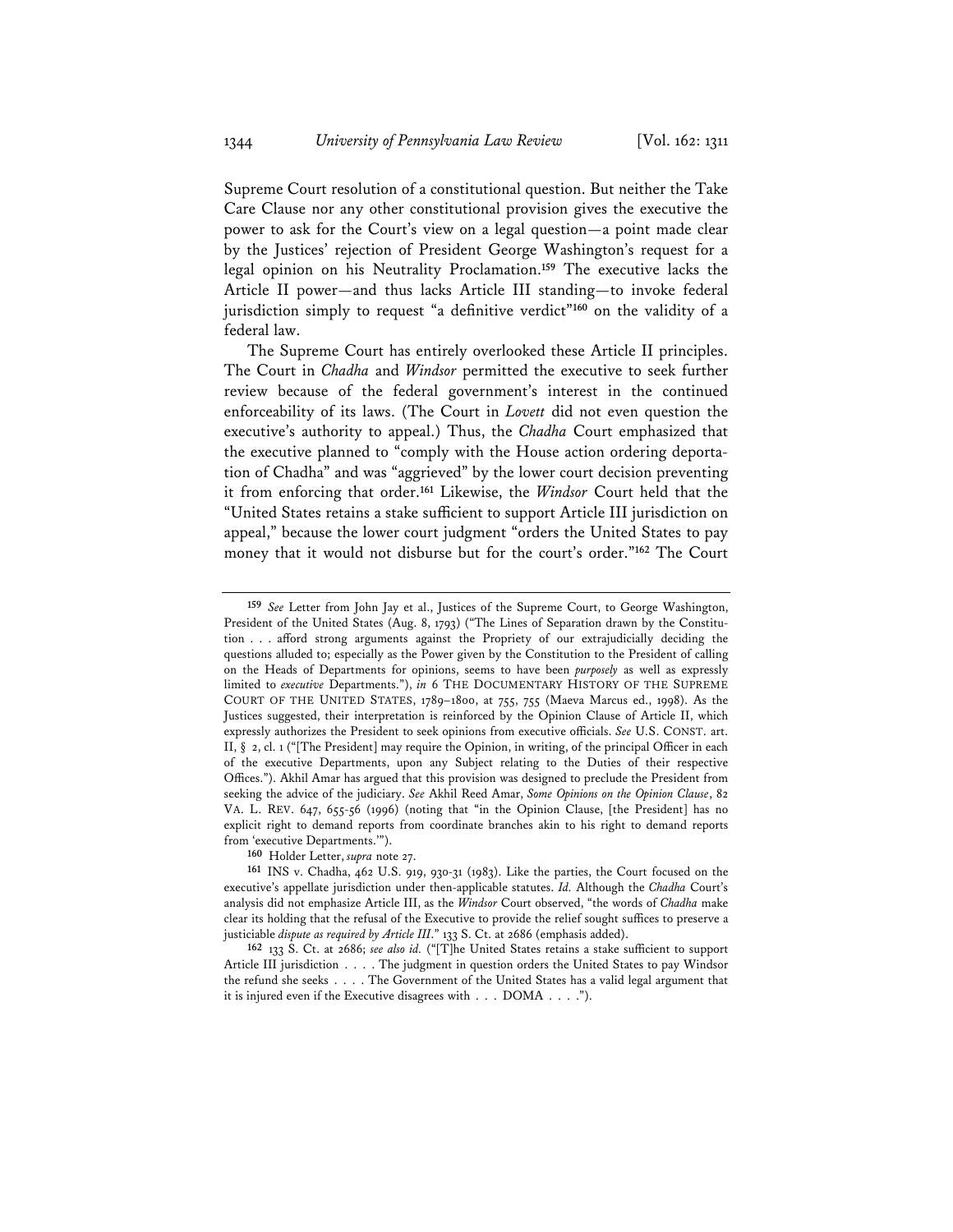declared: "That the Executive may welcome this order to pay the refund if it is accompanied by the constitutional ruling it wants does not eliminate the injury to the national Treasury if payment is made . . . ."**<sup>163</sup>**

But the executive was not in those cases seeking to redress an injury to the government. If it had been, the executive would have had a duty not only to appeal but also to seek a Supreme Court ruling upholding the law. Instead, in each case, the executive wanted a Supreme Court resolution of a constitutional question. The executive, however, has no greater right than any other member of society to a Supreme Court stamp of approval.

# C*. The Normative Case for Limiting Executive Standing*

My argument for this restriction on executive standing rests primarily on the constitutional text and structure, as well as the doctrine recognizing executive standing only to represent the United States. But this constitutional restriction also has strong normative underpinnings. First, the denial of standing in nondefense cases would help protect the liberty of individuals subjected to judicial process by the executive. Second, and more fundamentally, this restriction on executive standing would also protect the federal judiciary by limiting the executive's power to refer controversial constitutional questions to the courts.

At the outset, it is important to recognize that the executive's approach in *Lovett*, *Chadha*, and *Windsor* accords with general executive policies concerning the enforcement and defense of federal law—as reflected in opinions issued by the Office of Legal Counsel (OLC).**<sup>164</sup>** Although the executive asserts that it has a duty to enforce and defend most federal laws, it also argues that the Take Care Clause does not require it to do so in every instance. The executive contends that it may decline to enforce or defend any law that, in its view, is clearly invalid or infringes on executive power.**<sup>165</sup>** Moreover, in determining whether to enforce (or continue enforcing) a law,

**<sup>163</sup>** *Id.* Although the Court noted that the executive's failure to defend DOMA "introduce[d] a complication," the only complication was a possible lack of "adverseness" between the parties. *Id.* at 2685, 2687. The Court resolved this issue by declaring adverseness to be a prudential, rather than an Article III, requirement. *See id.* at 2687-88. Any "prudential concerns" were overcome by the presence of the House, which had defended DOMA. *See id.* (noting the House's "sharp adversarial presentation of the issues").

**<sup>164</sup>** The OLC provides advice to the executive branch "on all constitutional questions." *About the Office*, U.S. DEPARTMENT OF JUST., OFF. OF LEGAL COUNS., http://www.justice.gov/olc (last visited Apr. 18, 2014).

**<sup>165</sup>** *See supra* note 88.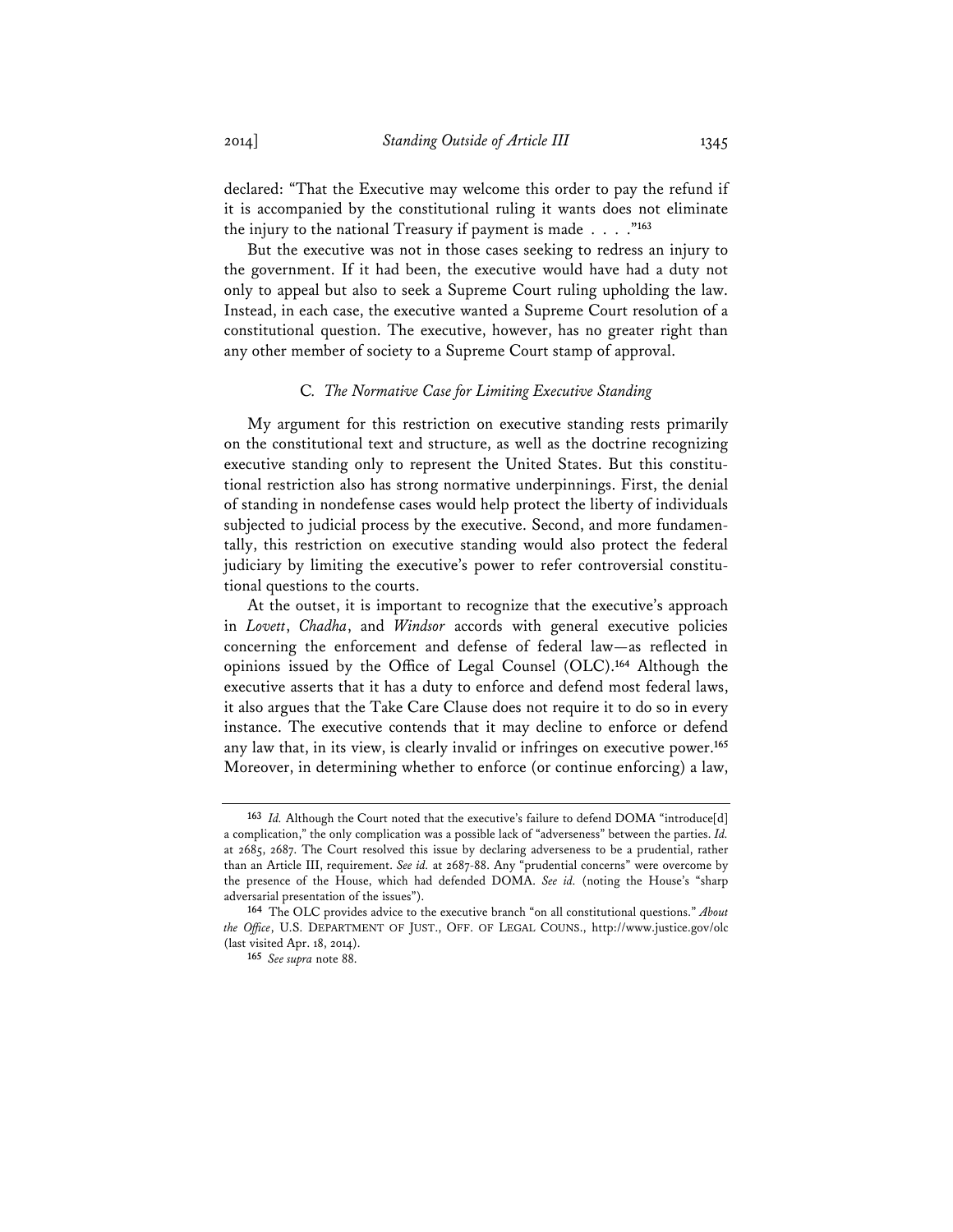the executive has emphasized the importance of securing judicial particularly Supreme Court—review.**<sup>166</sup>** An influential OLC memorandum states that "[t]he Supreme Court plays a special role in resolving disputes about the constitutionality of enactments."**<sup>167</sup>** Accordingly, "the President may base his decision to comply (or decline to comply)" with a federal statute "in part on a desire to afford the Supreme Court an opportunity to review the constitutional judgment of the legislative branch."**<sup>168</sup>**

Although the executive's emphasis on judicial review may be surprising (given that it seems to *reduce* executive power), the executive has strong political and institutional incentives to facilitate judicial resolution of constitutional questions. As many political scientists have argued, the President is well positioned to use the federal judiciary to advance his constitutional vision.**<sup>169</sup>** The President not only plays a central role in selecting federal judges**<sup>170</sup>** but also "[t]hrough control over the Justice Department . . . can exercise significant influence over . . . what arguments are presented" to the courts.**<sup>171</sup>** Moreover, the President may find that when he faces a hostile or divided Congress, the judiciary is more receptive to his constitutional views.**<sup>172</sup>** *Chadha* and *Windsor* illustrate this point. Although Presidents Carter and Reagan fought the legislative veto in the political arena, they found that they could not defeat the powerful pro-veto forces in Congress absent judicial intervention. Likewise, although President

**170** *See* U.S. CONST. art. II, § 2, cl. 2; *see also* SHELDON GOLDMAN, PICKING FEDERAL JUDGES: LOWER COURT SELECTION FROM ROOSEVELT THROUGH REAGAN 6 (1997) ("[T]he placement of the power of judicial selection with the powers of the president [in Article II] rather than those of Congress suggests that the executive branch is a principal player in the appointment process.").

**<sup>166</sup>** The DOJ has declared that the executive will enforce a law, even one that it views as unconstitutional, if such enforcement is the only way to secure judicial review. *See* Presidential Authority to Decline to Execute Unconstitutional Statutes, 18 Op. O.L.C. 199, 201 (1994). Conversely, the executive will refuse to enforce a law (such as one infringing on executive power) if that is the only way to create a justiciable case. *See id.*; *see also* The Attorney General's Duty to Defend and Enforce Constitutionally Objectionable Legislation, 4A Op. O.L.C. 55, 57 (1980) (asserting that the executive can "best preserve our constitutional system by refusing to honor" a limitation on presidential power if that is the only way to ensure judicial review).

**<sup>167</sup>** 18 Op. O.L.C. at 200.

**<sup>168</sup>** *Id.* at 201.

**<sup>169</sup>** *See, e.g.*, KEITH E. WHITTINGTON, POLITICAL FOUNDATIONS OF JUDICIAL SUPREMA-CY: THE PRESIDENCY, THE SUPREME COURT, AND CONSTITUTIONAL LEADERSHIP IN U.S. HISTORY 5 (2007) ("Through much of American history, presidents have found it in their interest to defer to the Court and encourage it to take an active role in defining the Constitution and resolving constitutional controversies."); *infra* notes 170-72 and accompanying text.

**<sup>171</sup>** WHITTINGTON, *supra* note 169, at 196.

**<sup>172</sup>** *See* Mark A. Graber, *James Buchanan as Savior? Judicial Power, Political Fragmentation, and the Failed 1831 Repeal of Section 25*, 88 OR. L. REV. 95, 102 (2009) (noting that the judiciary can be "a vital presidential ally against a recalcitrant Congress").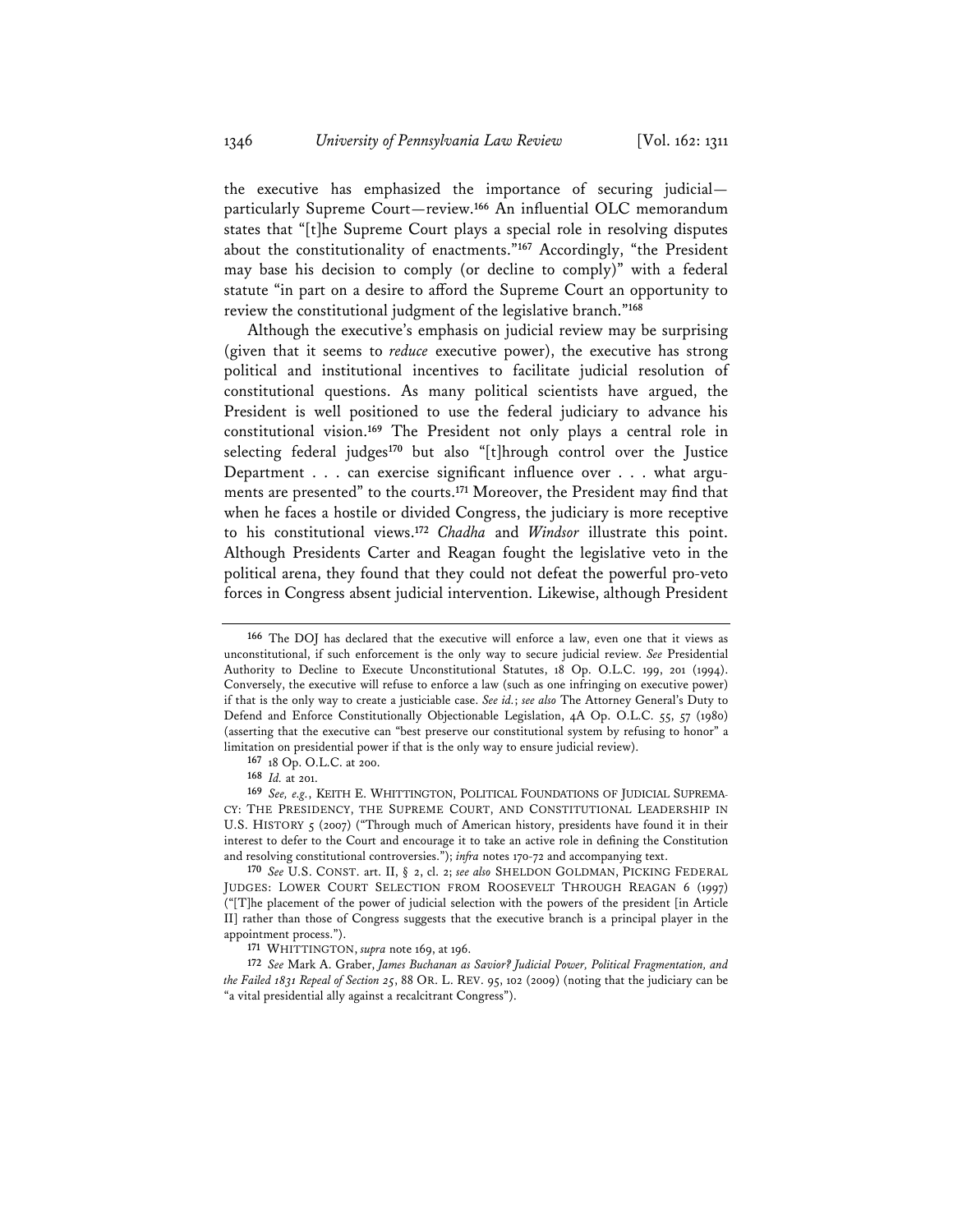Obama advocated the legislative repeal of DOMA, he had far more success when he took the matter to the courts.

The political and institutional interests of the executive branch also explain the emphasis on Supreme Court review. The Solicitor General is in charge of virtually all federal litigation in the Supreme Court.**<sup>173</sup>** Thus, as former Solicitor General Drew Days put it, "[o]nce cases reach the Supreme Court, the Solicitor General plays an important role in the development of American law" and can have a substantial "impact upon the establishment of constitutional and other principles . . . ."**<sup>174</sup>** This institutional position gives the DOJ a strong incentive to seek Supreme Court resolution of constitutional questions.**<sup>175</sup>** Likewise, the President has a substantial interest in a Supreme Court ruling. Given our strong national culture of judicial supremacy, in which political actors and citizens defer to the Court's constitutional views, a Supreme Court settlement of a constitutional question not only binds lower courts but also is likely to be seen as authoritative by Congress and future Presidents.**<sup>176</sup>**

These political and institutional interests help explain the executive branch's appeals in *Lovett*, *Chadha*, and *Windsor*. The executive in each case

**174** Drew S. Days, III, *Executive Branch Advocate v. Officer of the Court: The Solicitor General's Ethical Dilemma*, 22 NOVA L. REV. 677, 680 (1998).

**<sup>173</sup>** *See* 28 U.S.C. § 518(a) (2012) (charging the Attorney General and Solicitor General with litigating suits in the Supreme Court); FEC v. NRA Political Victory Fund, 513 U.S. 88, 93 (1994) (noting the "Solicitor General's traditional role in conducting and controlling all Supreme Court litigation on behalf of the United States").

In prior work, I argued that this institutional position gives the DOJ a strong incentive to oppose jurisdiction-stripping measures, particularly those aimed at the Supreme Court. *See* Tara Leigh Grove, *The Article II Safeguards of Federal Jurisdiction*, 112 COLUM. L. REV. 250, 260-66 (2012). Here, I emphasize the converse point: the DOJ has a strong incentive to *seek* Supreme Court review of constitutional questions—without regard to any limitations on executive standing.

**<sup>176</sup>** Notably, I do not seek to defend or endorse judicial supremacy as a normative matter. My point is only that, as a descriptive matter, there is in our society widespread deference to the Supreme Court on constitutional questions. *See* BARRY FRIEDMAN, THE WILL OF THE PEOPLE: HOW PUBLIC OPINION HAS INFLUENCED THE SUPREME COURT AND SHAPED THE MEANING OF THE CONSTITUTION 14 (2009) (arguing that the "American people have decided to cede . . . to the justices" the power to make determinations on constitutional questions); WHITTINGTON, *supra* note 169, at 5 ("Through much of American history, presidents have found it in their interest to defer to the Court. . . . The strategic calculations of political leaders lay the political foundation for judicial supremacy."); Neal Devins, *The Majoritarian Rehnquist Court?*, LAW & CONTEMP. PROBS., Summer 2004, at 63, 70 ("Today's Congress . . . rarely casts doubt on . . . the Court's power to authoritatively interpret the Constitution."); Richard H. Pildes, *Is the Supreme Court a "Majoritarian" Institution?*, 2010 SUP. CT. REV. 103, 147 ("[T]he modern Congress typically treats the Court as the exclusive authority over constitutional issues.").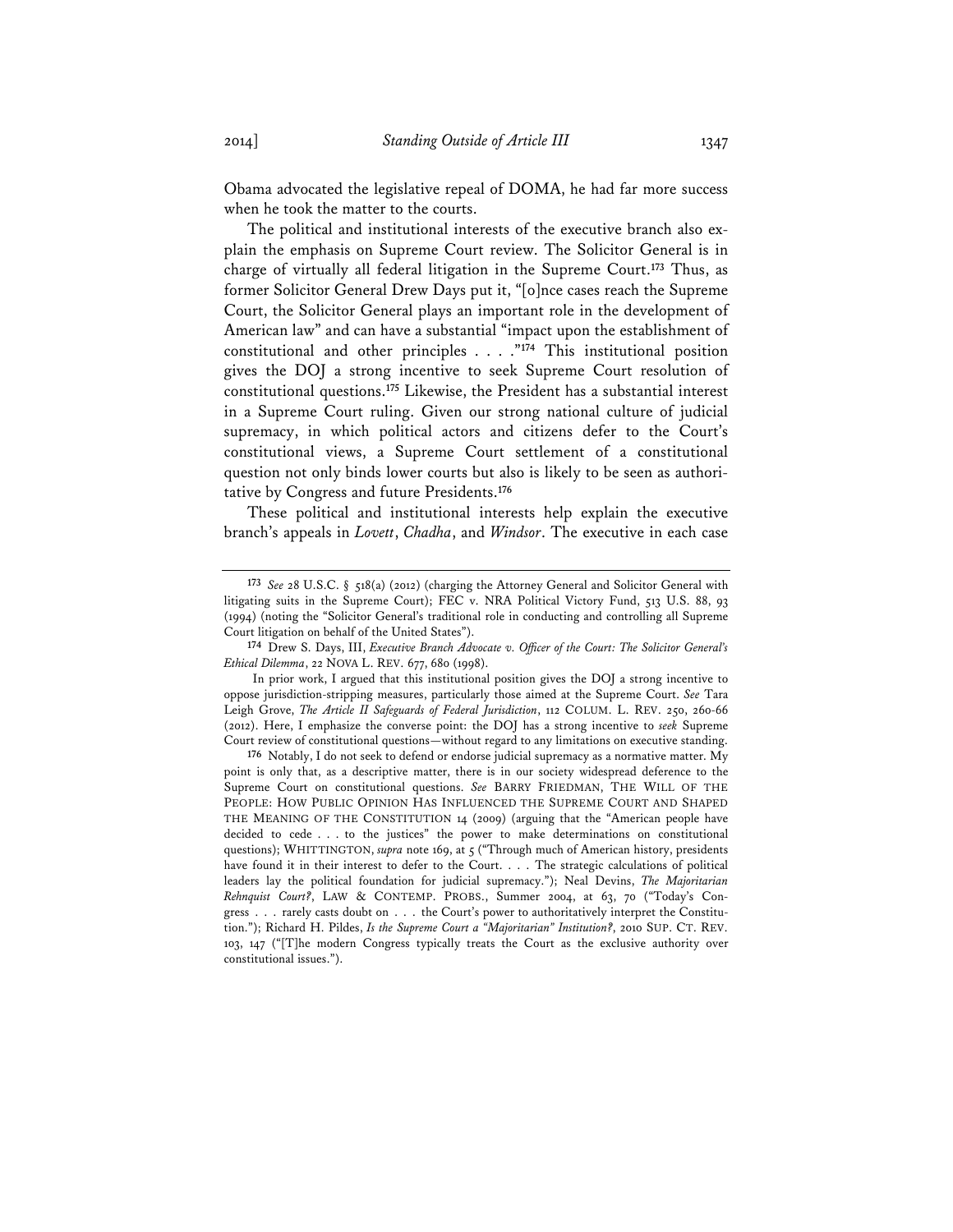wanted not only a judicial resolution of the constitutional issue but a *Supreme Court settlement* of the issue. Thus, the Roosevelt Administration in *Lovett* sought (unsuccessfully) a "judicial halt . . . to legislative tampering with the removal power";**<sup>177</sup>** the Carter and Reagan Administrations looked to the Court in *Chadha* to eliminate a political tool that had proven to be a thorn in the side of many Presidents; and the Obama Administration asked the Court to do what it had failed to do through the legislative process: repeal DOMA. In a world of judicial supremacy, a Supreme Court ruling is about as good as a repeal.

But it is important to keep in mind that, under the executive branch's own construction of Article II, it does not need the Supreme Court to "halt" the enforcement of federal laws or, relatedly, to settle constitutional questions. The executive branch believes that it has the power to refuse to enforce a law that it views as clearly unconstitutional—as the executive did in each of these cases.**<sup>178</sup>** For this reason, even assuming (as seems likely) that the Take Care Clause imposes on the executive branch a duty to "faithfully execute" not only federal statutes but also the Constitution,**<sup>179</sup>** the executive can perform this duty without resort to an Article III court. As we have seen, in order to *enforce* federal law against third parties, consistent with due process requirements, the executive must often go through the courts. But the executive does not need judicial permission when it *declines to enforce* a law on constitutional grounds.**<sup>180</sup>** An executive

**<sup>177</sup>** Ely, *supra* note 121, at 21.

**<sup>178</sup>** *See supra* note 88 and text accompanying note 165. The executive clearly could decline to enforce a federal law once a lower court ruled in favor of a private litigant. For example, the Roosevelt Administration could have paid the employees in *Lovett* as soon as the Court of Claims ruled in their favor. Moreover, precisely because of the targeted nature of the federal law in that case (it applied only to those three employees), such a result would have ensured its uniform enforcement. Thus, the Roosevelt Administration did not need Supreme Court review—even assuming that the executive lacks power to circumvent an appropriations statute. For a sample of the scholarly debate over this issue, compare Kate Stith, *Congress' Power of the Purse*, 97 YALE L.J. 1343, 1351 (1988) ("Even where the President believes that Congress has transgressed the Constitution . . . the President has no constitutional authority to draw funds from the Treasury . . . ."), with J. Gregory Sidak, *The President's Power of the Purse*, 1989 DUKE L.J. 1162, 1196- 97 (arguing that the President may use "unappropriated spending" to carry out a "textually demonstrable duty or prerogative of the President under article II").

**<sup>179</sup>** For purposes of this analysis, I assume that the term "Laws" in the Take Care Clause includes the U.S. Constitution (as well as treaties and federal common law). *See* U.S. CONST. art. II,  $\S$  3 ("[The President] shall take Care that the Laws be faithfully executed . . . .").

**<sup>180</sup>** The OLC has acknowledged this point. *See* Issues Raised by Provisions Directing Issuance of Official or Diplomatic Passports, 16 Op. O.L.C. 18, 31-32, 35-36 (1992) (asserting that "[w]here an act of Congress conflicts with the Constitution . . . the President must heed and execute the Constitution" and that the President may "treat a statute as invalid prior to a judicial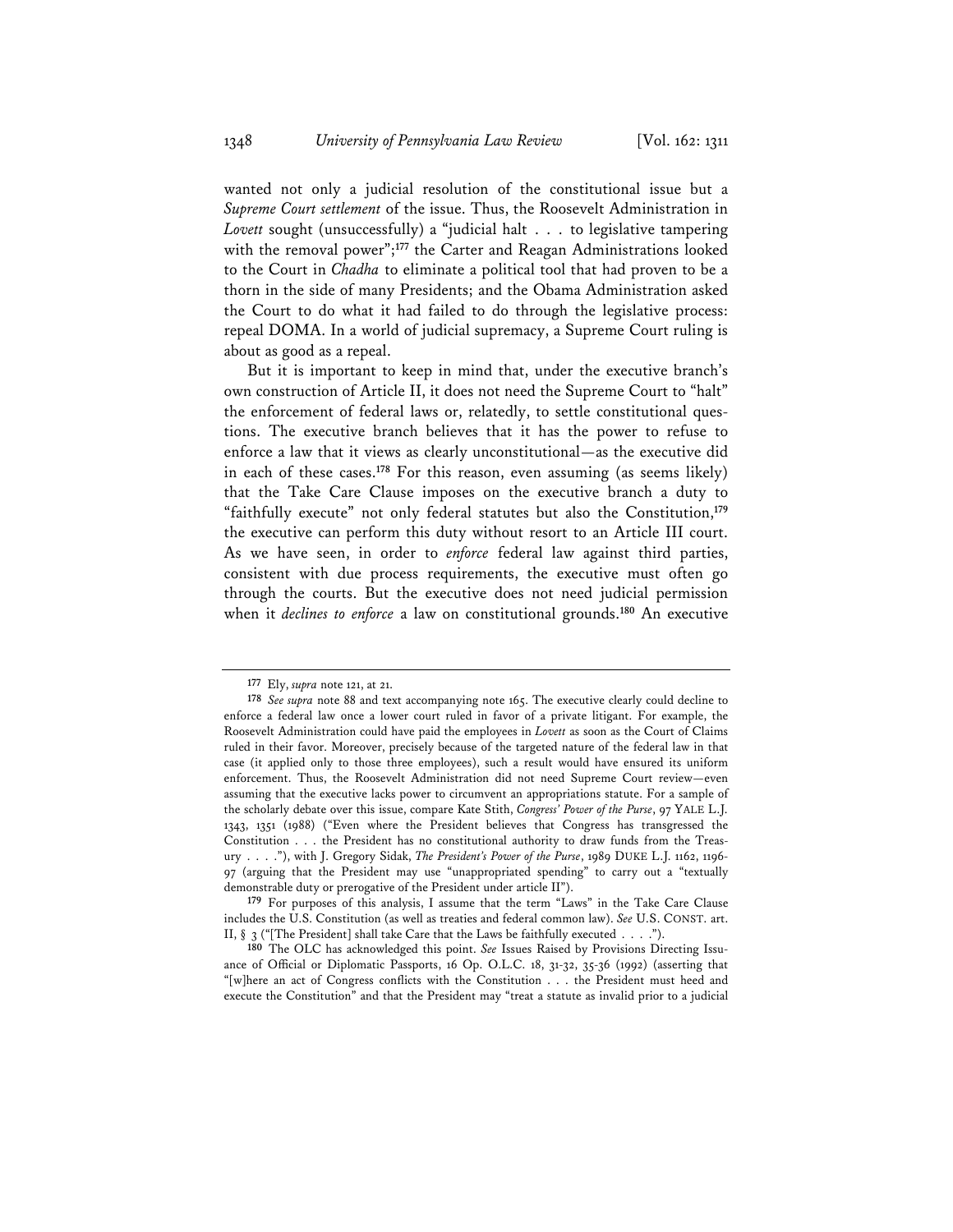refusal to enforce a law may lead to political repercussions but it does not create a due process problem. In short, the executive can "faithfully execute" the Constitution—by refusing to enforce an allegedly unconstitutional law—without the intervention of an Article III court.

Thus, for example, the Carter and Reagan Administrations could have ignored every legislative veto (as they threatened to do on occasion),**<sup>181</sup>** and the Obama Administration could have spared many people the negative effects of DOMA by refusing to enforce it in *every* case, beginning in February 2011.**<sup>182</sup>** But such open "confrontation" would have been politically costly.**<sup>183</sup>** Accordingly, the executive referred the constitutional question to the judiciary—not to protect the federal government's interest in the continued enforceability of federal law, nor because that was the only means of enforcing the Constitution or ensuring a uniform settlement of federal law—but because it was politically more palatable to have the matter resolved by the courts. Article II does not, however, confer on the executive the power to invoke federal jurisdiction simply for political convenience.

Some readers may nevertheless argue that Article II *should* be construed to authorize executive standing in nondefense cases. The argument might be that, even if the executive *could* faithfully execute the Constitution by refusing to enforce a law, that should not be the executive's only option. The executive should also be permitted to seek a Supreme Court ruling that adopts the executive's constitutional position that the statute is invalid—as the executive sought to do in *Lovett*, *Chadha*, and *Windsor*. Indeed, precisely

determination" because any other approach would suggest that "a statute conflicts with the Constitution *only* when the courts declare so").

**<sup>181</sup>** *See supra* note 132 and accompanying text.

**<sup>182</sup>** The executive might have needed appropriated funds to pay health and other benefits to the same-sex spouses of federal employees. But as Aziz Huq has observed, given the breadth of appropriations statutes, it seems likely that the executive could have found funds to pay those individuals. *See* Huq, *supra* note 104, at 1026-27 (emphasizing that agencies typically have broad discretion in using their lump-sum appropriations).

**<sup>183</sup>** *See* CRAIG, *supra* note 130, at 109, 129 (discussing the political difficulties the Carter Administration faced in its opposition to the legislative veto). Such confrontation would be politically costly in part because it would distract from other presidential priorities. Moreover, many members of Congress may be opposed to the executive making unilateral decisions not to enforce federal laws—even when the members agree with the President's view that a given law is unconstitutional. Notably, although Democrats in Congress supported the executive's decision not to defend DOMA, they did not suggest that the President take the further step of refusing to enforce the law. See, e.g., 157 CONG. REC. S1754 (daily ed. Mar. 16, 2011) (statement of Sen. Leahy) ("I applaud President Obama and Attorney General Holder for making the right decision [in refusing to defend DOMA]. However, the administration is still enforcing DOMA elsewhere, because it is the law of the land. It is now time for leaders in Congress to change that law.").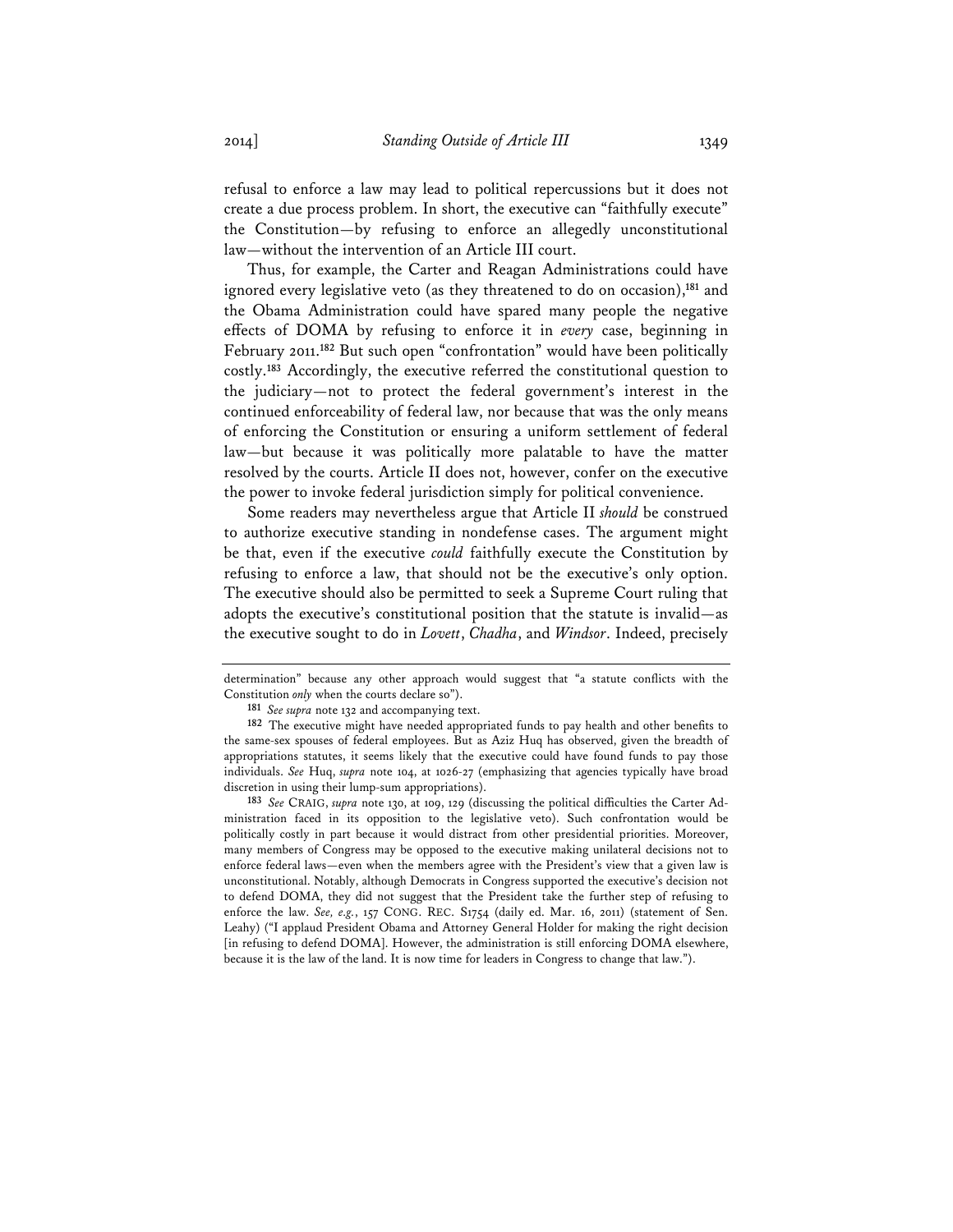because of our strong national culture of judicial supremacy, such a Supreme Court ruling could be an effective way of "executing" the President's preferred interpretation of the Constitution. Under this view, the executive may invoke the federal judicial power not only to protect the federal government's interest in the continued enforceability of federal law, but also to "faithfully execute" what the executive views as the proper construction of the Constitution.

Importantly, the executive branch has not relied on such an argument to support standing; the executive, even in nondefense cases, has consistently claimed that it has standing only to assert the United States' interest in the continued enforceability of its laws.**<sup>184</sup>** Nor has the Supreme Court upheld executive standing to execute the President's view of the Constitution; the Court has permitted the executive to bring suit or appeal only on behalf of the federal government.**<sup>185</sup>**

But more fundamentally, taken to its logical conclusion, this argument would seem to remove all limits on executive power to refer constitutional questions to the federal judiciary. After all, the President might conclude that he could most "faithfully execute" the Constitution by simply asking the Supreme Court to declare invalid a law that (in the President's view) is unconstitutional—before the executive enforces the law against anyone. In other words, a construction of the Take Care Clause sufficiently broad to authorize executive standing in nondefense cases would also seem to authorize the executive to seek advisory opinions.

The better reading is that the executive has standing *only* to perform Article II duties that it cannot perform except through the Article III courts. Under this view, the executive's power is broad but not unlimited. The executive has standing to enforce and defend federal law because it often can protect the government's interest in the continued enforceability of its laws only by taking a case to an Article III court. By contrast, the executive can "faithfully execute" the Constitution without resort to an Article III court; the executive can refuse to enforce what it views as an unconstitutional law. Although the executive branch may find it useful and more politically palatable—to invoke federal jurisdiction to obtain a Supreme Court resolution of a constitutional question, the executive's affirmative authority does not extend so far.

In fact, there are good reasons to deny executive standing to seek such a Supreme Court settlement. First, the denial of standing would help protect the individuals subjected to further judicial process by the executive's appeal.

**<sup>184</sup>** *See supra* subsection II.B.2.

**<sup>185</sup>** *See supra* Section I.A, subsection II.B.2.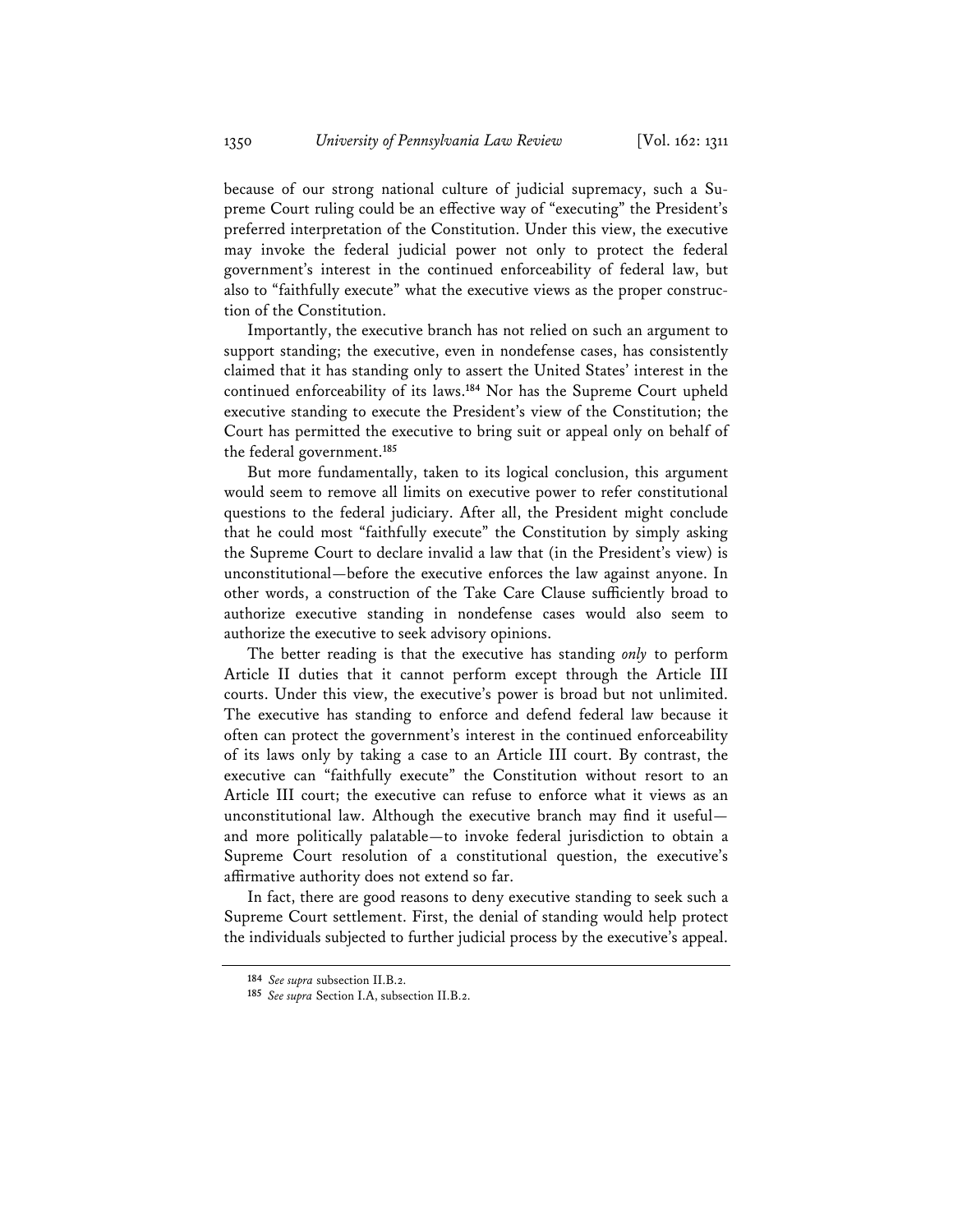Although there may be various interests at stake in a given nondefense case,**<sup>186</sup>** if one assumes, as I do throughout this Article, that standing doctrine rests in part on the "case" or "controversy" requirement of Article III,**<sup>187</sup>** one must consider the liberty of the individual (or individuals) involved in the particular case. As *Chadha* illustrates, these liberty interests can be substantial. When the executive appeals, the other party not only shoulders the burden of additional litigation, but also faces the risk that the Supreme Court will reverse the lower court ruling protecting that party's constitutional rights. In *Chadha*, if the Supreme Court had upheld the legislative veto (as many scholars at the time believed it should),**<sup>188</sup>** then the executive branch *could have deported Chadha* pursuant to the one-house order, even though the executive itself viewed the deportation as both unwise and unconstitutional, and even though Chadha had obtained one federal court ruling in his favor.**<sup>189</sup>** Denying executive standing in nondefense cases would prevent the executive from imposing such costs on individuals solely to obtain a Supreme Court resolution of a constitutional question.

Second, and more fundamentally, restricting executive standing would protect the federal judiciary. Standing doctrine and other justiciability tests, such as the rule against advisory opinions, are designed in large measure to

**<sup>186</sup>** For example, the executive may seek to protect third parties not before the court by obtaining a constitutional ruling against a federal statute. In *Windsor*, although the executive arguably harmed equality principles in the short term by enforcing DOMA, it sought to protect those interests in the long term by obtaining a definitive Supreme Court ruling that would likely prevent the enforcement of DOMA by any President. I do not deny the importance of those third-party interests. But I believe that standing doctrine serves to protect other interests namely, those of the individual(s) involved in the case—by limiting the executive's power to subject anyone to further judicial process solely to obtain a definitive Court ruling. Although some individuals may be willing participants in the litigation, the Supreme Court's current view—that the executive may appeal in nondefense cases—does not depend on consent.

**<sup>187</sup>** *See supra* note 21 and accompanying text.

**<sup>188</sup>** *See* Bernard Schwartz, *The Legislative Veto and the Constitution—A Reexamination*, 46 GEO. WASH. L. REV. 351, 351 (1978) (stating that, in the late 1970s, most scholars believed that the veto was constitutional). Furthermore, some lower courts had upheld the legislative veto. *See, e.g.*, Atkins v. United States, 556 F.2d 1028, 1033, 1071 (Ct. Cl. 1977) (upholding the legislative veto in the Federal Salary Act of 1967, which permitted presidential recommendations for judicial salary increases to go into effect unless vetoed).

**<sup>189</sup>** The executive branch might ultimately have declined to enforce the one-house order. But in the litigation, the executive insisted that it would enforce the order, absent a judicial ruling directing otherwise. *See* INS v. Chadha, 462 U.S. 919, 939-40 (1983). Interestingly, there is another way Chadha might have escaped deportation. Chadha married an American citizen, so he might have been able to apply for permanent residency on that basis. *See* CRAIG, *supra* note 130, at 140. But according to the Ninth Circuit, there was no guarantee that Chadha would obtain residency through marriage. *See* Chadha v. INS, 634 F.2d 408, 417 n.6 (9th Cir. 1980).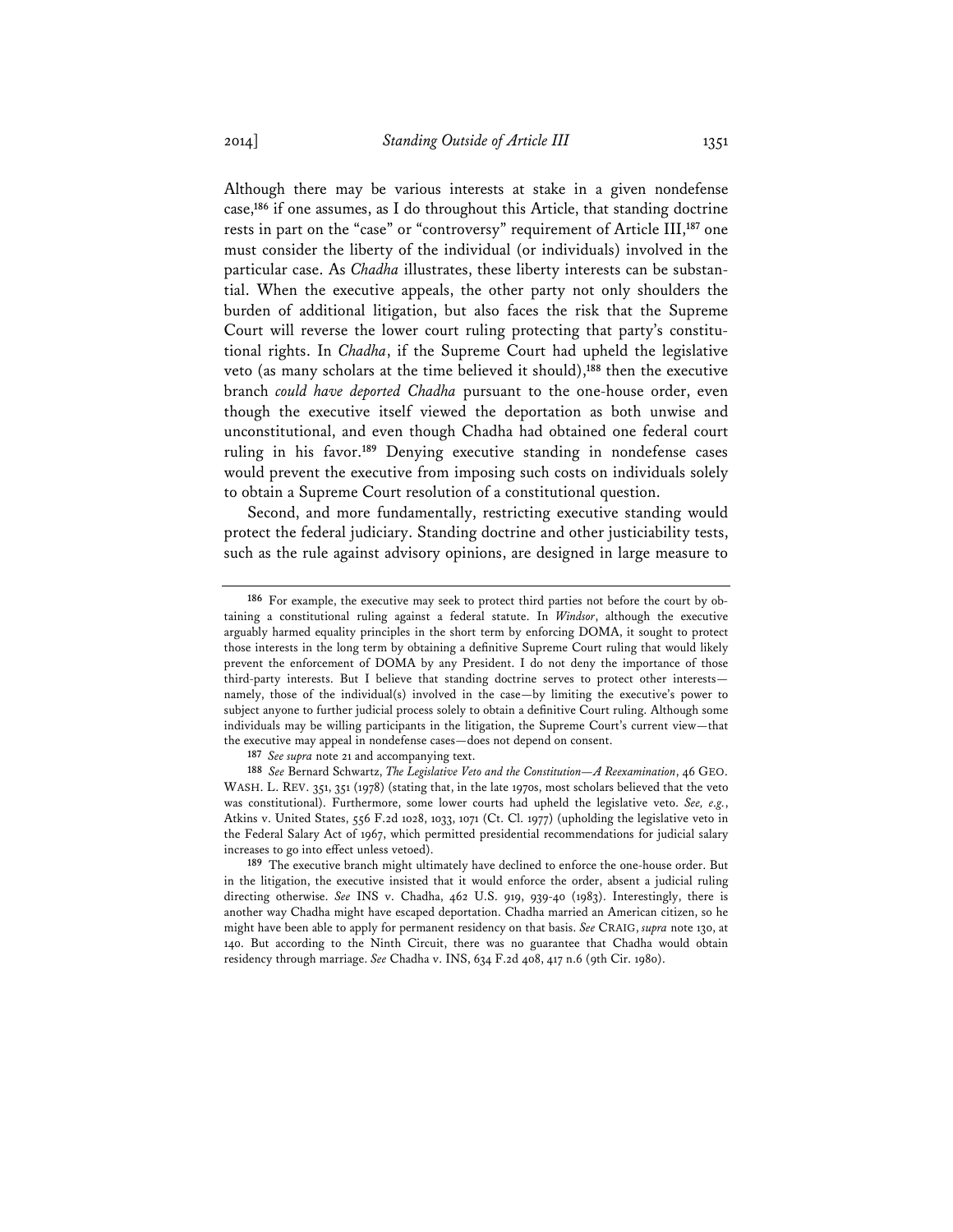protect the federal courts from becoming substitute fora for matters that could have been, but were not, resolved through the political process.**<sup>190</sup>** As John Ferejohn and Larry Kramer have stated, such rules help safeguard "the judiciary's credibility and reputation" by ensuring that it does not become embroiled "in every important political or constitutional controversy."**<sup>191</sup>** Nondefense cases raise this concern; the executive's primary goal in appealing such cases is to refer controversial issues to the judiciary, particularly to the Supreme Court. Accordingly, the denial of executive standing in such cases would limit its capacity to call on the judiciary to settle legal questions.

Notably, this restriction on executive standing to appeal would likely protect not only the Supreme Court but the entire federal judiciary. As discussed, the executive has strong political and institutional incentives to ensure that constitutional issues receive not merely judicial review but Supreme Court settlement.**<sup>192</sup>** The executive is thus unlikely to adopt a policy that would allow major constitutional questions to end at the district court level. The executive either would refuse to enforce a law that it viewed as unconstitutional (thereby preventing the issue from going to a federal district court), or it would ensure that it had standing to seek Supreme Court review—by defending the law on behalf of the United States. For these reasons, contrary to the assertion of some commentators,**<sup>193</sup>** restricting executive standing should not interfere with the Supreme Court's role in supervising the lower courts.**<sup>194</sup>**

**<sup>190</sup>** *See* Valley Forge Christian Coll. v. Ams. United for Separation of Church & State, 454 U.S. 464, 473 (1982) ("Were the federal courts merely publicly funded forums for the ventilation of public grievances or the refinement of jurisprudential understanding, the concept of 'standing' would be quite unnecessary.").

**<sup>191</sup>** John A. Ferejohn & Larry D. Kramer, *Independent Judges, Dependent Judiciary: Institutionalizing Judicial Restraint*, 77 N.Y.U. L. REV. 962, 1003-07 (2002).

**<sup>192</sup>** *See supra* notes 173-76 and accompanying text.

**<sup>193</sup>** *See, e.g.*, Ryan W. Scott, *Standing to Appeal and Executive Non-Defense of Federal Law After the Marriage Cases*, 89 IND. L.J. 67, 87-88 (2014) (arguing that the standing ruling in *Windsor* was needed to ensure that the Court could provide "clear guidance to lower courts").

**<sup>194</sup>** *See infra* Section IV.B (discussing further the executive's incentives to secure Supreme Court review). For discussions of the Court's "supervisory" role, see generally JAMES E. PFANDER, ONE SUPREME COURT: SUPREMACY, INFERIORITY, AND THE JUDICIAL POWER OF THE UNITED STATES (2009); Henry Paul Monaghan, *On Avoiding Avoidance, Agenda Control, and Related Matters*, 112 COLUM. L. REV. 665, 685-707 (2012) (discussing the Court's efforts to "superintend law declaration by other courts"). *See also* Tara Leigh Grove, *The Structural Case for Vertical Maximalism*, 95 CORNELL L. REV. 1, 9 (2009) (noting that the Court has long been viewed as having "a leading role in defining the content of federal law for the judiciary").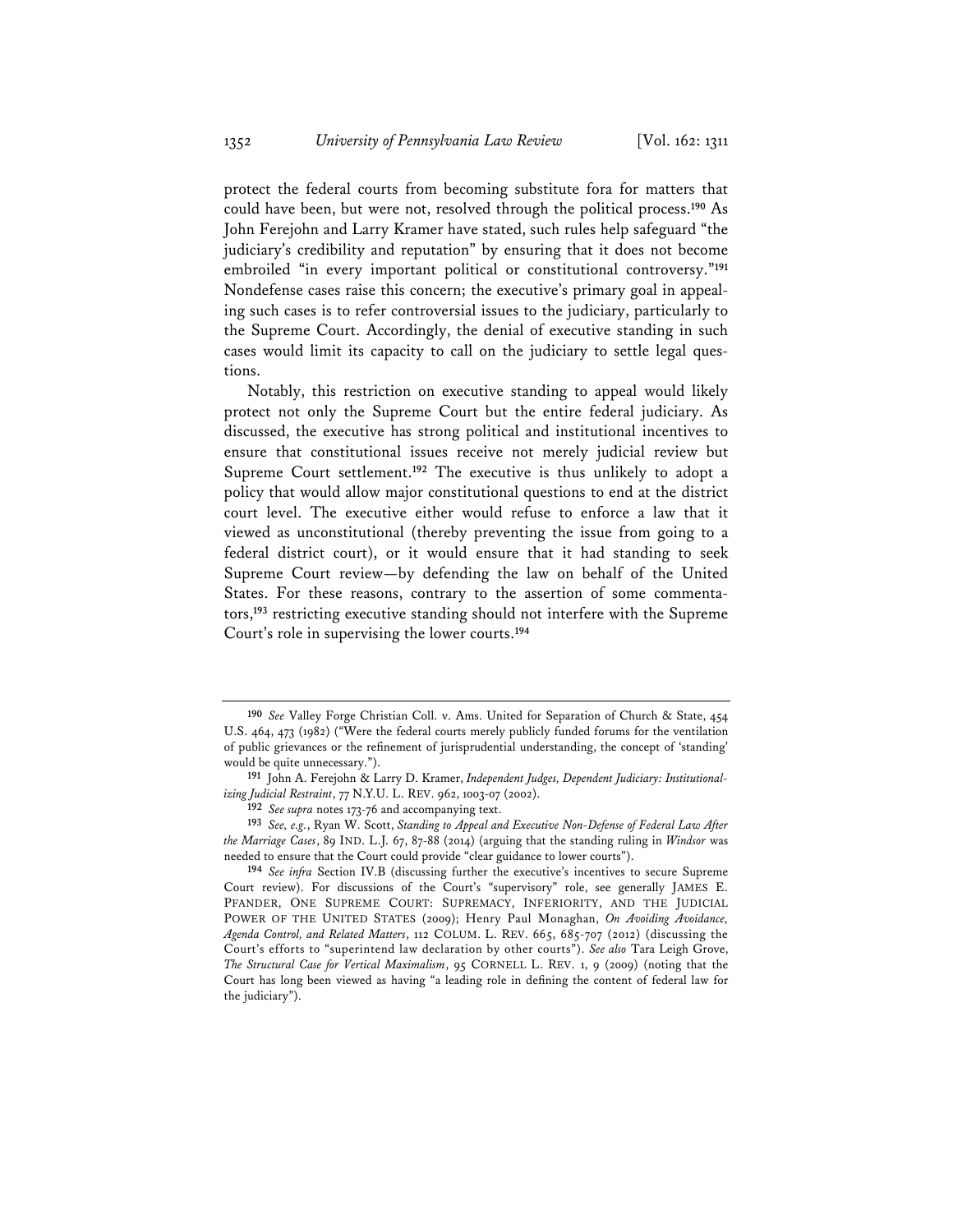Finally, it is important to recall that, absent standing to appeal in nondefense cases, the executive could still advance its constitutional position through the political process by, for example, seeking repeal of or refusing to enforce a law that the President viewed as invalid. It seems reasonable to require the President to go through that political route, rather than through the judiciary. As the Supreme Court stated in *United States v. Richardson* in discussing private-party standing:

[T]hat the Constitution does not afford a judicial remedy does not, of course, completely disable the citizen who is not satisfied with the "ground rules" established by the Congress . . . . Lack of standing within the narrow confines of Art. III jurisdiction does not impair the right to assert his views in the political forum or at the polls.**<sup>195</sup>**

Whether or not the Court properly applies this principle to private parties,**196** surely this message should apply to the President and other executive officials, who have far greater access to the political process than any private citizen. When the executive is "not satisfied with the 'ground rules' established by the Congress," it has a "right to assert [its] views in the political forum."**<sup>197</sup>** The executive branch does not have an unqualified right to seek from the "judicial branch . . . a definitive verdict against [a] law's constitutionality."**<sup>198</sup>**

# III. CONGRESS'S (LACK OF) STANDING UNDER ARTICLE I

Many scholars have suggested that Congress should be permitted to represent the federal government, at least in defense of federal law, when the executive branch is derelict in its duties. But these commentators have largely overlooked the fact that, like the executive branch, Congress must have affirmative constitutional authority to invoke federal jurisdiction. The power of Congress to bring suit or appeal in federal court does not come

**<sup>195</sup>** 418 U.S. 166, 179 (1974).

**<sup>196</sup>** Some scholars have criticized the Supreme Court's standing doctrine on the ground that it relegates the wrong citizens to the political process. *See, e.g.*, Heather Elliott, *The Functions of Standing*, 61 STAN. L. REV. 459, 486-88 (2008) (suggesting that the Court's standing jurisprudence "tends to admit those who already have access to the political system, and reject those who lack such access"). I do not seek to enter that debate. My argument here is that the *Richardson* rationale *should* apply to the executive branch because it clearly does have access to the political process.

**<sup>197</sup>** *Richardson*, 418 U.S. at 179.

**<sup>198</sup>** Holder Letter, *supra* note 27.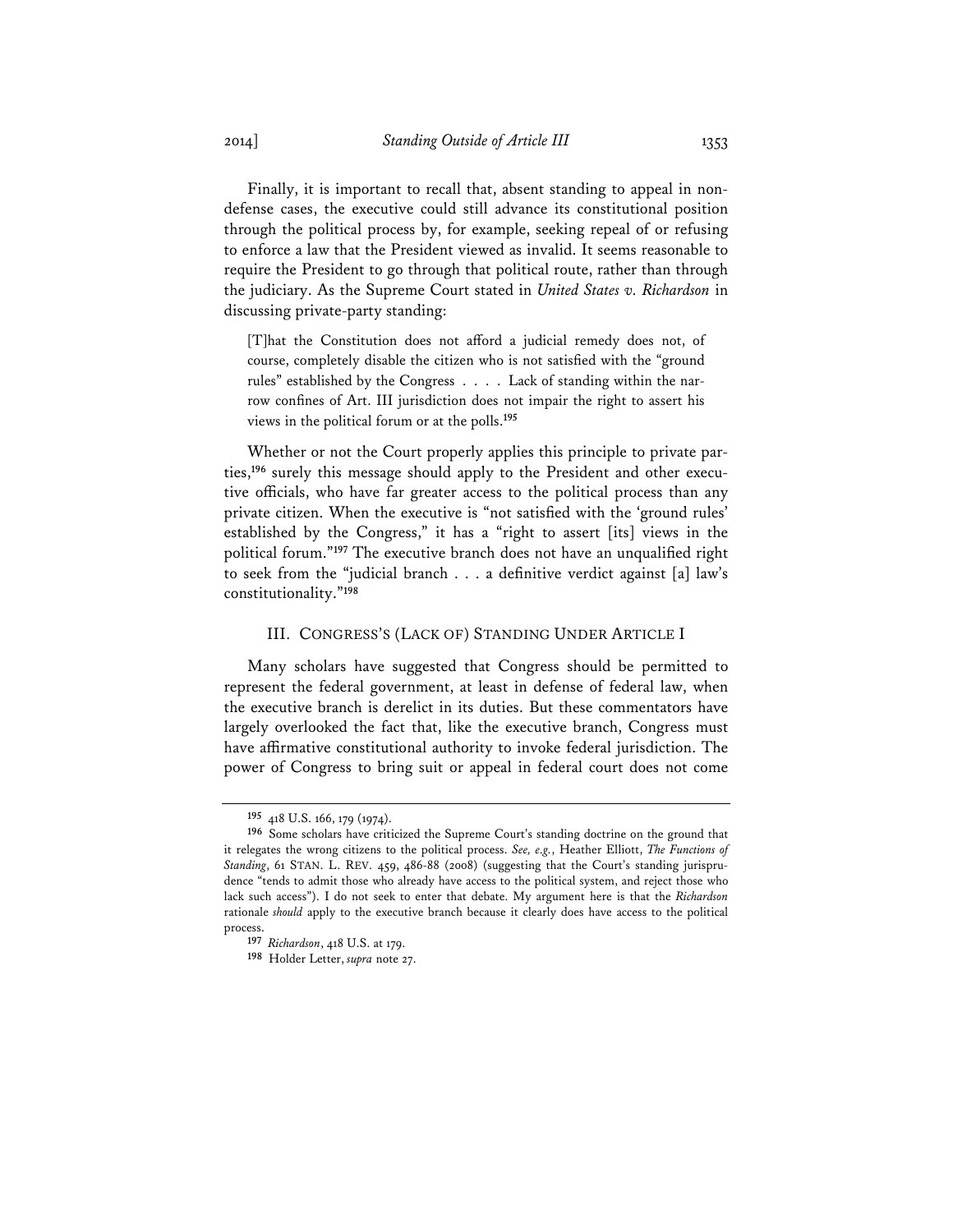from Article III. Instead, the scope and limits of congressional standing necessarily depend on a construction of the provisions conferring power on Congress—principally, those in Article I.**<sup>199</sup>** I argue that the Constitution does not confer on Congress (or the House or the Senate) the power to enforce or defend federal law. Congress should not be permitted to exercise the discretion that necessarily accompanies standing to represent the United States in court.

# A*. The Structural Case Against Legislative Standing*

There is currently no "congressional counsel."**<sup>200</sup>** In the 1970s, the House of Representatives established an Office of General Counsel, which "provid[es] legal assistance and representation to the House."**<sup>201</sup>** In 1978, Congress also created an Office of Senate Legal Counsel,**<sup>202</sup>** which has the authority to participate in litigation "in the name of the Senate" or its subdivisions.**<sup>203</sup>** Congress does not, however, appear to have granted standing to either the House or the Senate to represent the United States.

That may explain why in *Windsor* no Justice considered whether the House, which sought to defend DOMA, had standing to assert the government's interest in the continued enforceability of that federal law. Although the majority opted not to rule on the House's standing,**<sup>204</sup>** Justices Alito and Scalia debated whether the House had "Article III standing" to appeal the

**<sup>199</sup>** *See* U.S. CONST. art. I; *infra* note 215 and accompanying text.

**<sup>200</sup>** For a discussion of the development of the House and Senate counsel (and the failed effort to create a congressional counsel), see generally Grove & Devins, *supra* note 12.

**<sup>201</sup>** Rules of the House of Representatives, R. II(8), 113th Cong. (2013), *available at* http://clerk.house.gov/legislative/house-rules.pdf; *see also id.* ("There is established an Office of General Counsel for the purpose of providing legal assistance and representation to the House. . . . [The counsel] shall function pursuant to the direction of the Speaker, who shall consult with a Bipartisan Legal Advisory Group, which shall include the majority and minority leaderships.").

**<sup>202</sup>** *See* Ethics in Government Act of 1978, §§ 701–717, Pub. L. No. 95-521, 92 Stat. 1824, 1875-85 (1978) (codified as amended at 2 U.S.C. §§ 288–288n (2012)).

**<sup>203</sup>** 2 U.S.C. § 288e(a) (2012) ("When directed to do so [by Senate resolution], the Counsel shall intervene or appear as amicus curiae in the name of the Senate, or in the name of an officer, committee, [or] subcommittee . . . of the Senate in any legal action . . . in which the powers and responsibilities of Congress . . . are placed in issue."). Notably, the statute reflects Congress's own assumption that the Senate's standing depends only upon Article III. *See id.* ("The Counsel shall be authorized to intervene only if standing to intervene exists under . . . article III of the Constitution of the United States.").

**<sup>204</sup>** The Court decided that such a ruling was unnecessary, since it concluded (incorrectly, in my view) that the executive had standing to seek Supreme Court review. United States v. Windsor, 133 S. Ct. 2675, 2688 (2013).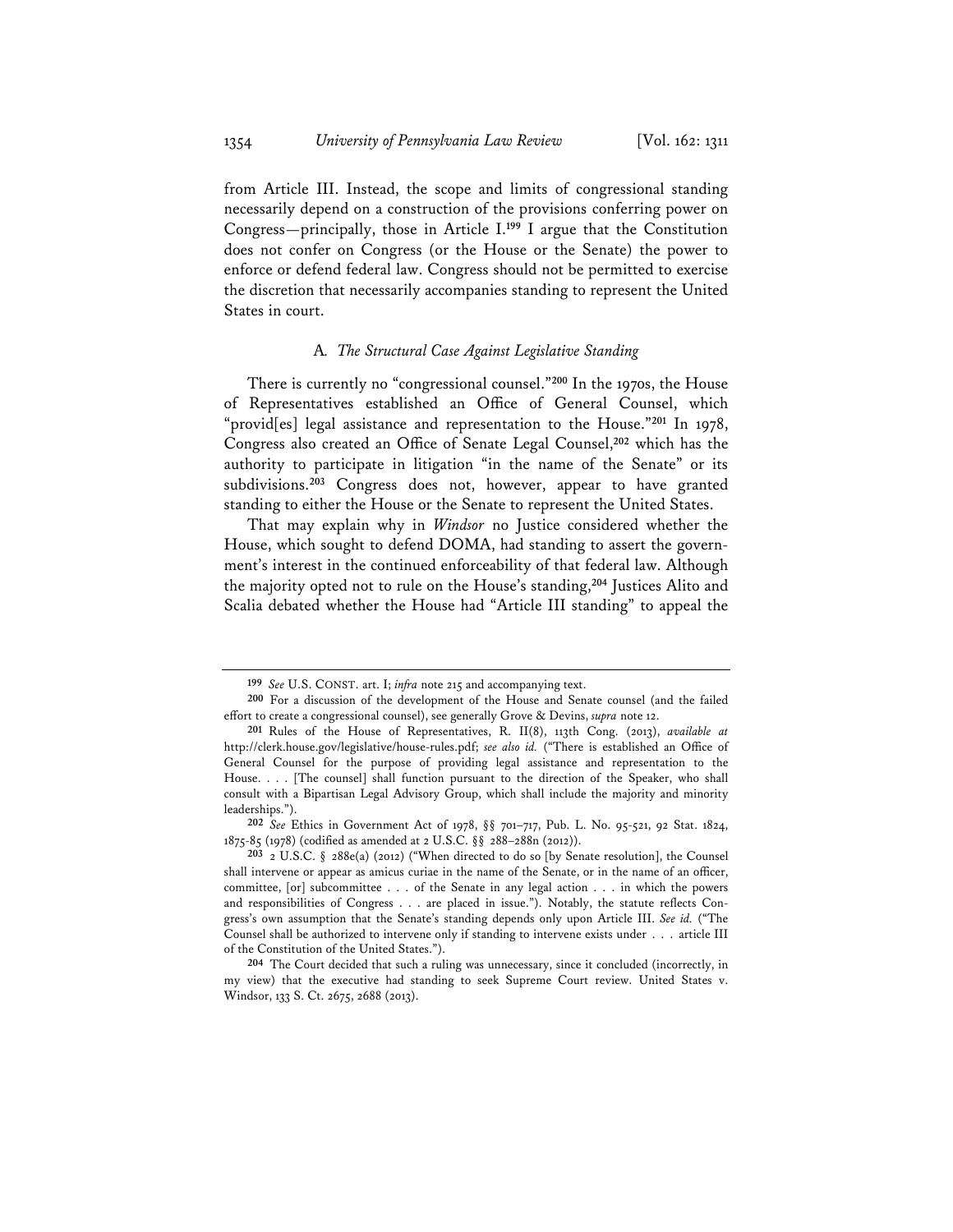lower court decision striking down DOMA.**<sup>205</sup>** Justice Alito insisted that the House did have standing, reasoning that the lower court decision "impair[ed] Congress' legislative power" and thereby "injured" the House,**<sup>206</sup>** while Justice Scalia, in turn, denied that the House could assert such an "institutional injury."**<sup>207</sup>** Thus, the Justices debated the House's standing to protect its institutional interests, rather than the well-recognized interests of the federal government.

It is doubtful that Congress would have standing to assert an "institutional injury" arising out of the invalidation of a federal statute. As we have seen, the Supreme Court has never allowed the executive branch to assert such an injury and strongly suggested in *Raines v. Byrd* that neither the executive nor the legislature may assert an "institutional" interest in the constitutionality of a law.**<sup>208</sup>** For now, however, I bracket the issue of what types of "institutional injuries" might be judicially cognizable**<sup>209</sup>** (as well as

**207** *See id.* at 2703-04 (Scalia, J., dissenting) (contending that the "impairment of a branch's powers alone" does not "confer[] standing").

**208** 521 U.S. 811, 814, 821, 829-30 (1997) (holding that six legislators lacked standing to assert an "institutional injury" caused by the Line-Item Veto Act). Significantly, the Court in *Raines* "attach[ed] some importance to the fact that [the legislators were] not . . . authorized to represent their respective Houses of Congress in th[e] action, and indeed both Houses actively oppose[d] their suit." *Id.* at 829-30. But the Court expressly declined to decide whether the legislators could have brought the challenge with their chambers' support. *Id.* At a minimum, the Court's reasoning casts doubt on claims of "institutional injury."

**209** There may be some institutional interests that can only be enforced through the judiciary, such as the (long recognized) power of the House and the Senate to subpoena witnesses in connection with congressional investigations and to go to court to enforce those subpoenas. As Neal Devins and I have detailed in separate work, the power of the House and Senate to enforce subpoenas (and other internal rules) is the *only* "enforcement power" that the Constitution confers on any part of Congress. *See* Grove & Devins, *supra* note 12, at 573-74. This power stems from the constitutional provision authorizing each chamber to establish and enforce the "Rules of its Proceedings." U.S. CONST. art. I, § 5, cl. 2. Each chamber has long used this power to investigate wrongdoing by the executive and others, to subpoena documents and testimony in connection with those investigations, and to hold third parties in "contempt" if they fail to comply with a subpoena. *See* Grove & Devins, *supra* note 12, at 574-75. To make this constitutional power effective, the House and the Senate must at times invoke federal jurisdiction to enforce subpoenas against third parties. Federal courts thus have good reason to uphold standing in such cases. *See id.*

**<sup>205</sup>** *See id.* at 2712 n.1 (Alito, J., dissenting) ("Our precedents make clear that . . . BLAG must demonstrate that it had Article III standing [to appeal]."). "BLAG" is the Bipartisan Legal Advisory Group, which directs the House counsel's actions. *See supra* note 201.

**<sup>206</sup>** *See Windsor*, 133 S. Ct. at 2711-14 (Alito, J., dissenting) (asserting that "because legislating is Congress' central function, any impairment of that function is a . . . grievous injury," and that "in the narrow category of cases in which a court strikes down an Act of Congress and the Executive declines to defend the Act, Congress . . . has standing to defend the undefended statute").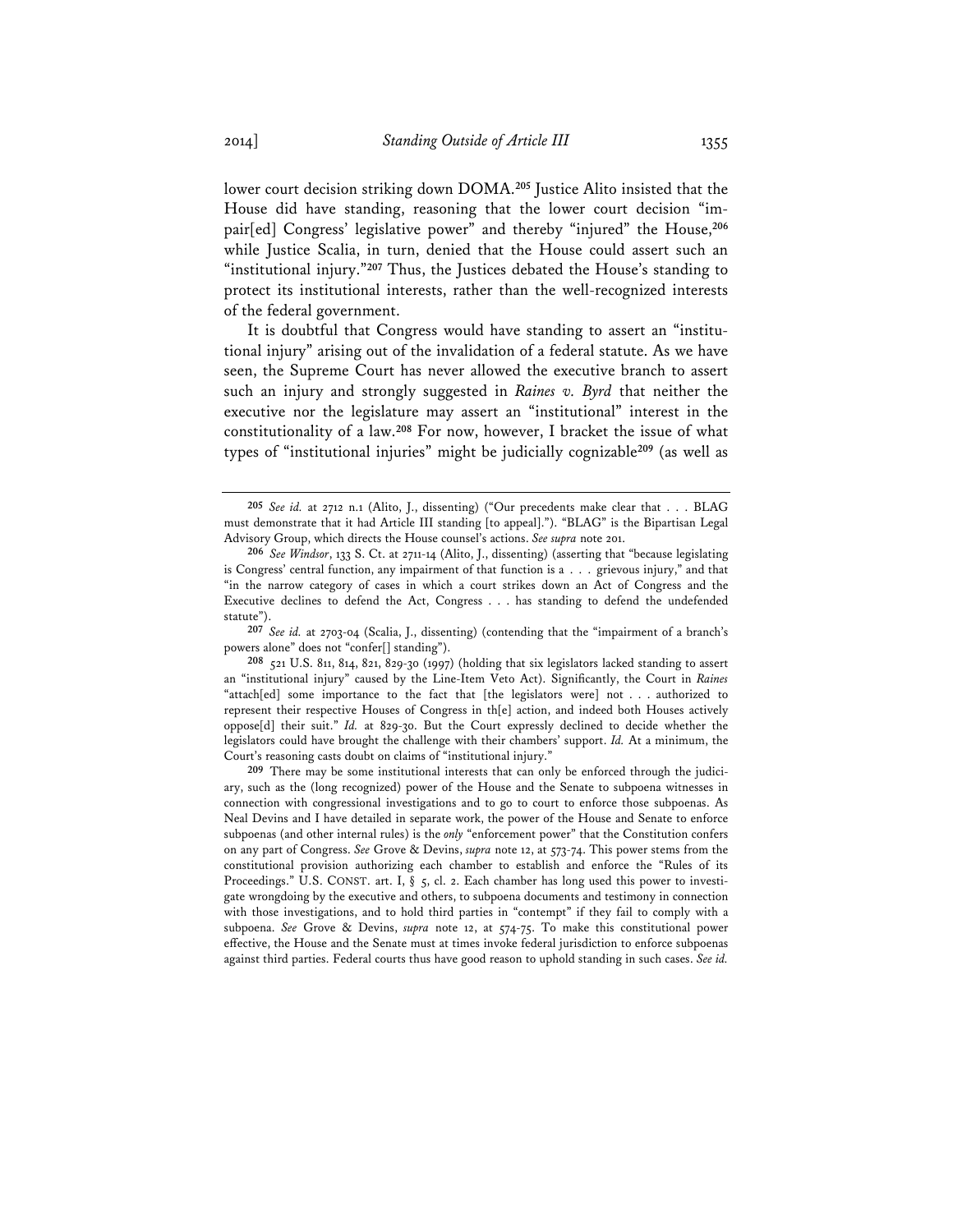any concerns about the statutory authority of the House or Senate counsel) and consider the question scholars have raised: whether Congress *could* create some kind of "congressional counsel" with standing to represent the federal government in court.**<sup>210</sup>**

As we have seen, Article III clearly grants the federal courts jurisdiction over cases and controversies involving the "United States."**<sup>211</sup>** Moreover, the Supreme Court has recognized that the United States has judicially cognizable interests in the enforcement and continued enforceability of its laws.**<sup>212</sup>** One could envision a constitutional scheme under which various institutions, including the legislature, might be authorized to represent the government's sovereign interests in court; indeed, the Supreme Court has found that, under the laws of some states, "legislators have standing to contest a decision holding a state statute unconstitutional."**<sup>213</sup>** I argue, however, that the federal Constitution does not confer such authority on Congress or its components.**<sup>214</sup>**

No provision of the Constitution appears to give Congress the power to bring suit to enforce or defend federal statutes.**<sup>215</sup>** Instead, the Constitution

**210** *See, e.g.*, Gorod, *supra* note 16, at 1248 (arguing that Congress has standing to defend statutes on behalf of the United States); Greene, *supra* note 16, at 596 ("Congress could pass a statute authorizing the Senate or House Counsel, or counsel representing both houses jointly, to litigate . . . on behalf of the United States . . . .").

**211** *See* U.S. CONST. art. III, § 2, cl. 1.

**215** Congress's power is defined primarily by Article I. But other provisions of the Constitution also confer power on Congress. *See, e.g.*, U.S. CONST. art. IV, § 3, cl. 2 (empowering

at 627-28; *see also* Comm. on Oversight & Gov't Reform v. Holder, No. 12-1332, 2013 WL 5428834, at \*16-17 (D.D.C. Sept. 30, 2013) (upholding a House committee's standing to enforce a subpoena against the Attorney General); Comm. on the Judiciary, U.S. House of Representatives v. Miers, 558 F. Supp. 2d 53, 68-69 (D.D.C. 2008) (concluding that "the House has standing to invoke the federal judicial power to aid its investigative function"). It is not clear whether an analogous argument could be made for the executive—that is, whether there are any "institutional interests" that the executive could vindicate only through the courts.

**<sup>212</sup>** *See supra* Sections I.B–C.

**<sup>213</sup>** *See* Arizonans for Official English v. Arizona, 520 U.S. 43, 65 (1997) ("We have recognized that state legislators have standing to contest a decision holding a state statute unconstitutional if state law authorizes legislators to represent the State's interests." (citing Karcher v. May, 484 U.S. 72, 82 (1987))).

**<sup>214</sup>** Notably, I assert that a prohibition on congressional standing can be inferred from specific provisions of the Constitution: the provisions enumerating the mechanisms by which Congress may influence law implementation—statutory enactment, the impeachment of federal officers, and the Senate's role in appointments. I thereby rely on a well-established interpretive canon: *expressio unius est exclusio alterius* (the express mention of one thing excludes others). *See* David L. Shapiro, *Continuity and Change in Statutory Interpretation*, 67 N.Y.U. L. REV. 921, 927-29 (1992) (discussing this canon). I do not assert that congressional standing simply violates general separation of powers principles. For a powerful critique of such theories, see Manning, *supra* note 13, at 1944 (arguing that "the Constitution adopts *no freestanding principle of separation of powers*" that should be judicially enforced).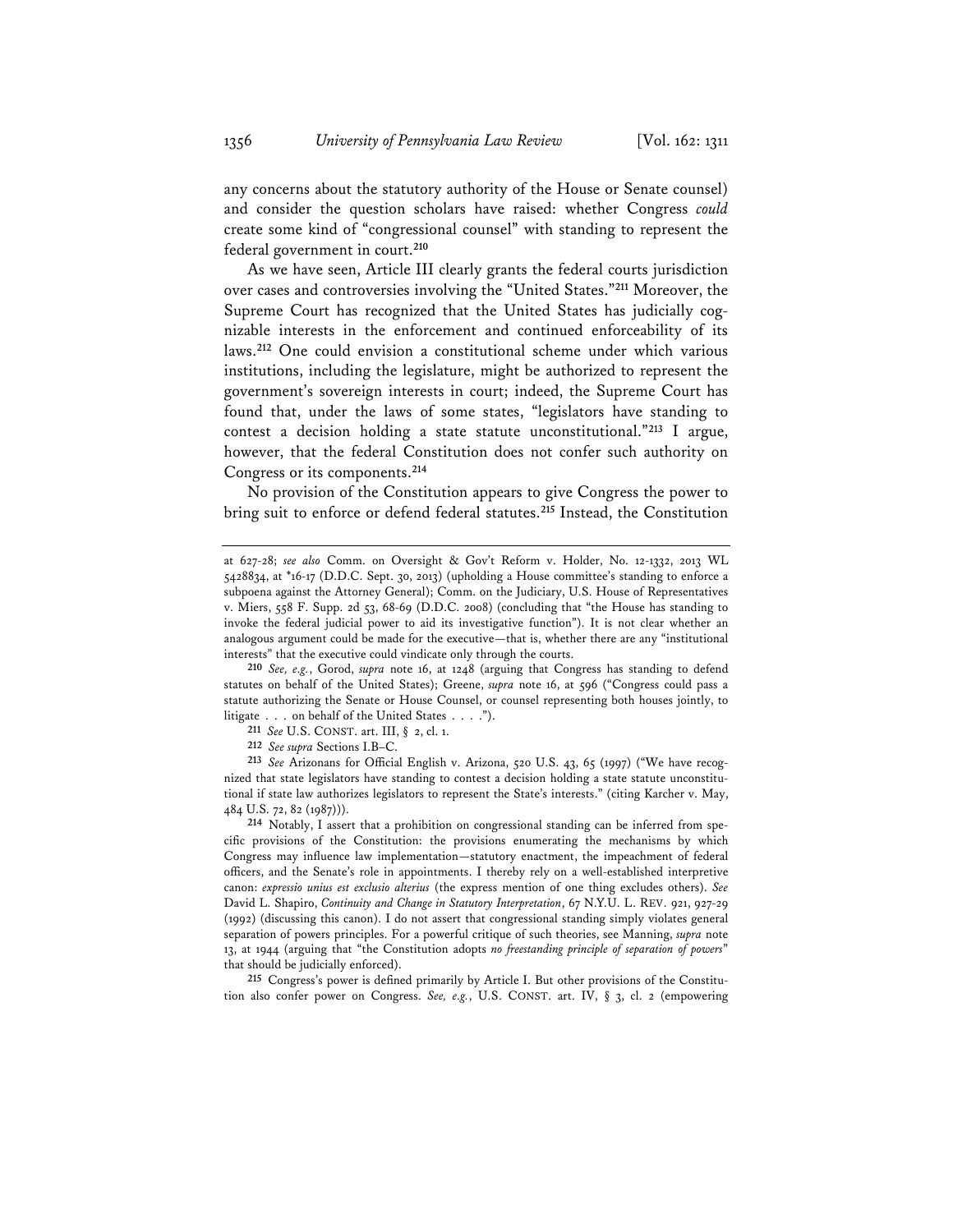carefully separates the enactment of federal law from its execution,**<sup>216</sup>** specifying only three respects in which any part of Congress may play a role in law implementation. First, the Senate has the power to confirm (or reject) high-ranking executive officers nominated by the President.**<sup>217</sup>** Second, Congress may specify the duties of executive officials through laws enacted via bicameralism and presentment.**<sup>218</sup>** Finally, Congress has the power to remove executive officers through impeachment.**<sup>219</sup>** Congress may not, however, confer upon itself the power to execute federal law.

The Supreme Court has "strictly enforced" this structural principle separating law enactment from implementation.**<sup>220</sup>** For example, in *Bowsher v. Synar* and *Metropolitan Washington Airports Authority v. Citizens for the Abatement of Aircraft Noise*, the Court emphasized that "agents of Congress" may not exercise executive or administrative functions.**221** Nor may Congress control those implementing federal law—outside the appointment, statutory, and removal mechanisms specified in the Constitution. In *Buckley v. Valeo*, the Court held that Congress may not "vest in itself, or in its

- **218** *See id.* art. I, § 7, cl. 2.
- **219** *Id.* art. I, § 2, cl. 5 & § 3, cl. 6.

**220** *See* John F. Manning, *Constitutional Structure and Judicial Deference to Agency Interpretations of Agency Rules*, 96 COLUM. L. REV. 612, 648-49 (1996) (observing that the Court has "strictly enforced the principle that Congress cannot directly participate in the implementation of Congress's own laws"); *see also* Lawrence Lessig & Cass R. Sunstein, *The President and the Administration*, 94 COLUM. L. REV. 1, 114-15 (1994) (noting similarly that the Court consistently invalidates statutes in which "Congress attempted to give itself a degree of ongoing authority over the administration of the laws").

**221** *See Bowsher*, 478 U.S. 714, 736 (1986) (invalidating the Balanced Budget and Emergency Deficit Control Act of 1985 insofar as it granted the Comptroller General, an agent of Congress, executive functions); *Metro. Washington Airports Auth.*, 501 U.S. 252, 255, 276 (1991) (invalidating a statute that gave a "Board of Review" staffed by members of Congress "veto power" over certain administrative decisions and stating that "[i]f the power is executive, the Constitution does not permit an agent of Congress to exercise it").

Congress to "dispose of and make all needful Rules and Regulations respecting the Territory or other Property" of the United States); U.S. CONST. amend. XIII, § 2, amend. XIV, § 5, amend. XV, § 2 (together conferring on Congress the "power to enforce . . . by appropriate legislation" the Reconstruction Amendments). These provisions all appear to give Congress additional legislative power. None seems to give Congress any direct role in executing federal law (through litigation or otherwise).

**<sup>216</sup>** This strict separation of legislative and executive powers was a reaction to negative experiences with the constitutional structures of Britain, the state governments, and the Articles of Confederation. *See* Nathan S. Chapman & Michael W. McConnell, *Due Process as Separation of Powers*, 121 YALE L.J. 1672, 1717 (2012); Jerry L. Mashaw, *Recovering American Administrative Law: Federalist Foundations, 1787–1801*, 115 YALE L.J. 1256, 1273 (2006).

**<sup>217</sup>** U.S. CONST. art. II, § 2, cl. 2.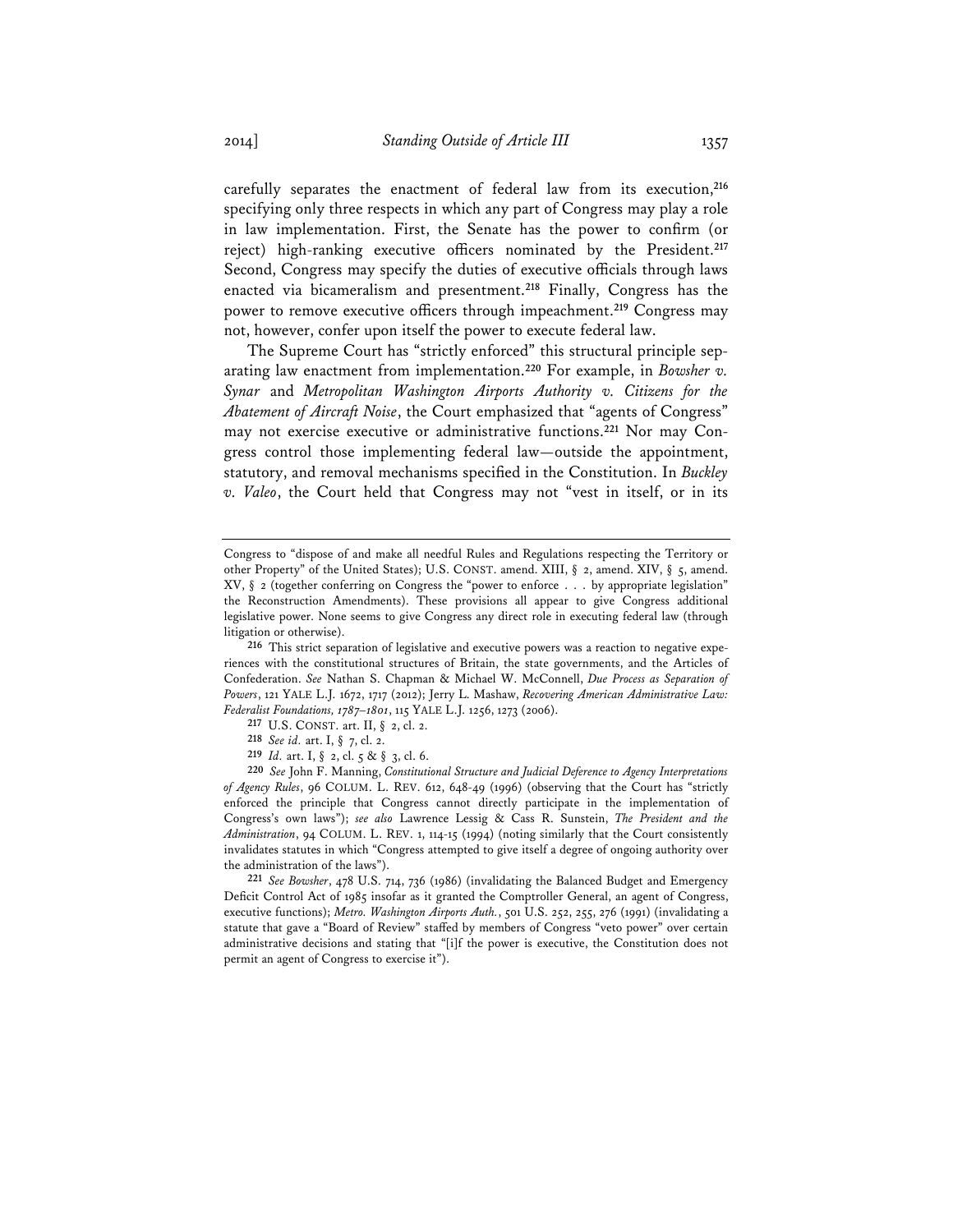officers, the authority to appoint officers of the United States"**<sup>222</sup>** and thus invalidated provisions of the Federal Election Campaign Act that permitted members of Congress to select FEC commissioners.**<sup>223</sup>** In *Chadha*, the Court struck down the one-house legislative veto, concluding that Congress may direct the executive's implementation of federal law only through statutes enacted via bicameralism and presentment.**<sup>224</sup>** And, in *Bowsher*, the Court concluded that impeachment was the exclusive mechanism by which Congress could remove executive officials, stating that "[t]he Constitution does not contemplate an active role for Congress in the supervision of officers charged with the execution of the laws."**<sup>225</sup>**

The Court has also made clear that Congress may not rely on its authority under the Necessary and Proper Clause to transfer executive powers to itself.**<sup>226</sup>** For example, in *Bowsher*, the Court declined to defer to "Congress' judgment that the delegation" of executive functions to an agent of Congress was "'necessary and proper' to the exercise of the powers granted the Federal Government by the Constitution."**<sup>227</sup>** The Court declared: "[T]he fact that a given law or procedure is efficient, convenient, and useful in facilitating functions of government, standing alone, will not save it if it is contrary to the Constitution."**<sup>228</sup>** "The structure of the Constitution does not permit Congress to execute the laws . . . ."**<sup>229</sup>**

The enforcement and defense of federal statutes are key components of the execution of federal law. That is why the executive branch has standing to assert the federal government's interests in court. As we have seen, in order to faithfully execute federal law consistent with due process principles, the executive often must bring criminal and civil enforcement actions against alleged violators. The executive also has an obligation to defend most—if not all—federal laws to ensure their continued enforceability. Congress, by contrast, has no constitutional license analogous to the Take

**228** 478 U.S. at 736 (majority opinion) (quoting *Chadha*, 462 U.S. at 944). **229** *Id.* at 726.

**<sup>222</sup>** 424 U.S. 1, 135 (1976).

**<sup>223</sup>** *See id.* at 109-13, 143-44.

**<sup>224</sup>** *See* INS v. Chadha, 462 U.S. 919, 953-54, 959 (1983).

**<sup>225</sup>** 478 U.S. at 722-23, 736.

**<sup>226</sup>** *See, e.g.*, *Buckley*, 424 U.S. at 134-35, 138-39 (holding that congressional appointment of executive officials could not be justified as a "necessary" and "proper" means of regulating federal elections because "Congress' power under [the Necessary and Proper] Clause is inevitably bounded by the express language" of the Appointments Clause).

**<sup>227</sup>** The dissenting opinion urged such deference. *Bowsher*, 478 U.S. at 776 (White, J., dissenting); *see also id.* ("The Act vesting budget-cutting authority in the Comptroller General represents Congress' judgment that the delegation of such authority . . . is 'necessary and proper' . . . and the President's approval of the statute signifies his unwillingness to reject the choice made by Congress.").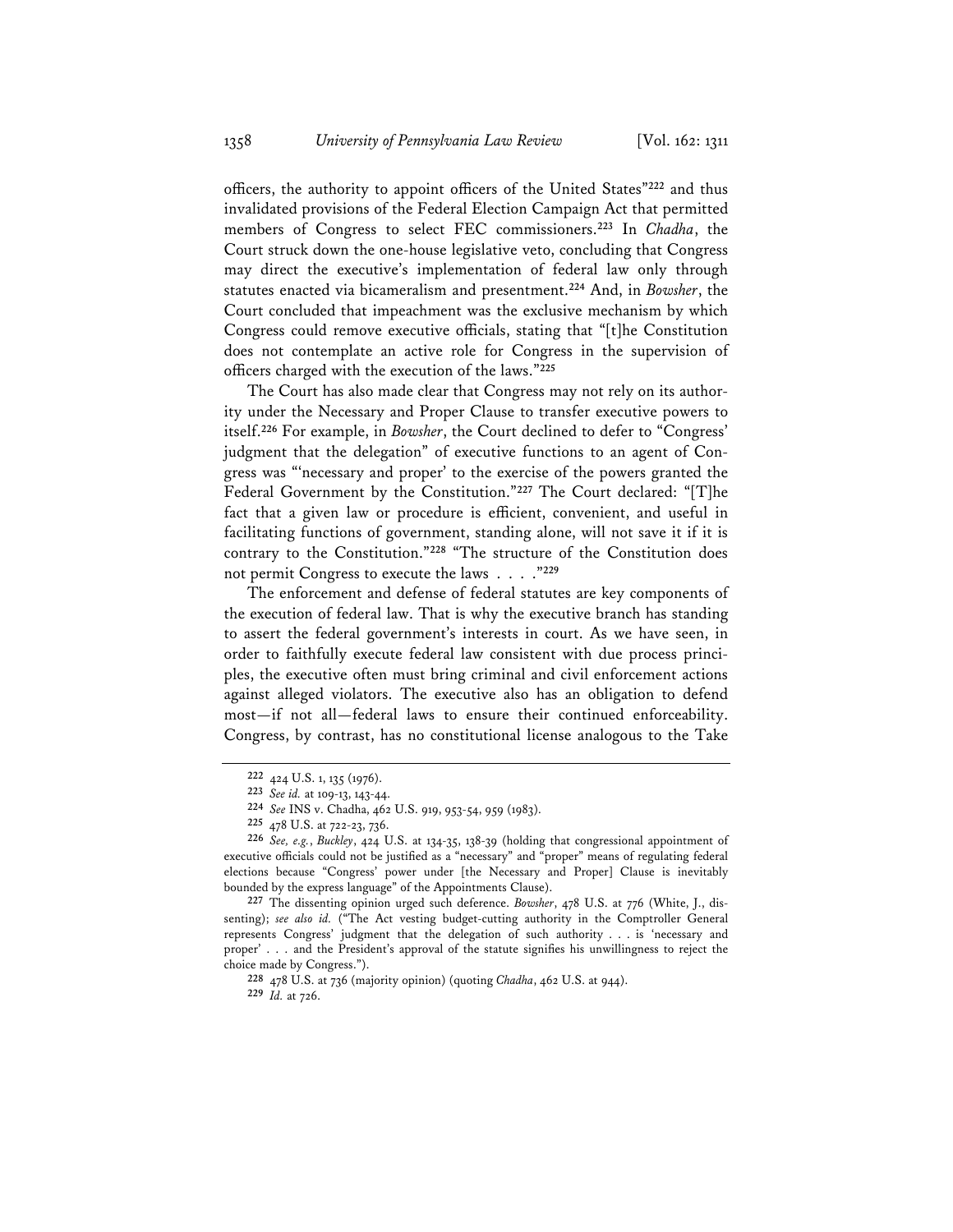Care Clause that empowers it to enforce or defend federal statutory commands in court. Accordingly, there is no basis for such congressional standing.

Some readers may object to my treatment of enforcement and defense as two sides of the same coin, which both form part of law "execution." In fact, a few scholars have recently asserted that the defense of federal statutes is *not* an executive function—or at least that it is not a sufficiently "core" executive function as to preclude the involvement of Congress.**<sup>230</sup>** Under this view, even if Congress lacks the Article I power to *enforce* laws through criminal or civil actions, it may still *defend* those laws in court. Thus, Brianne Gorod writes, "Defending [a] law . . . does not focus on the operation of the law and generally will not affect its operation at all. . . . [T]he Executive simply provides the court with its understanding of what the Constitution requires and . . . why the law at issue is consistent with it."**<sup>231</sup>** Accordingly, when the executive declines to defend a law, "someone else can explain to the court why the statute should be upheld."**<sup>232</sup>**

Regardless of whether one can analytically separate "defense" from "execution" for some purposes, such an argument is insufficient in the context of legislative *standing*. Standing is not simply the privilege to go to court and make legal arguments. That role can be performed by amici curiae once a case is already before a court. Standing is the authority to invoke a court's jurisdiction and thereby subject others to judicial process, at trial or on appeal.

Furthermore, this argument overlooks why the executive branch itself has standing to defend federal laws and thus to appeal decisions invalidating those laws. The executive branch does not have standing merely to offer its views on a constitutional question or to seek a Supreme Court resolution of the question. The executive has standing because, absent an appeal, the law can no longer be enforced against (at least) the parties to that case. Thus, the executive had standing in *Gonzales v. Raich* to protect the continued enforceability of the Controlled Substances Act in cases involving

**<sup>230</sup>** *See* Gorod, *supra* note 16, at 1248 (arguing that "defending a law in court" is not "the same as executing the law"); *see also* Greene, *supra* note 16, at 591-92 (asserting that, in cases of executive nonenforcement, if Congress brings suit against the executive to obtain a declaratory judgment on the constitutionality of a law, Congress is not "controlling the execution of law"). Justice Alito seemed to make a similar assumption in *Windsor*. *See infra* note 238.

**<sup>231</sup>** Gorod, *supra* note 16, at 1219-20.

**<sup>232</sup>** *Id.* at 1220-21; *see also id.* (noting that "the law remains in operation" as long as the executive continues to enforce it).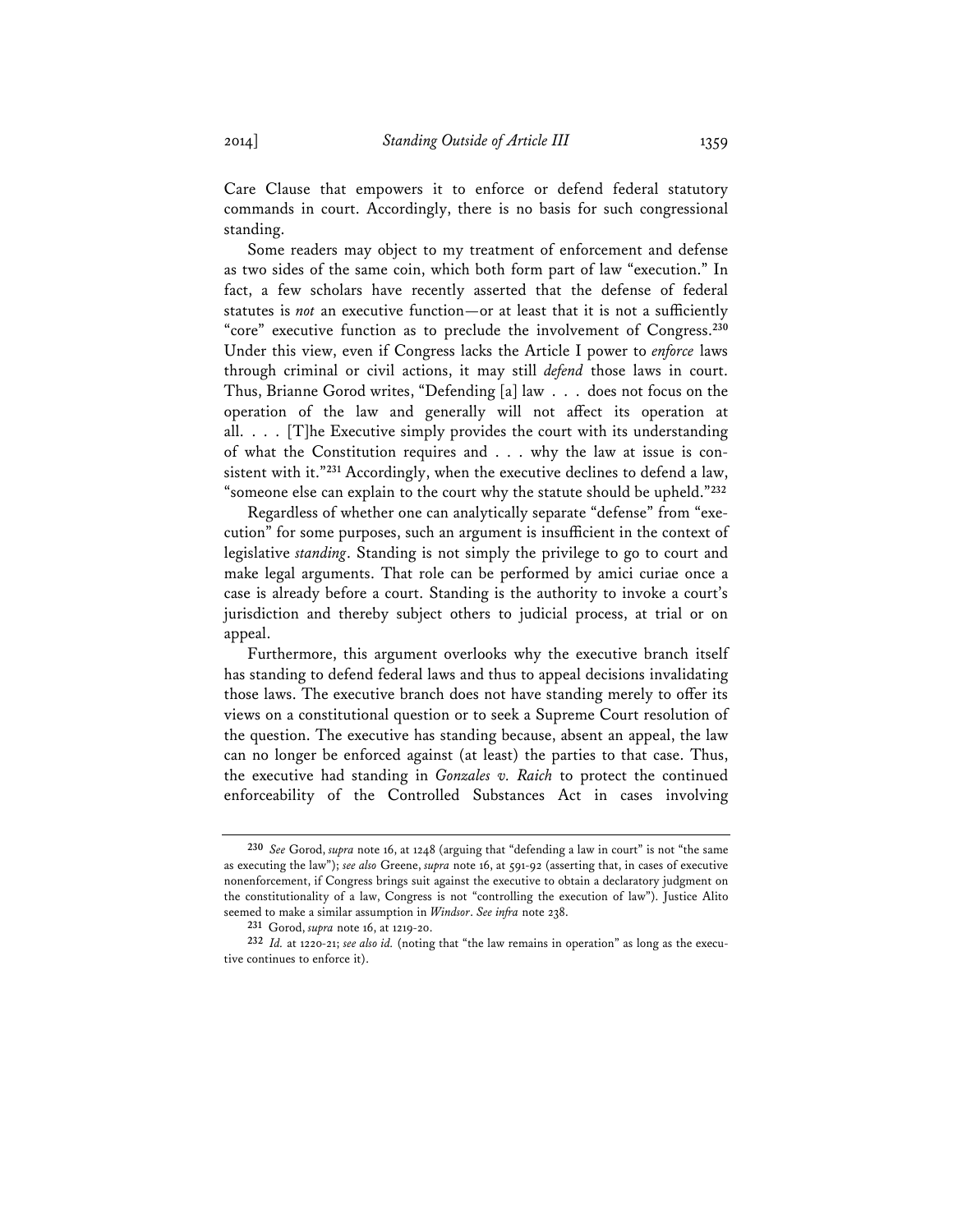homegrown marijuana.**<sup>233</sup>** Likewise, in the state sovereign immunity cases, the executive intervened to protect the power of private citizens to enforce federal statutory commands against unconsenting states.**<sup>234</sup>** In sum, the executive has standing because it generally has an Article II power and duty to protect the federal government's interests in the enforcement and continued enforceability of federal law.

Accordingly, for Congress to have similar standing to defend federal law, it must also have affirmative authority to assert the federal government's interest in the continued enforceability of its laws. But no provision of Article I or any other part of the Constitution appears to give Congress any such affirmative authority. On the contrary, the constitutional text and structure seem to preclude Congress from playing *any* direct role in law execution.

The Supreme Court overlooked these structural concerns entirely in *Chadha*, when it permitted the House and Senate counsel to intervene to defend the statute authorizing the legislative veto.**<sup>235</sup>** Significantly, the *Chadha* Court did *not* hold that the House or the Senate had Article III standing to appeal the Ninth Circuit decision invalidating the law—either on behalf of the federal government or otherwise.**<sup>236</sup>** The Court did not need to address that issue because it held (incorrectly, in my view) that the executive could appeal the lower court ruling.**<sup>237</sup>**

But some scholars and jurists, including Justice Alito in *Windsor*, have construed *Chadha* to permit congressional standing to defend federal laws because of the following assertion**<sup>238</sup>**: "We have long held that Congress is the proper party to defend the validity of a statute when an agency of government, as a defendant charged with enforcing the statute, agrees with plaintiffs that the statute is inapplicable or unconstitutional."**<sup>239</sup>** As Neal Devins and I have detailed elsewhere, however, there is no such history.

**<sup>233</sup>** *See supra* notes 78-79 and accompanying text.

**<sup>234</sup>** *See supra* notes 83-84 and accompanying text.

**<sup>235</sup>** *See* 462 U.S. 919, 939-40 (1983) ("Congress is both a proper party to defend the constitutionality of  $\S$  244(c)(2) and a proper petitioner under 28 U.S.C.  $\S$  1254(1).").

**<sup>236</sup>** The Court focused on adverseness, finding that the presence of the House and Senate counsel overcame any "prudential" concerns raised by the executive's agreement with Chadha's constitutional arguments. *See id.*

**<sup>237</sup>** *Id.* at 930-31.

**<sup>238</sup>** *See* United States v. Windsor, 133 S. Ct. 2675, 2714 & n.3 (2013) (Alito, J., dissenting) (asserting that any contention that "the Constitution confers on the President alone the authority to defend federal law in litigation" is "contrary to the Court's holding in *Chadha*" and that *Buckley* "is not to the contrary[ because t]he Court's statements there concerned enforcement, not defense"); Gorod, *supra* note 16, at 1249 (mentioning *Chadha* as one of repeated instances where Congress's ability to participate in litigation has been recognized).

**<sup>239</sup>** *Chadha*, 462 U.S. at 940.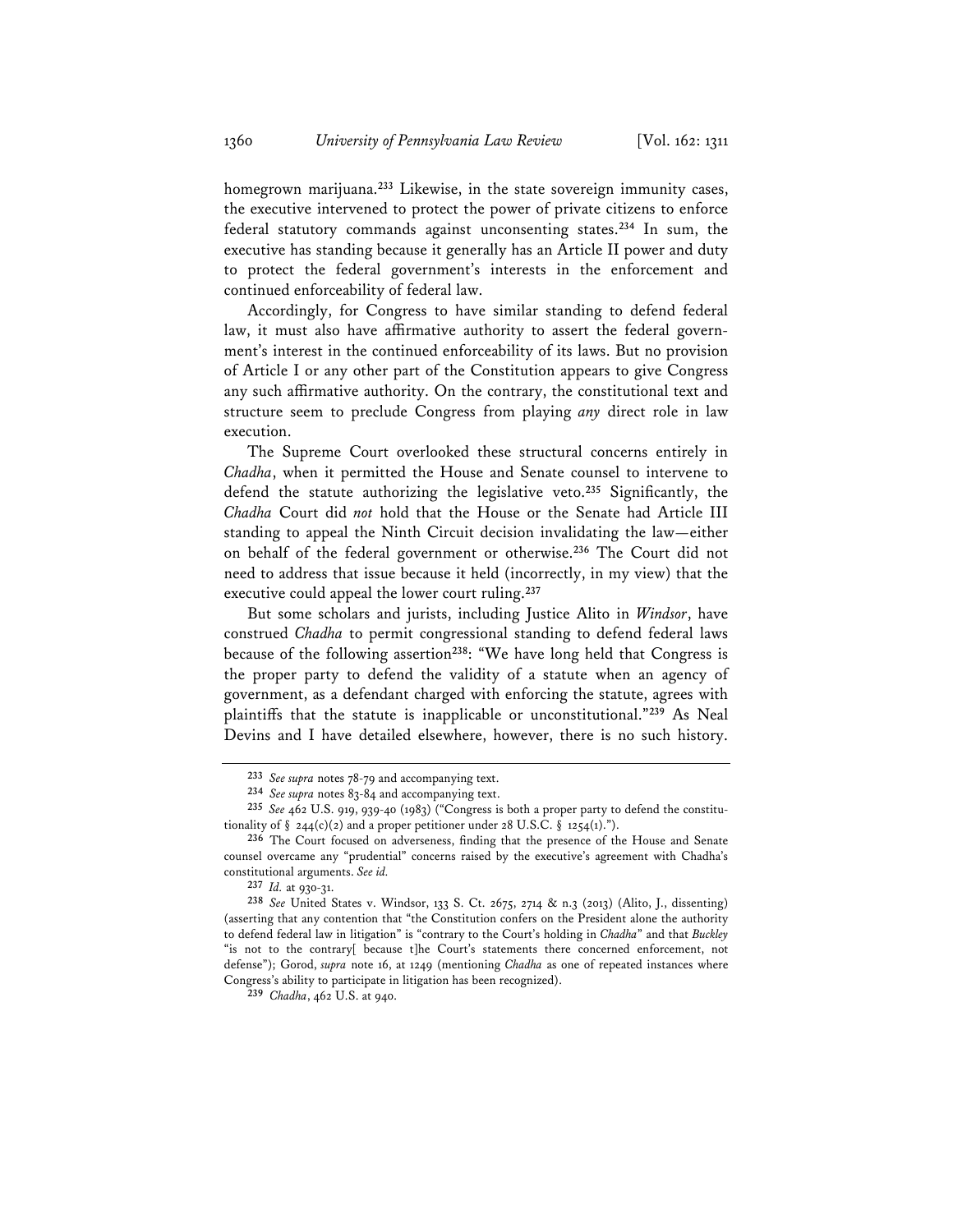Prior to *Chadha*, members of Congress had occasionally participated as amici curiae to defend federal laws.**240** For example, the House of Representatives appointed a Special Counsel to appear as amicus in defense of the rider in *Lovett*. **<sup>241</sup>** But the Court did not authorize intervention by any component of Congress until *Chadha*. Given the lack of historical support for the Court's assertion,**<sup>242</sup>** and the fact that the Court did not even hold that the House or the Senate had standing to appeal, this one-sentence declaration in *Chadha* provides scant support for congressional standing to represent the federal government in court.

Notably, a denial of congressional standing does not prevent Congress from objecting to the manner in which the executive represents the federal government's interests. Congress may raise its concerns in a variety of ways, including public criticism, oversight hearings, the appropriations power, and (at the extreme) impeachment.**<sup>243</sup>** That political process may not always lead to results that satisfy all members of Congress. Nevertheless, "[s]low, cumbersome, and unresponsive though the [political] process may be thought at times,"**<sup>244</sup>** that is the mechanism by which the Constitution allows Congress to do battle with a recalcitrant executive. The Constitution does not grant Congress the affirmative authority to *replace* the executive as the government's representative in court.

**243** *See* Grove & Devins, *supra* note 12, at 597-603 (discussing the power of the House and the Senate to conduct investigations of the executive); *supra* notes 69-73 and accompanying text (discussing congressional oversight).

**<sup>240</sup>** *See* Grove & Devins, *supra* note 12, at 578, 586-93 (discussing the participation of members of Congress as amici curiae in legal disputes over the pocket veto, the removal power, and the rider in *Lovett*).

**<sup>241</sup>** 89 CONG. REC. 10,882 (1943). Indeed, that is one of the reasons the Solicitor General filed the certiorari petition in *Lovett*; as amicus, the Special Counsel could not appeal the Court of Claims' decision. *See* Petition for Writs of Certiorari to the Court of Claims, *supra* note 124, at 12- 13. Of course, I argue that the executive also lacked standing to seek review in *Lovett*, given its refusal to defend the rider.

**<sup>242</sup>** Notably, the Court did not supply a basis for its assertion that there was a "long" history of congressional defense of statutes. The Court cited only two cases—*Cheng Fan Kwok v. INS*, 392 U.S. 206 (1968), and *United States v. Lovett*, 328 U.S. 303 (1946). *Chadha*, 462 U.S. at 940. But *Cheng Fan Kwok* did not involve Congress at all; instead, the Court invited *private counsel* to appear as amicus curiae to present an alternative interpretation of the statutory provision at issue because the INS agreed with the construction of the deportee. *See* 392 U.S. at 210 & n.9. In *Lovett*, of course, the House participated only as amicus. *See* 328 U.S. at 304.

**<sup>244</sup>** United States v. Richardson, 418 U.S. 166, 179 (1974).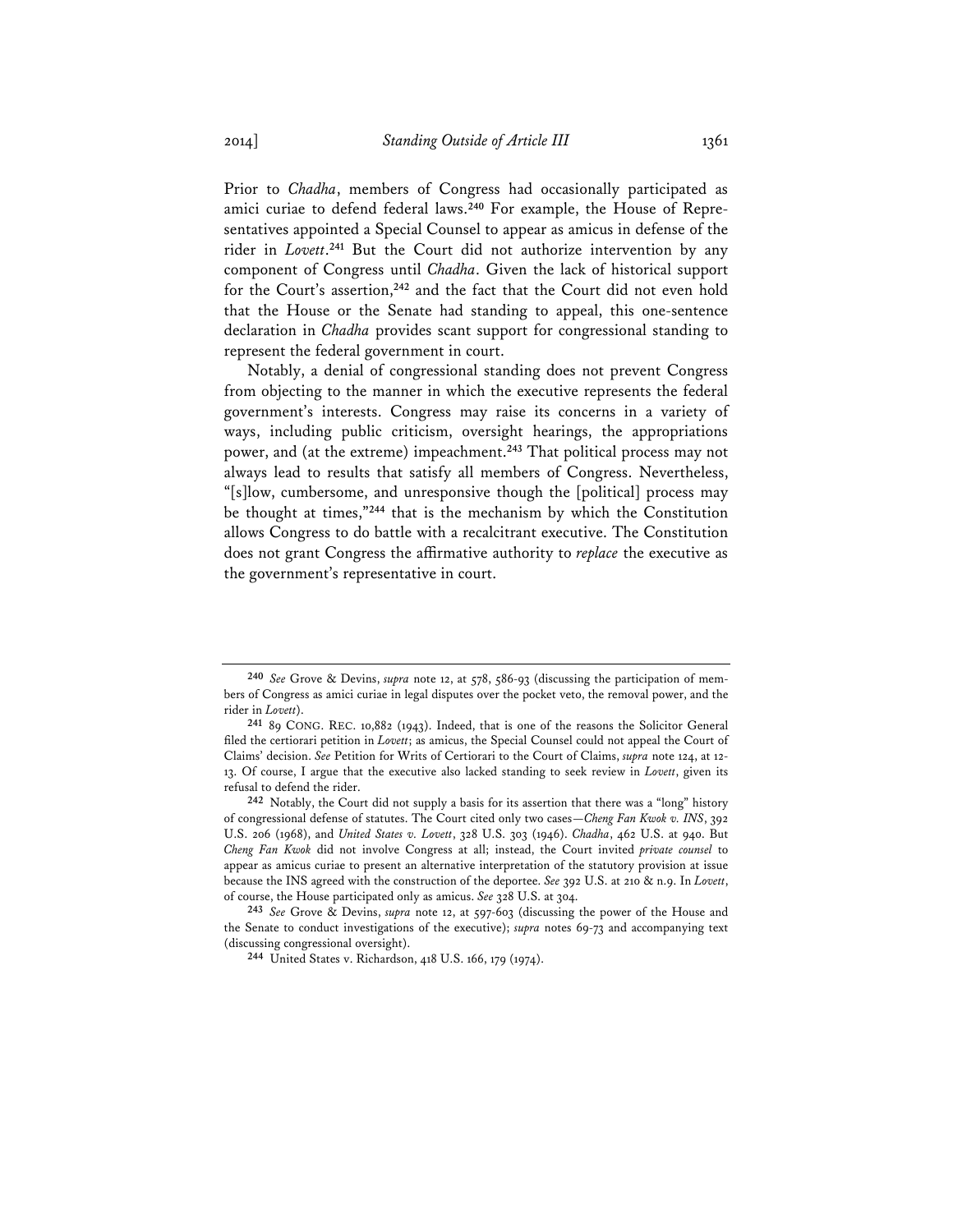# B*. The Normative Case Against Legislative Standing*

My argument against congressional standing to represent the United States rests primarily on the constitutional text and structure, as well as Supreme Court precedent denying Congress a direct role in law execution. At the same time, I believe there are strong normative reasons to prohibit Congress from transferring to itself the power to represent the federal government in court. Even if Congress had statutory standing only to *defend* federal laws, it would have immense discretion. No one, to my knowledge, contends that a congressional counsel would have a "duty to defend" every law or to appeal every lower court decision invalidating a law. Indeed, given the number of federal laws that are subject to constitutional challenge, any such duty would make the task of a congressional counsel infeasible—unless Congress created a second "Department of Justice" for the legislative branch. Advocates of congressional defense instead envision a counsel that would step in only when Congress concluded that the executive branch was derelict in its duties—by, for example, refusing to defend a law or offering what legislators perceived to be a lessthan-enthusiastic defense.**<sup>245</sup>**

But absent a duty to defend in every case, the congressional counsel would have immense discretion to invoke federal jurisdiction, comparable to the discretion exercised by the executive under the intervention statute.**<sup>246</sup>** Such a discretionary power raises many of the same concerns as executive discretion. First, like the executive branch, Congress has strong incentives to refer controversial constitutional questions to the judiciary.**<sup>247</sup>** For

**<sup>245</sup>** *See supra* note 16 and accompanying text; *see also* Rebecca Mae Salokar, *Legal Counsel for Congress: Protecting Institutional Interests*, 20 CONGRESS & PRESIDENCY 131, 147 (1993) (observing that the House and the Senate counsel have sometimes participated in litigation, even when the executive defended the federal law, if they perceived that the executive was "equivocating in its support" of the statute).

**<sup>246</sup>** 28 U.S.C. § 2403 (2012). Indeed, early in the DOMA litigation, the House attempted to rely on § 2403 as a basis for intervention; the district court rejected that claim on statutory grounds. *See* Windsor v. United States, 797 F. Supp. 2d 320, 323 (S.D.N.Y. 2011) (holding that the statute only applies when the United States or an agency is not "already a party to the litigation").

**<sup>247</sup>** Congress may, like the President, seek to advance a particular political agenda through the judiciary. *See* Howard Gillman, *How Political Parties Can Use the Courts to Advance Their Agendas: Federal Courts in the United States, 1875–1891*, 96 AM. POL. SCI. REV. 511, 512-13, 516-17 (2002) (discussing the efforts of the Republican Party in the nineteenth century to use the judiciary to advance a pro-business agenda); Ran Hirschl, *The Political Origins of Judicial Empowerment Through Constitutionalization: Lessons from Four Constitutional Revolutions*, 25 LAW & SOC. INQUIRY 91, 116 (2000) (arguing that political leaders will empower the judiciary if they believe "the judiciary in general and the supreme court in particular are likely to produce decisions that . . . reflect their ideological preferences"); *see also* John M. de Figueiredo & Emerson H. Tiller, *Congressional Control of the Courts: A Theoretical and Empirical Analysis of Expansion of the*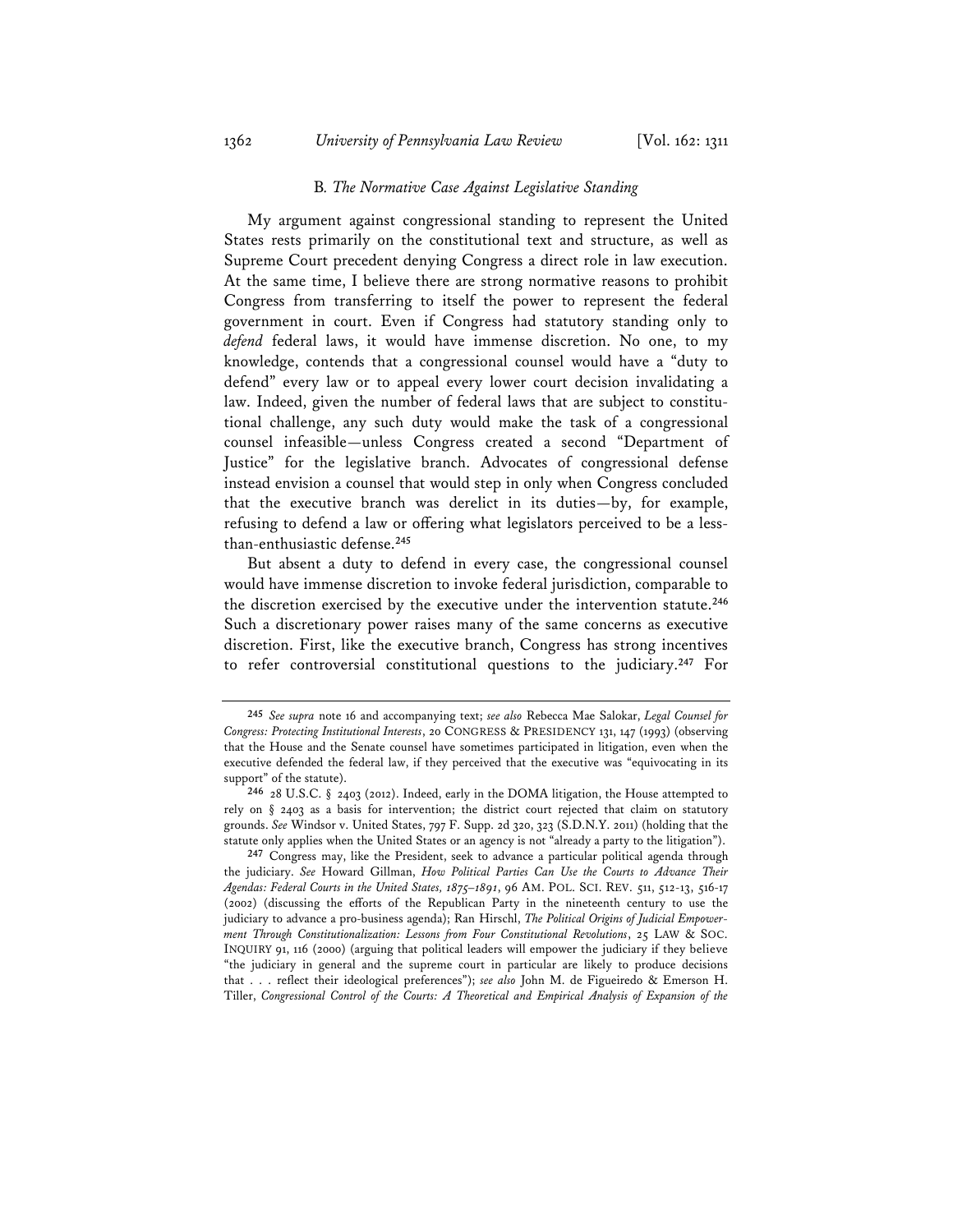example, the *Windsor* decision relieved not only the executive branch but also members of Congress—at least those who believed that DOMA was unconstitutional and inflicting considerable harm on same-sex couples from having to seek the law's repeal.**<sup>248</sup>** Moreover, the Supreme Court's invalidation of DOMA also took political pressure off other members of Congress, who might not have supported a law repealing DOMA but who did not want to expend political capital attempting to protect an increasingly unpopular statute.**<sup>249</sup>** Accordingly, there is good reason to believe that Congress, like the executive branch, would exercise its discretion to "invite the judiciary to resolve those political controversies that [legislators] cannot or would rather not address" themselves.**<sup>250</sup>**

Second, this restriction on congressional standing protects not only the judiciary but also the liberty of individuals who could be subjected to judicial

**249** *See* KLARMAN, *supra* note 145, at 161 (noting that by March 2011, polls showed that Americans opposed DOMA by fifty-one percent to thirty-four percent and increasingly supported same-sex marriage, and asserting that because of this changing political landscape, "the overall Republican response to the administration's [nondefense of] DOMA was far more muted than it likely would have been just a couple of years earlier"); John Parkinson, *House Dems Tweet Jubilation, GOP Silent After DOMA Struck Down*, ABC NEWS (June 26, 2013), http:// abcnews.go.com/blogs/politics/2013/06/house-dems-tweet-rxn-to-doma-gop-silent (describing the reaction of House Republicans to the *Windsor* decision as "muted"); Jake Sherman & Ginger Gibson, *GOP Leadership on DOMA: It's Up to the States*, POLITICO (June 26, 2013), http://www.politico.com/story/2013/06/gay-marriage-supreme-court-decision-republican-response-93423.html (explaining that, though some Republicans criticized the *Windsor* decision, Republican leaders sought to end the "same-sex marriage fight . . . on Capitol Hill" because "the political dynamics of gay rights and gay marriage are shifting").

**250** Graber, *supra* note 23, at 36.

*Federal Judiciary*, 39 J.L. & ECON. 435, 458-60 (1996) (showing that Congress tends to expand the size of the judiciary when "the enacting House, Senate, and president and the nominating president and confirming Senate" are politically aligned). Congress may also seek to defer to the courts on controversial political questions. *See* Graber, *supra* note 23, at 36 (arguing that "prominent elected officials consciously invite the judiciary to resolve" contentious issues); Keith E. Whittington, *"Interpose Your Friendly Hand": Political Supports for the Exercise of Judicial Review by the United States Supreme Court*, 99 AM. POL. SCI. REV. 583, 584 (2005) ("The establishment and maintenance of judicial review is a way of delegating some kinds of political decisions to a relatively politically insulated institution.").

**<sup>248</sup>** Notably, a group of Democratic Senators had introduced a bill to repeal DOMA. *See* 157 CONG. REC. S1754 (daily ed. Mar. 16, 2011) (statement of Sen. Leahy) (introducing the Respect for Marriage Act of 2011 in order to repeal DOMA); *id.* at S1753-54 (statement of Sen. Feinstein) (arguing that "under DOMA, the Federal government does not treat people equally or fairly"). The Supreme Court's decision in *Windsor*, which was supported by many members of Congress, ended that political battle. *See* Kathleen Hennessey, *Democrats File Amicus Brief Challenging Defense of Marriage Act*, L.A. TIMES (Nov. 3, 2011), http://articles.latimes.com/2011/nov/03/news/la-pnhouse-democrats-doma-20111103 (observing that 133 House Democrats filed briefs in the DOMA litigation arguing that the law was invalid).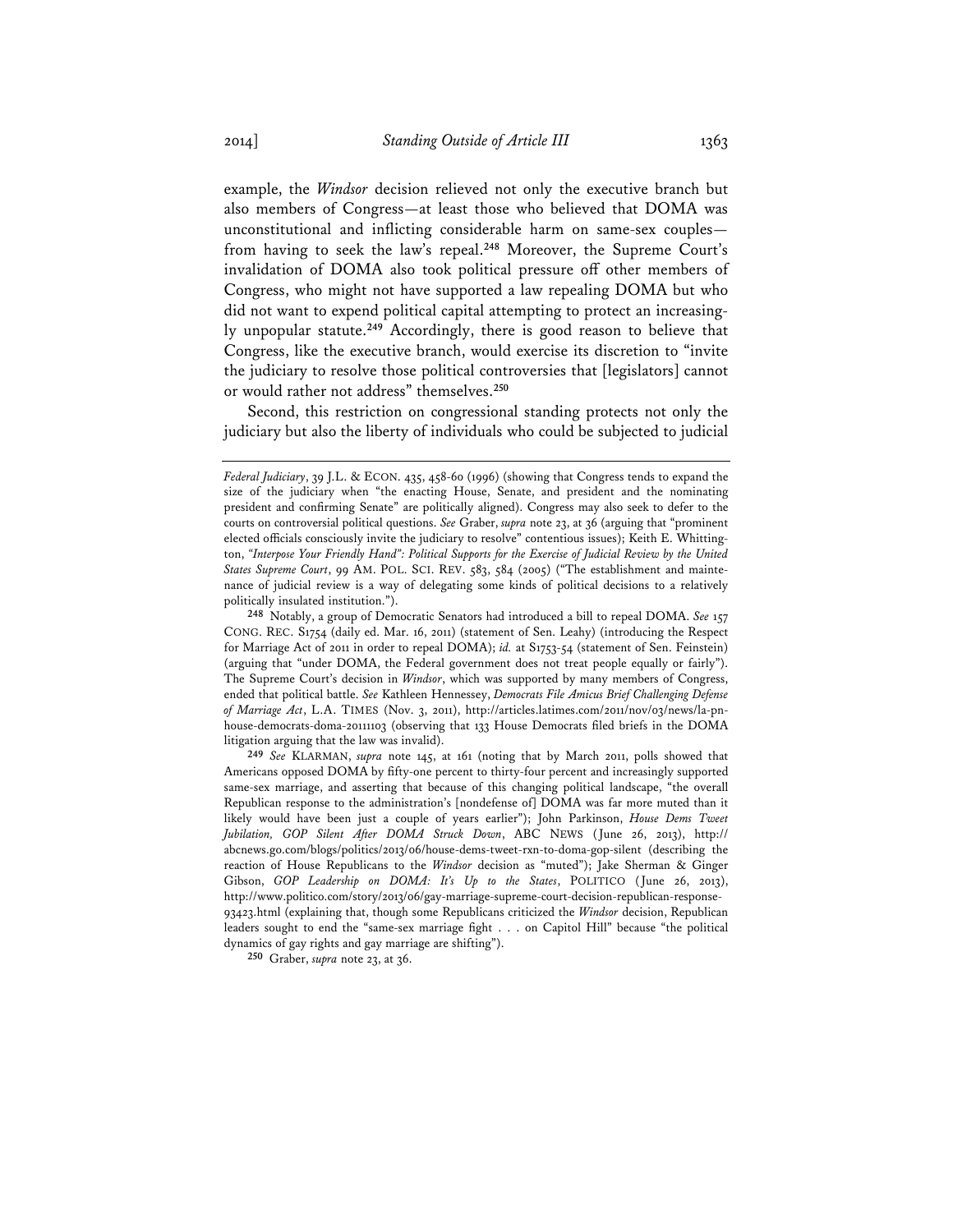process by a congressional counsel.**<sup>251</sup>** As noted, although a constitutional case may implicate various interests, given standing doctrine's grounding in the case-or-controversy requirement, one must consider the liberty of the parties—or the potential parties—to the "case."**<sup>252</sup>** If Congress could represent the federal government in court (even if its role were limited to the defense of federal statutes), it would have the discretion to pick and choose which laws to defend and, more importantly, which cases to appeal—and thus which individuals to subject to further judicial process. For example, when the House of Representatives appointed counsel to defend DOMA, Speaker John Boehner made clear that the House would not intervene in or appeal every case: "[E]ffectively defending [DOMA] does not require the House to intervene in every case, especially when doing so would be prohibitively expensive."**<sup>253</sup>**

As we have seen in the context of the executive branch, such discretion raises serious concerns about the arbitrary exercise of power. As Justice Jackson observed, when a government official can "choose his cases, it follows that he can choose" his opponents.**<sup>254</sup>** "Therein [lies the] most dangerous power": the power to "pick people" the official "thinks he should get," rather than the cases that need to be litigated.**<sup>255</sup>** Congress could decide to appeal (or not to appeal) a lower court decision for nefarious reasons because the opposing party is "unpopular with the predominant or governing group, . . . attached to the wrong political views, or . . . personally obnoxious" to members of Congress.**<sup>256</sup>**

I am not suggesting that the House of Representatives was in fact motivated by any improper purpose in pursuing the *Windsor* case rather than

**<sup>251</sup>** This analysis accords with those who emphasize that the separation of powers should be construed so as to protect individual liberty. *See* Rebecca L. Brown, *Separated Powers and Ordered Liberty*, 139 U. PA. L. REV. 1513, 1539 (1991) (finding that the historical circumstances in which the Constitution was drafted support interpreting the separation of powers as a means of protecting individual rights); David A. Strauss, *Article III Courts and the Constitutional Structure*, 65 IND. L.J. 307, 309-10 (1990) (arguing that interpreting the separation of powers as a way of protecting the prerogatives of the federal branches leads to arbitrary decisions and that a better approach focuses on the protection of individual rights).

**<sup>252</sup>** *See supra* notes 186-87 and accompanying text.

**<sup>253</sup>** John Schwartz, *A California Bankruptcy Court Rejects U.S. Law Barring Same-Sex Marriage*, N.Y. TIMES, June 15, 2011, at A18 (statement of Brendan Buck, spokesman for Rep. Boehner); *see also* Chris Geidner, *U.S. Trustee Withdraws Appeal of Gay Couple's Bankruptcy Court DOMA Victory*, METRO WEEKLY: POLIGLOT (July 7, 2011), http://www.metroweekly.com/poliglot/2011/07/ustrustee-withdraws-appeal-of.html (noting the House's decision not to appeal a bankruptcy decision invalidating DOMA).

**<sup>254</sup>** Jackson, *supra* note 68, at 5.

**<sup>255</sup>** *Id.* **256** *Id.*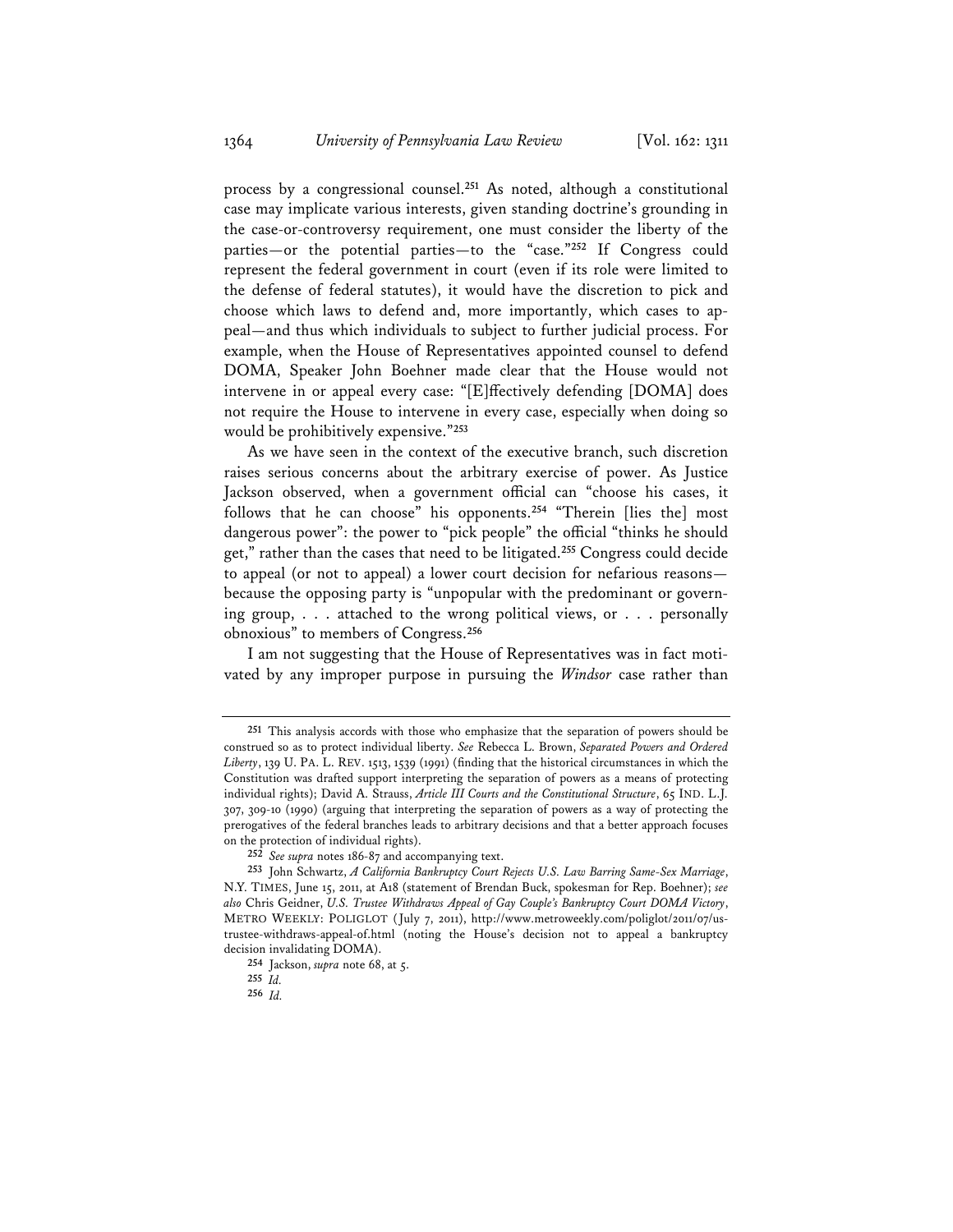other appeals. The constitutional concern is not with the exercise of discretion in any particular case but with the risk created by largely unchecked discretion. Nor is it far-fetched to think that Congress might use broad discretionary power improperly. The facts underlying both *Lovett* and *Chadha* illustrate this point. In the 1940s, the House of Representatives was on a crusade to ferret out suspected communists from the federal government. One representative alleged that dozens of "crackpot, radical bureaucrats" had infiltrated the government,**<sup>257</sup>** and after a hearing conducted only by the House, three were singled out for dismissal: "Goodwin B. Watson, William E. Dodd, . . . and Robert Morss Lovett."**<sup>258</sup>** In the 1970s, members of Congress were concerned that the executive branch was overly generous in granting suspensions of deportation and began to use the legislative veto more aggressively to overrule such suspensions.**259** In 1975, a House subcommittee concluded, "after reviewing 340 cases," that Jagdish Chadha and five other undocumented immigrants "did not meet [the] statutory requirements" for suspension of deportation.**<sup>260</sup>** To this day, it is unclear why the House singled out Chadha and the others.**<sup>261</sup>**

Although there may be good reasons to restrict executive discretion to enforce federal law or to intervene in defense of federal law, there is little basis for transferring that same discretionary power to Congress. Indeed, the constitutional separation between legislative and executive powers seems to have been designed in large part to prevent Congress from exercising such discretionary power. As James Madison stated in *Federalist No. 47*, "When the legislative and executive powers are united in the same person or body . . . there can be no liberty, because apprehensions may arise lest *the same* monarch or senate should *enact* tyrannical laws, to *execute* them in a tyrannical manner."**<sup>262</sup>**

**<sup>257</sup>** 89 CONG. REC. 479 (1943) (statement of Rep. Dies); *see also* United States v. Lovett, 328 U.S. 303, 308 (1946) (noting "the House of Representatives' feeling in the late thirties that many 'subversives' were occupying influential positions in the Government").

**<sup>258</sup>** Urgent Deficiency Appropriation Act, § 304, Pub. L. No. 78-132, 57 Stat. 431, 450 (1943). **259** *See* CRAIG, *supra* note 130, at 21, 23-24 (observing that the number of legislative vetoes in

this context increased considerably in the 1960s and 1970s).

**<sup>260</sup>** 121 CONG. REC. 40,800 (1975) (statement of Rep. Eilberg).

**<sup>261</sup>** *See* CRAIG, *supra* note 130, at 23 (observing that "no one then, or now, knows for sure what the reasoning was" behind the veto).

**<sup>262</sup>** THE FEDERALIST NO. 47, at 251 (James Madison) (George W. Carey & James McClellan eds., 2001) (quoting Montesquieu).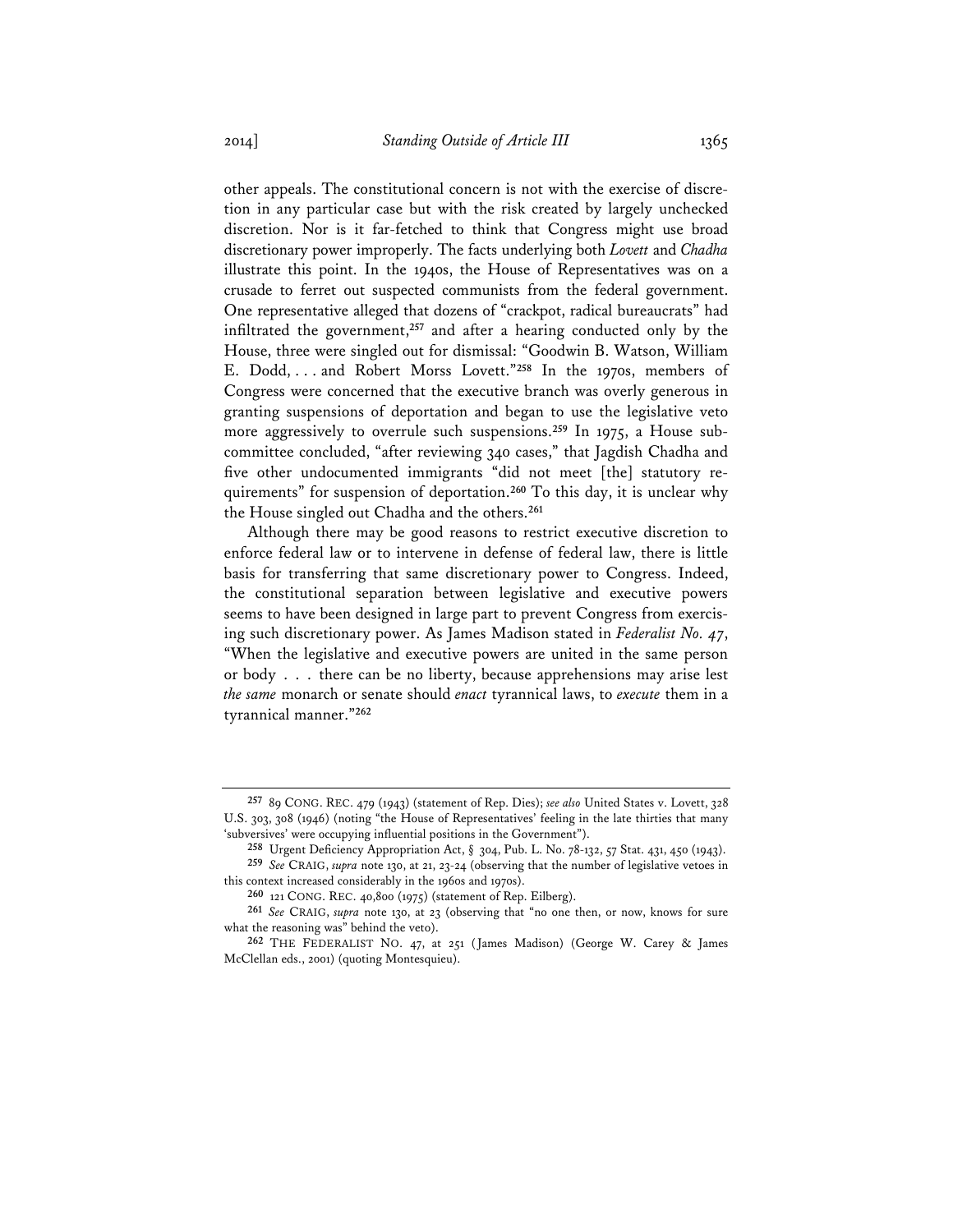# IV. IMPLICATIONS OF THE LIMITS ON EXECUTIVE AND LEGISLATIVE STANDING

Executive and legislative standing both depend on and are substantially constrained by Article II and Article I, respectively. This analysis has important implications for constitutional scholarship, particularly the ongoing debate over the executive's "duty to defend" federal statutes, and for federal litigation on behalf of the United States.

#### A*. The (Overlooked) Connection Between Defense and Execution*

Many of the scholarly assumptions about executive and legislative standing depend upon the widespread view that the enforcement of federal statutes can be analytically separated from the defense of those statutes in court. Thus, even scholars who strongly dispute the scope of the executive's "duty to enforce" federal laws agree that there is no "duty to defend."**<sup>263</sup>** For example, although Eugene Gressman insisted that "the President has no option under article II" but to faithfully execute *every* federal law, he also asserted that the executive always retains "the privilege of refusing to defend" a law in court.**264** Dawn Johnsen advocates a less categorical approach to enforcement but asserts that the executive should enforce most federal laws, particularly if that is the only way to "create[] the opportunity for . . . Supreme Court" review.**<sup>265</sup>** Professor Johnsen, however, also distinguishes defense from enforcement: "A decision not to defend a law raises vital questions of judgment, but not of potential constitutional transgression."**<sup>266</sup>** Finally, Neal Devins and Sai Prakash, who believe that the executive has a duty *not* to enforce any law that the President considers unconstitutional, assert that (at a minimum) the executive branch has a duty not to defend such a law.**<sup>267</sup>** Professors Devins and Prakash acknowledge that executive enforcement of a law may be justified as a way to tee up a

**<sup>263</sup>** My review of the literature revealed that only two scholars (in one article) have argued that the executive's duty to enforce also requires it to defend a law. *See supra* note 105.

**<sup>264</sup>** Gressman, *supra* note 102, at 382, 383 n.17 (citation omitted). Professor Gressman took a different position as a litigator. He served as counsel for the House of Representatives in *Chadha* and argued that both the Ninth Circuit and the Supreme Court lacked jurisdiction over the case, in large part because of the executive's refusal to defend the statute. *See* Motion of Appellee U.S. House of Representatives to Dismiss, *supra* note 138 at 6-14; CRAIG, *supra* note 130, at 102-04 (explaining that Gressman made a tactical decision "to emphasize the jurisdictional questions in an effort to persuade the court to dismiss the case").

**<sup>265</sup>** Johnsen, *supra* note 15, at 51.

**<sup>266</sup>** Dawn Johnsen, *The Obama Administration's Decision to Defend Constitutional Equality Rather than the Defense of Marriage Act*, 81 FORDHAM L. REV. 599, 610 (2012).

**<sup>267</sup>** *See* Devins & Prakash, *supra* note 10, at 509-10.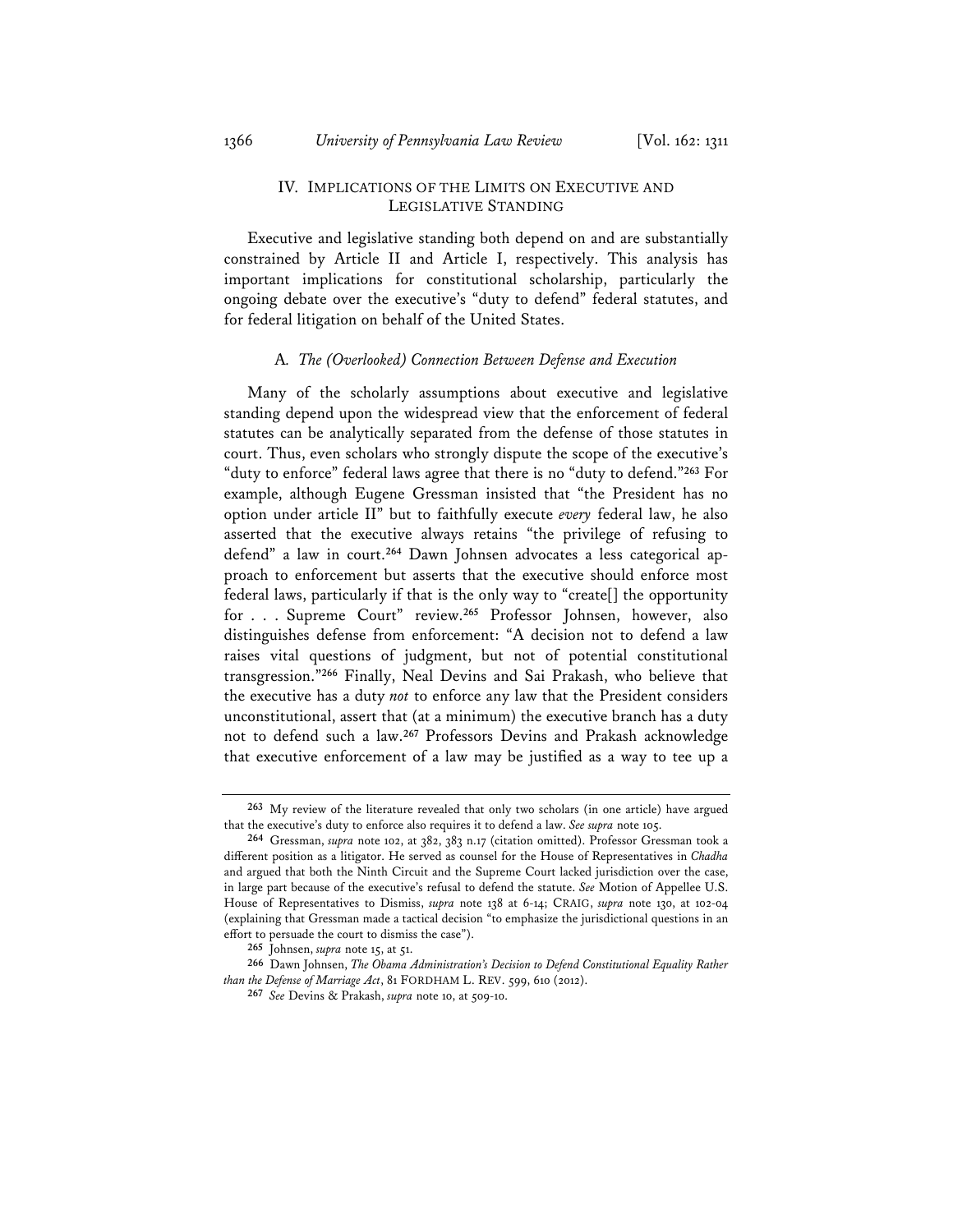constitutional issue for judicial—and, ultimately, Supreme Court review.**<sup>268</sup>** But they insist that there is *no* justification for further requiring the executive to defend the law in court: "[T]here simply is no duty to defend federal statutes the President believes are unconstitutional."**<sup>269</sup>**

Although the executive may have some discretion to decline to defend a law when another litigant invokes federal jurisdiction,**<sup>270</sup>** the executive has no such discretion when it seeks to invoke the federal judicial power. As I have demonstrated, the executive has standing to appear in court on behalf of the United States—to assert the government's interests in the enforcement and continued enforceability of its laws. But the executive lacks standing when it fails to protect those interests—when it refuses to defend a law and instead seeks the law's invalidation.

Notably, the executive has never asserted an alternative basis for executive standing in nondefense cases. The executive has consistently claimed that it has standing to assert the injury to the United States caused by the lower court's invalidation of a federal law. Thus, in *Lovett*, the Solicitor General sought Supreme Court review to determine "the liability of the United States" to the three employees.**<sup>271</sup>** In *Chadha*, the Solicitor General contended that the executive was "aggrieved," because the Ninth Circuit "order[ed] the Attorney General to 'cease and desist from taking any steps to deport'" Chadha.**<sup>272</sup>** And, in *Windsor*, the Solicitor General claimed that "[t]he United States may properly invoke th[e Supreme] Court's jurisdiction because the judgments of the courts below preclude enforcement of a federal statute."**<sup>273</sup>** But if the executive invokes federal jurisdiction on behalf of the United States, then it has standing only to redress the injury to the United States. The executive must ask the appellate court to uphold the

**<sup>268</sup>** *Id.* at 510; *see also id.* at 572 ("If one of the benefits of the current regime is that the courts, particularly the Supreme Court, ultimately decide the constitutionality of legislation, that benefit is no less present in an enforce-but-not-defend regime.").

**<sup>269</sup>** *Id.* at 509; *see also* Waxman, *supra* note 15, at 1078 n.14 ("Whatever objections one might make under the Take Care Clause to a practice of nonenforcement, those concerns are virtually nonexistent in the nondefense context . . . ." (citation omitted)).

**<sup>270</sup>** As discussed, I do not address this issue, which is distinct from any question of executive standing. Any such refusal to defend would not deprive the court of Article III jurisdiction. *See supra* subsection II.B.1.

**<sup>271</sup>** Petition for Writs of Certiorari to the Court of Claims, *supra* note 124, at 9.

**<sup>272</sup>** Reply Brief for the Appellant, *supra* note 139, at 3.

**<sup>273</sup>** Brief for the United States on Jurisdictional Questions, *supra* note 154, at 6. *See also id.* ("The United States thus satisfies . . . the Article III requirement that it be 'injured,' by a lower court's decision.").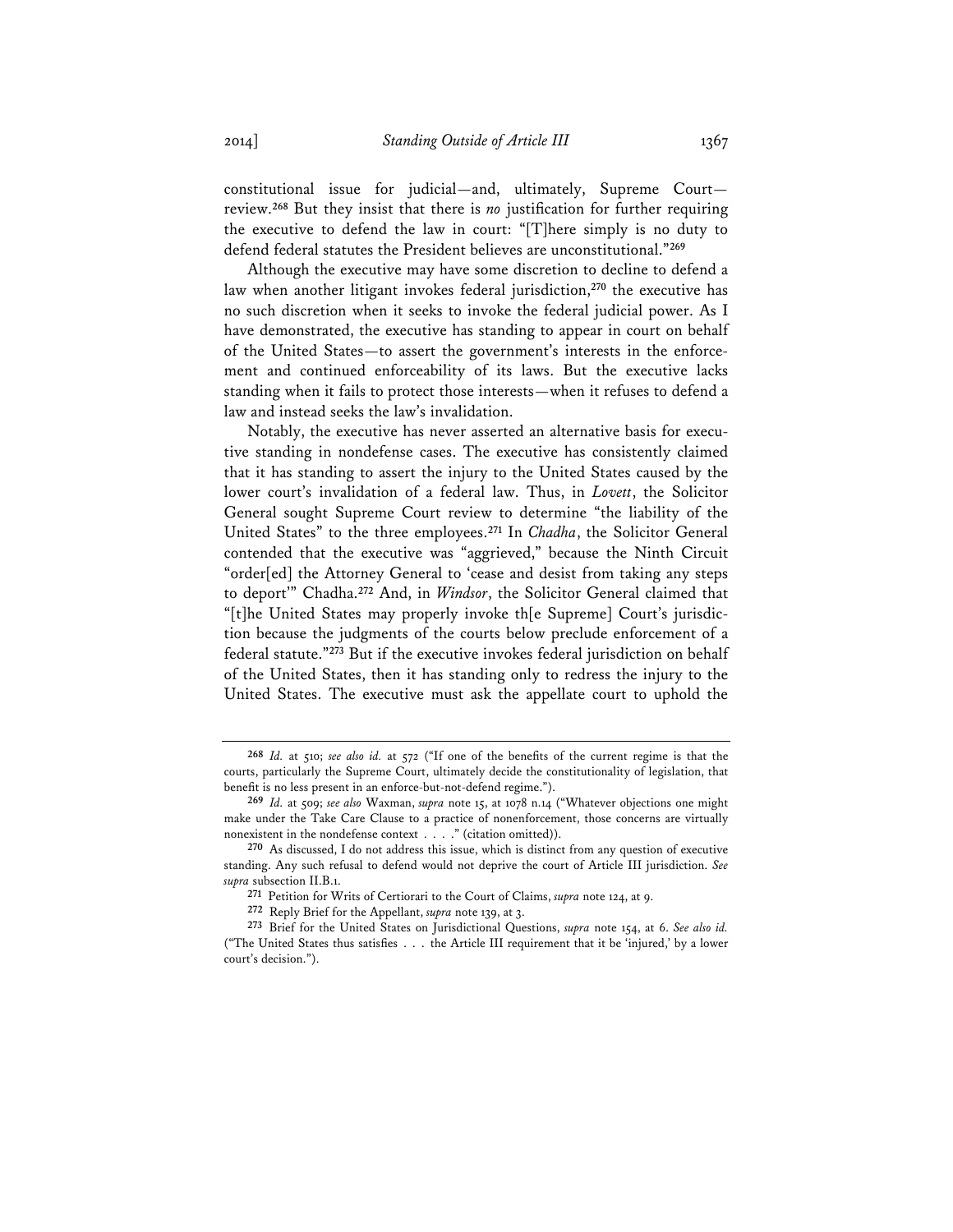federal law. In short, in order to have standing to appeal, the executive has a duty to defend.

The assumption that "enforcement" can be separated from "defense" has also contributed to the widespread view that Congress has standing to defend federal laws on behalf of the United States.**<sup>274</sup>** But the interest of the federal government is the continued *enforceability* of the relevant law. Congress lacks the affirmative power to assert that interest in court and, accordingly, lacks Article III standing.

# B. *Practical Implications: Standing for the United States*

My arguments, of course, raise an important question. I contend that the executive lacks standing to appeal when it refuses to defend a law, and that Congress may not appeal in the executive's stead. Moreover, there is currently no "independent counsel" who might step in to defend a law in place of the executive. (For now, I bracket the question whether Congress could create such a counsel with standing to appeal on behalf of the United States.**<sup>275</sup>**) That seems to leave a void: Who, if anyone, will represent the interests of the United States when its laws are struck down by a lower court?

There are, however, good reasons to assume that such a void would not exist if the judiciary enforced these standing restrictions on the executive branch and the legislature. The executive would in most cases face immense political pressure to appeal and to defend federal laws on behalf of the United States.**<sup>276</sup>** Both Congress and the President benefit from Supreme Court settlement of constitutional questions. This is in part because (as

**<sup>274</sup>** *See supra* notes 230-32 and accompanying text.

**<sup>275</sup>** The Supreme Court upheld the use of an independent counsel to prosecute certain violations of federal law, but did so only after concluding that the counsel was subject to some oversight and control by members of the executive branch. *See* Morrison v. Olson, 487 U.S. 654, 695-96 (1988). This decision suggests that Congress may create some type of special counsel to defend federal laws. Given the *Morrison* Court's emphasis on executive supervision, however, it is not clear whether Congress could create a counsel entirely "independent" of the executive branch. For now, I bracket that question and simply note that Congress's power to delegate executive standing to represent the United States likely depends not only on Article III but also on Article II.

**<sup>276</sup>** The executive can be expected to face such political pressure whenever there is a dispute over the validity of the law at issue. There may, of course, be times when political actors agree that a law is unconstitutional. An example might be the law at issue in *Simkins v. Moses H. Cone Memorial Hospital*, which authorized construction grants for public and nonpublic hospitals, including those providing "separate-but-equal" facilities for different racial groups. 323 F.2d 959, 961 (4th Cir. 1963). The executive intervened under 28 U.S.C. § 2403 to argue that the statute was clearly "unconstitutional" in the wake of *Brown v. Board of Education*, 347 U.S. 483 (1954). *See Simkins*, 323 F.2d at 962. The Fourth Circuit agreed. *See id.* at 969-70.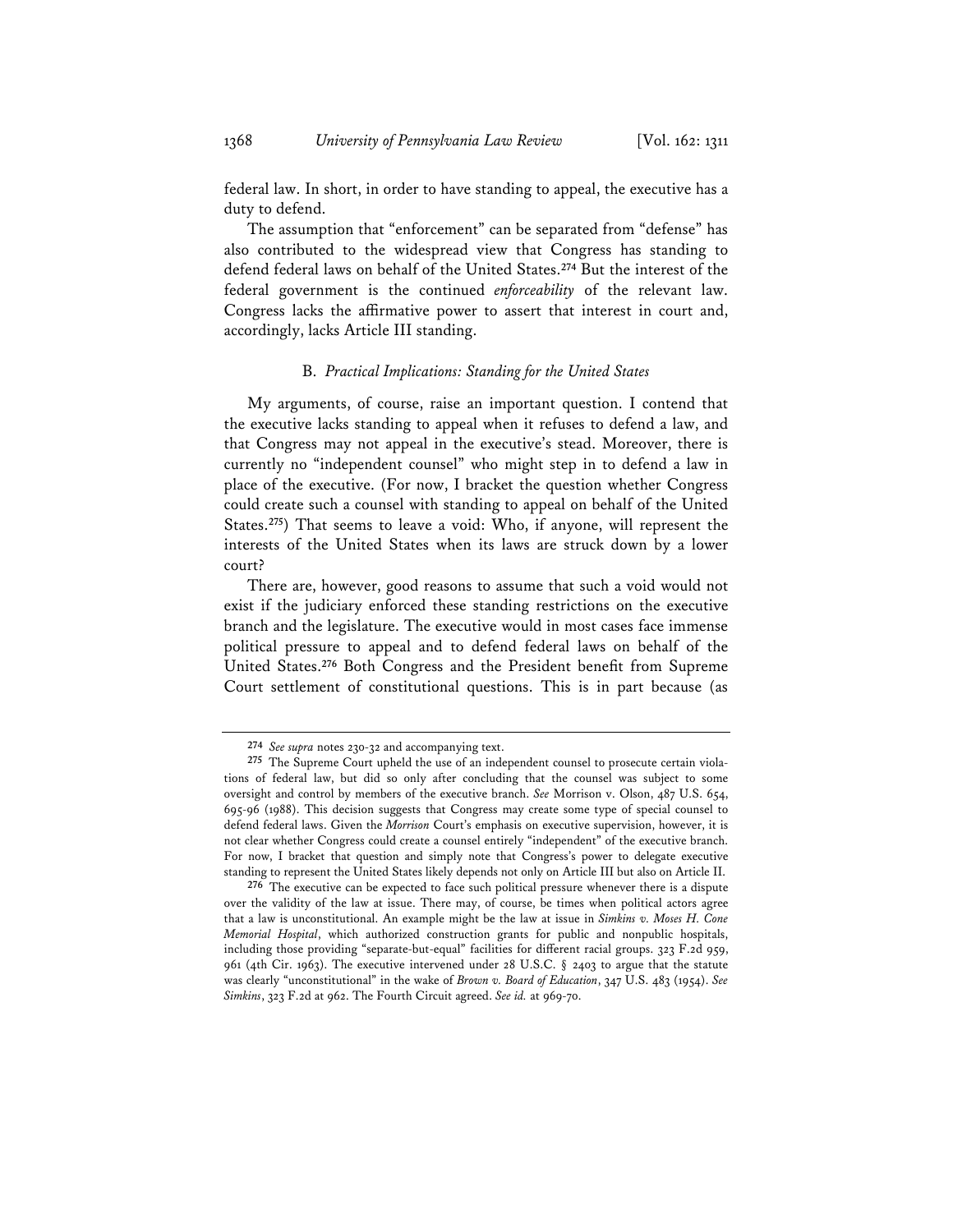social scientists have shown) any nationwide resolution of a legal question serves an important coordinating function; politicians and citizens benefit from knowing the rules of the game, even when they disagree with the "rules" chosen by the Supreme Court.**<sup>277</sup>** The executive also benefits for a more practical reason. It would be both expensive and administratively cumbersome if some lower courts were to strike down a law, thereby prohibiting the executive from enforcing the law in certain parts of the country, while the executive continued to enforce it elsewhere. Accordingly, the executive has a strong incentive to seek a nationally uniform ruling from the Supreme Court.

In theory, of course, the executive could itself provide that nationwide settlement. As discussed, the executive claims that it has the constitutional authority to refuse to enforce a federal law throughout the country when the President concludes that the law is invalid. But such unilateral action would be politically costly.**<sup>278</sup>** These political costs help explain why the Carter, Reagan, and Obama Administrations opted to fight the legislative veto and DOMA in the courts rather than refuse to execute those laws nationwide. Therefore, I believe that the executive would generally seek a Supreme Court resolution of a constitutional question—even though it would have standing to do so only if it defended the law. Such an approach would enable the executive to obtain the benefits of a uniform settlement of federal law without having to take political responsibility for providing that settlement itself.

Some scholars have suggested that the executive might not mount an adequate defense if the President considers a law to be unconstitutional.**<sup>279</sup>**

**<sup>277</sup>** Various scholars have emphasized the coordinating function of judicial decisions. *See, e.g.*, ZACHARY ELKINS, TOM GINSBURG & JAMES MELTON, THE ENDURANCE OF NATIONAL CONSTITUTIONS 108 (2009) (asserting that "[i]f the constitution is vague[,] . . . . [c]onstitutional review provides focal points for enforcement"); Geoffrey Garrett & Barry R. Weingast, *Ideas, Interests, and Institutions: Constructing the European Community's Internal Market* (explaining how European courts help nations identify and monitor treaty violations), *in* IDEAS AND FOREIGN POLICY: BELIEFS, INSTITUTIONS, AND POLITICAL CHANGE 173, 197-98 (Judith Goldstein & Robert O. Keohane eds., 1993). For discussions of the Supreme Court's settlement function, see Larry Alexander & Frederick Schauer, *On Extrajudicial Constitutional Interpretation*, 110 HARV. L. REV. 1359, 1385 (1997) (emphasizing the Court's role "as the authoritative settler of constitutional meaning"); Grove, *supra* note 6, at 944 (asserting that, within the judiciary, "only the Supreme Court can provide a definitive and nationally uniform resolution of federal law").

**<sup>278</sup>** For a discussion of the political costs, see *supra* note 183.

**<sup>279</sup>** *See* Devins & Prakash, *supra* note 10, at 572 (suggesting that the Solicitor General might offer "a tepid defense of a law, . . . admit[ting] its constitutional infirmities"); Peter L. Strauss, *The President and Choices Not to Enforce*, LAW & CONTEMP. PROBS., Winter/Spring 2000, at 107,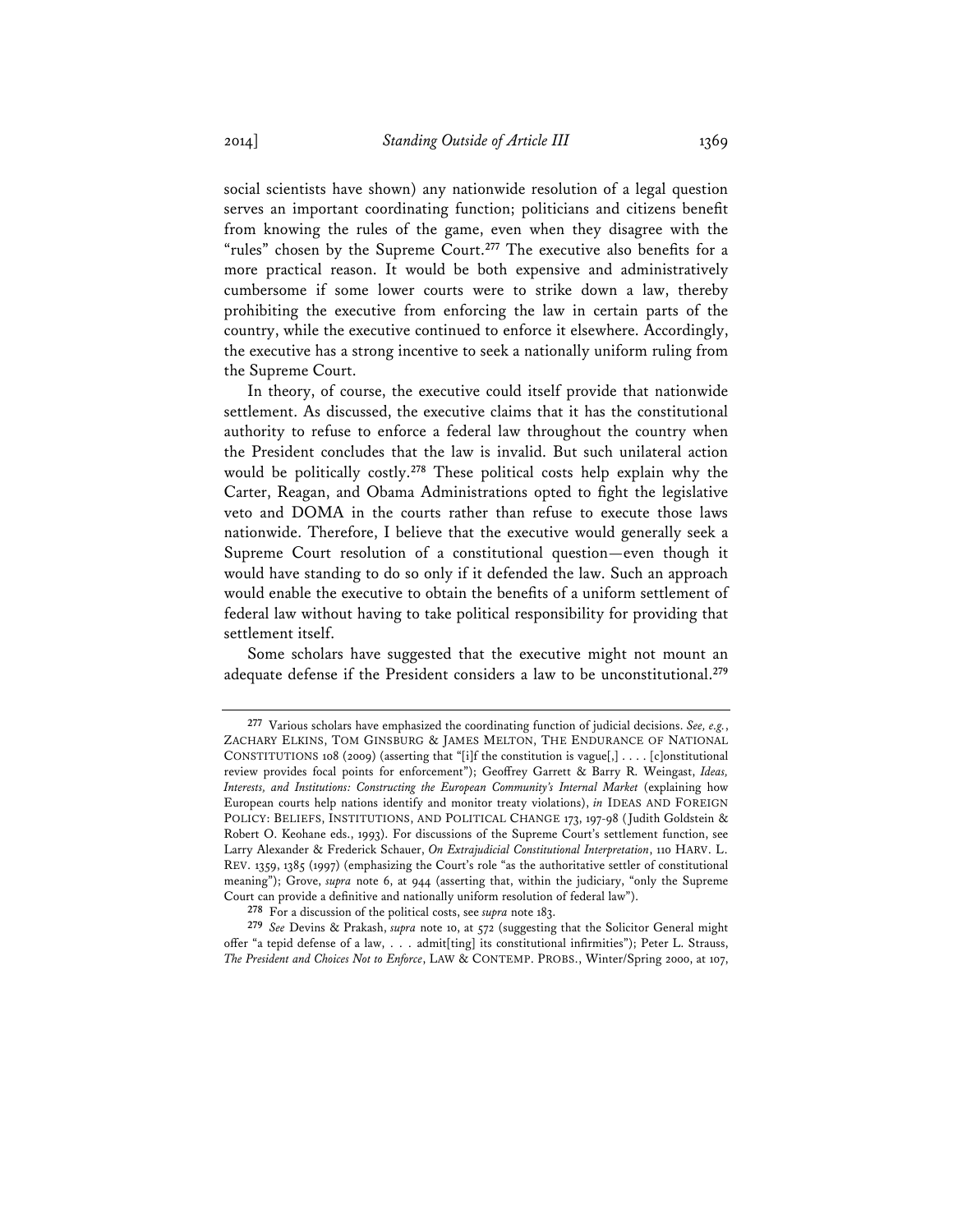But this argument overlooks the institutional culture and traditions of the Department of Justice. The DOJ often defends laws that the President deems invalid. For example, the George W. Bush Administration successfully defended campaign finance legislation that, in the President's view, "present[ed] serious constitutional concerns."**<sup>280</sup>** Accordingly, there is good reason to expect that DOJ lawyers will properly present the position of the government—regardless of the President's (or their own personal) views about the issue.**<sup>281</sup>** The DOMA litigation illustrates this point. Some of the same attorneys who defended DOMA during the Bush and early Obama Administrations continued to represent the government after the executive switched sides—and helped to prepare the government briefs urging the courts to strike down the law.**<sup>282</sup>**

Admittedly, the executive may decline to defend a federal law in at least some cases and thus, under the theory presented here, would lack standing to appeal. In that event, the federal government would have no representative in court to argue for the continued enforceability of the challenged law.**<sup>283</sup>** For several reasons, however, I do not believe that such a result would be troublesome, particularly if it were limited to only a handful of cases. First, if Supreme Court review is desirable, the issue could likely still reach the Court; if a lower court upheld the law, a private litigant could seek Supreme Court review. For example, because some lower courts had upheld the legislative veto (and, given the academic consensus in favor of the veto at that time, more were likely to do so**<sup>284</sup>**), the executive did not need to appeal Chadha's case to obtain a Supreme Court resolution. The executive subjected Chadha to further judicial process because it "viewed *Chadha* as a promising case for attacking the legislative veto."**<sup>285</sup>** Second, in the event that the executive refused to defend a law and *every* lower court agreed with that position and held the law unconstitutional, it is not clear

**284** *See supra* note 188 and accompanying text.

**285** CRAIG, *supra* note 130, at 88.

<sup>119-20 (</sup>doubting that an oath-bound President would defend "with enthusiasm" a law that he considered unconstitutional).

**<sup>280</sup>** Statement on Signing the Bipartisan Campaign Reform Act of 2002, 1 PUB. PAPERS 503, 503 (Mar. 27, 2002); *see also* McConnell v. FEC, 540 U.S. 93, 223-24 (2003). The government's victory in *McConnell* was partially reversed by *Citizens United v. FEC*, 558 U.S. 310 (2010).

**<sup>281</sup>** I base this assertion on my experience as a DOJ appellate litigator. *See also* Meltzer, *supra* note 10, at 1224-25 (making a similar observation based on his experience in the executive branch).

**<sup>282</sup>** *See, e.g.*, United States v. Windsor, 133 S. Ct. 2675, 2682 (2013) (showing attorney August E. Flentje representing the government in opposing DOMA); Smelt v. County of Orange, 447 F.3d 673, 675 (9th Cir. 2006) (showing Flentje representing the government in supporting DOMA).

**<sup>283</sup>** Again, this argument assumes that there is no "independent counsel" to represent the United States. *See supra* note 275 and accompanying text.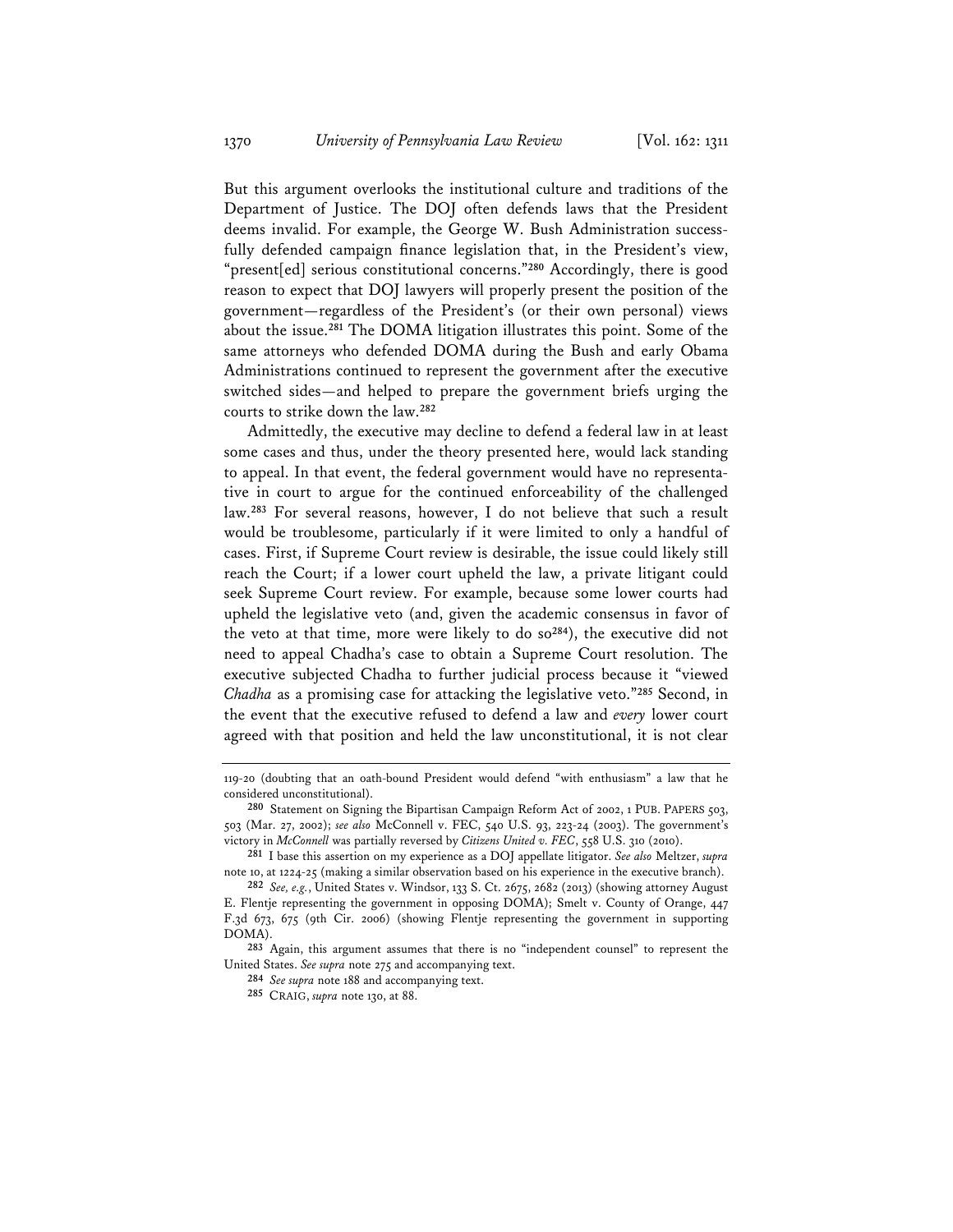why the matter would warrant Supreme Court review. In the DOMA litigation, once the Obama Administration argued that the law violated equal protection principles, every lower federal court to consider the issue struck down the law.**<sup>286</sup>** Given that judicial consensus, the executive surely had a strong basis for ceasing to enforce DOMA nationwide—and thereby end the harm the statute was causing individuals like Edith Windsor. Although the executive wanted the Supreme Court to provide a nationwide settlement, the executive could have (and arguably should have) provided that settlement itself.

Finally, it is important to consider the practical impact that a denial of executive standing would have on the individuals involved in the particular case. The denial of executive standing to appeal would mean that a citizen would no longer be subject to a law that, in the view of a lower court, violated her constitutional rights. Thus, the employees in *Lovett* could have recouped their salaries sooner; Jagdish Chadha would have been spared the threat of deportation years earlier; and Edith Windsor would have enjoyed the fruits of a lower court victory that validated her commitment to her same-sex spouse. In each case, the executive's appeal, at a minimum, delayed (and could have overturned) those lower court victories against the government. Although the federal government has an important interest in the continued enforceability of its laws, surely private citizens also have a substantial interest in the vindication of their constitutional rights—sooner, rather than later.

# **CONCLUSION**

Executive and legislative standing cannot be determined by Article III alone, but instead depend in large part on the provisions conferring power on those institutions—principally, Article II and Article I. This basic insight clarifies many questions about institutional standing. The Constitution does not grant Congress any power to represent the United States in federal court and instead directs the executive branch to "take Care that the Laws be faithfully executed."**<sup>287</sup>** But the Take Care Clause does not give the executive branch an unqualified right to invoke the judicial power. The executive has standing to assert the federal government's interests in the

**<sup>286</sup>** *See, e.g.*, Massachusetts v. U.S. Dep't of Health and Human Servs., 682 F.3d 1, 17 (1st Cir. 2012) (holding the denial of federal benefits to lawfully married same-sex couples unconstitutional); *supra* note 152 (noting the lower court rulings in *Windsor*).

**<sup>287</sup>** U.S. CONST. art. II, § 3.